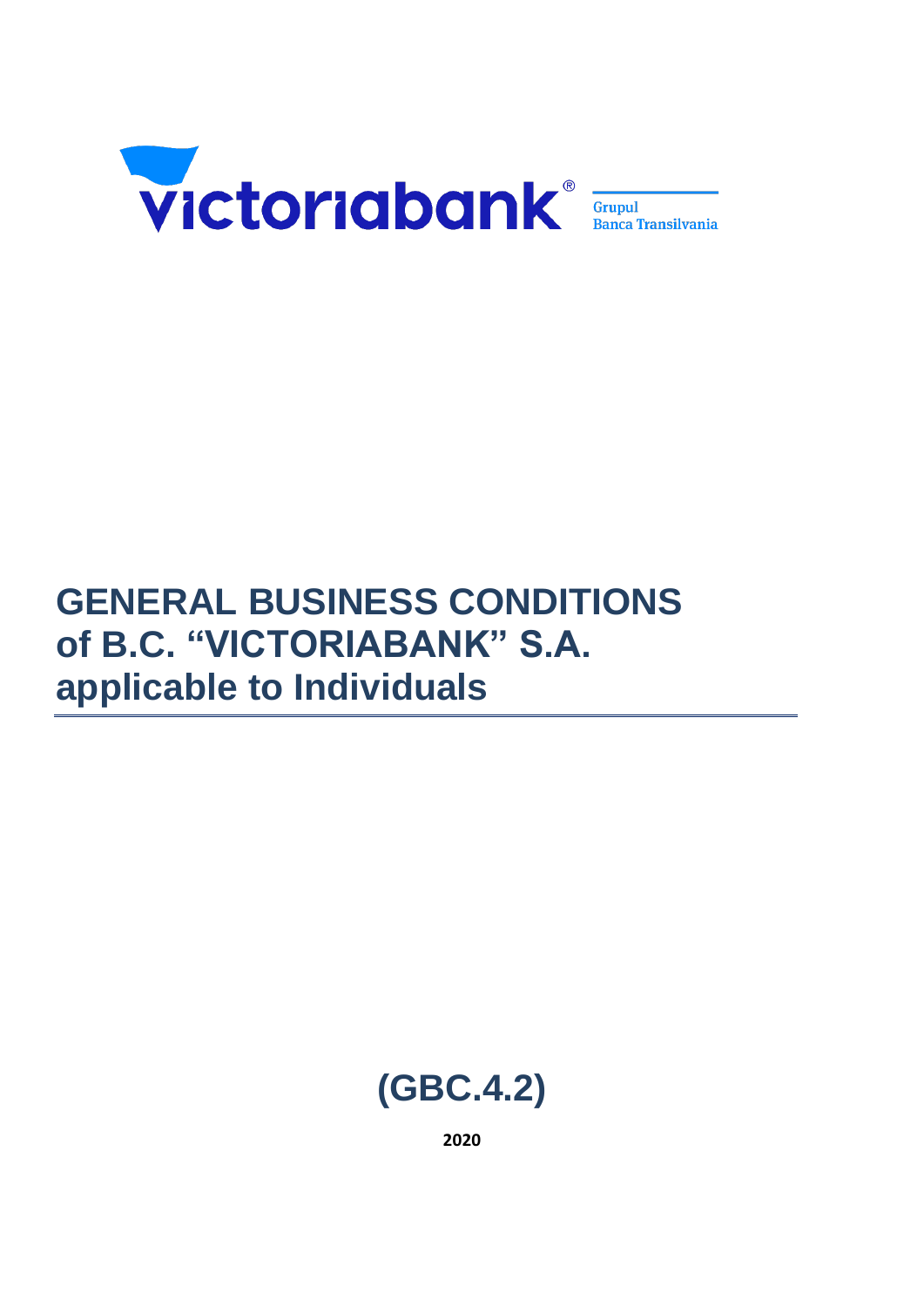

| <b>1.2. DEFINITIONS AND INTERPRETATION 4</b>                        |    |
|---------------------------------------------------------------------|----|
| 1.3. PERSONAL DATA PROCESSING AND PROTECTION<br>6                   |    |
|                                                                     |    |
|                                                                     |    |
| II.1. GENERAL PROVISIONS 9                                          |    |
| II.2. RIGHTS AND OBLIGATIONS 10                                     |    |
| II.3. OPENING OF THE CURRENT ACCOUNT 12                             |    |
| II.4. OPERATIONS ON THE ACCOUNTS. PAYMENT OPERATIONS 14             |    |
| II.5. SCHEDULED TRANSFERS. DIRECT DEBIT16                           |    |
| II.6. ACCOUNTS HELD BY MINORS  16                                   |    |
|                                                                     |    |
| <b>II.8. BLOCKING OF FUNDS AND UNDISPUTABLE DEBITING 17</b>         |    |
| II.9. ACCOUNT STATEMENT 18                                          |    |
| II.10. ACCOUNT CLOSING. TERMINATION OF BUSINESS RELATIONSHIP 18     |    |
|                                                                     |    |
|                                                                     |    |
|                                                                     |    |
| IV.2. GENERAL PROVISIONS 23                                         |    |
| IV.3. CONDITIONS AND RULES FOR THE USE OF BANK CARDS<br>23          |    |
| IV.4. RIGHTS AND OBLIGATIONS25                                      |    |
| IV.5. CARD SUSPENSION (BLOCKING) OR WITHDRAWAL<br>-28               |    |
| IV.6. CLOSING THE CARD AND THE CARD ACCOUNT28                       |    |
|                                                                     |    |
|                                                                     |    |
|                                                                     |    |
| VI.2. AUTHORIZED TRANSLATIONS AND RECOGNITION OF DOCUMENTS 30       |    |
| VI.3. CONFIDENTIALITY  30                                           |    |
| VI.4. JUSTIFICATION OF NON-PERFORMANCE AS A RESULT OF AN IMPEDIMENT | 30 |
| VI.5. TRANSFER OF RIGHTS AND OBLIGATIONS<br>30                      |    |
| VI.6. LIMITATION OF BANK'S LIABILITY 31                             |    |
| VI.7. INTERPRETATION31                                              |    |
|                                                                     |    |
| VI.9. APPLICABLE LEGISLATION AND JURSDICTION 31                     |    |
| VI.10. SUGGESTIONS AND COMPLAINTS31                                 |    |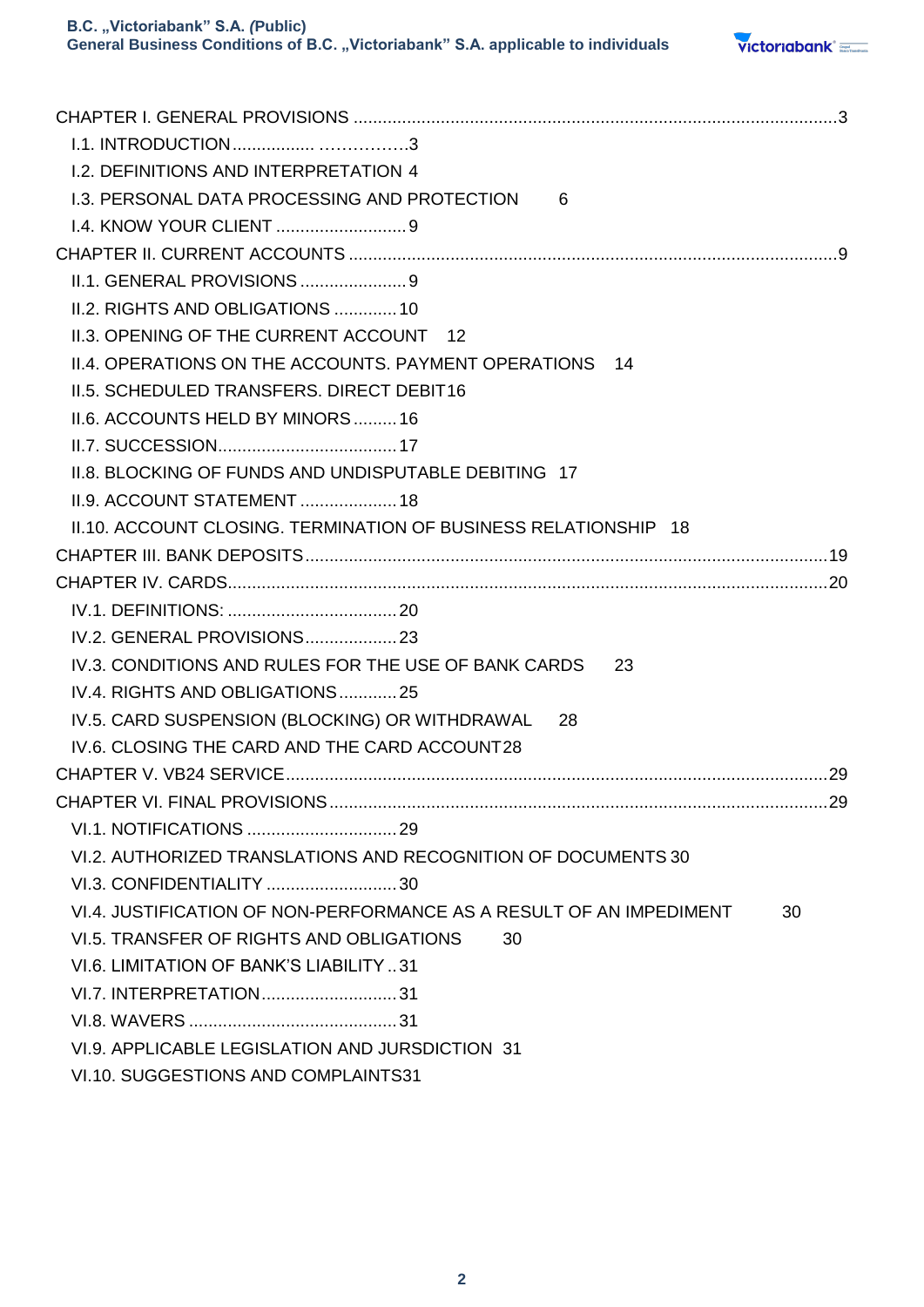victoriabank =

### **CHAPTER I. GENERAL PROVISIONS**

### **I.1. INTRODUCTION**

- **1.1.1.** The Commercial Bank "VICTORIABANK", a Joint Stock Company, hereinafter referred to as the "Bank", identified by the following data: fiscal code/IDNO: 1002600001338, SWIFT: VICBMD2X, headquarters: MD-2004, Republic of Moldova, Chisinau, 141, 31 August 1989 st., tel. (00373) 22 576100, fax: (00373) 22 234533, e-mail address: office@vb.md, web page: www.victoriabank.md. B.C. "VICTORIABANK" S.A. is a member of the Deposit Guarantee Fund. The Bank has Branches, agencies, ATMs and foreign exchange offices on the territory of the Republic of Moldova. The supervisory authority is the National Bank of Moldova.
- **1.1.2.** The Bank operates in accordance with the legal provisions set out in the Law no. 202 of 06.10.2017 on the banking activity, the Civil Code of the Republic of Moldova no. 1107 of 06.06.2002, the laws in force in the Republic of Moldova and the regulations of the National Bank of Moldova, as well as in accordance with its internal regulations.
- **1.1.3.** The Bank provides banking products and services under License No. 004503 of 06.02.2018. The products and services made available to the Clients are those set forth in this document, in the calls for proposals materialized in informative leaflets, product sheets, advertising boards or media advertisements, as well as in personalized offers.
- **1.1.4.** The Clients can request and receive from the Bank assistance and advisory services concerning the offered banking services, without thereby losing their right of decision and disposal. Providing such services to the Clients, even for a fee, does not entail the Bank's liability for Clients' decisions.
- **1.1.5.** The General Business Conditions (hereinafter referred to as the "GBC") govern the relationship between the Bank and its Clients - account holders, individuals, nationals of the Republic of Moldova, foreign citizens, residents or non-residents and stateless persons (hereinafter referred to as the "Client"), and are applicable to any type of contract concluded between the Client and the Bank and any matter not otherwise expressly regulated in other contracts entered into by the Client with the Bank. At the same time, the business relations between the Bank and the Client are also regulated by the conventions (contracts) specific to each type of product or service (where applicable), the normative acts in force, including specific consumer protection legislation and the regulations of the National Bank of Moldova. Specific agreements may supplement the GBCs or may contain provisions derogating from the GBCs. These GBCs are also applicable to Bank Clients' representatives.

**1.1.6.** These GBCs replace **any** any contrary provision that may be found in the contracts, forms and/or documents specific to banking products and services concluded prior to the entry into force of the GBCs and, where applicable, supplement them.

- **1.1.7.** In the event of a conflict between the provisions of these GBCs and the special conditions set forth in the contracts, separate documents and/or forms entered into between the Client and the Bank on the same date or after the entry into force of these GBCs, the special conditions in the specific forms or documents shall prevail.
- **1.1.8.** GBCs are mandatory for Clients and opposable to them in transactions with the Bank. The Bank will not establish any business relationship with a person if he/she does not accept the GBCs.
- **1.1.9.** In relations with existing clients, the introduction of these GBCs means an amendment of the provisions of the framework contracts applicable to the Bank's products and services for the Clients who have entered into relations with the Bank.
- **1.1.10.** The GBCs, standardized forms, the List of fees and commissions, information on the Bank's products and services are made available to Clients at the Bank's premises, on the Bank's website, or via secured electronic channels or other means of communication in accordance with the legal provisions and as individually agreed with the Client.
- **1.1.11.** At any time during the business relationship, the Client is entitled to receive, upon request, on paper or on any other durable medium the version in force of the GBC, as well as the List of Tariffs and Fees in force.
- **1.1.12.** The GBCs apply since the date of establishment of the business relationship and remain valid until the date of its termination.
- **1.1.13.** In relation to Clients with whom the Bank has established a business relationship, these GBCs will enter into force two months after the Bank has informed them of their entry into force, by making the GBCs available to Clients at the Bank's premises and the Bank's website, including through ads and account statements, and/or by electronic mail, in cases where the Client has agreed with the Bank on electronic communication methods (e.g. internet banking, e-mail, etc.), if until that date the Client has not communicated to the Bank in writing or on another durable medium about the refusal to accept the GBCs.
- **1.1.14.** The Bank reserves the right to amend these GBCs in whole or in part, whenever it deems appropriate, by notifying the Client at least 2 (two) months prior to the proposed date for such amendment, by making them available to the Client at the Bank's premises and on the Bank's website, including through advertisements and account statements, and/or by electronic mail, if the Client has agreed with the Bank on the use of electronic communication methods (e.g. internet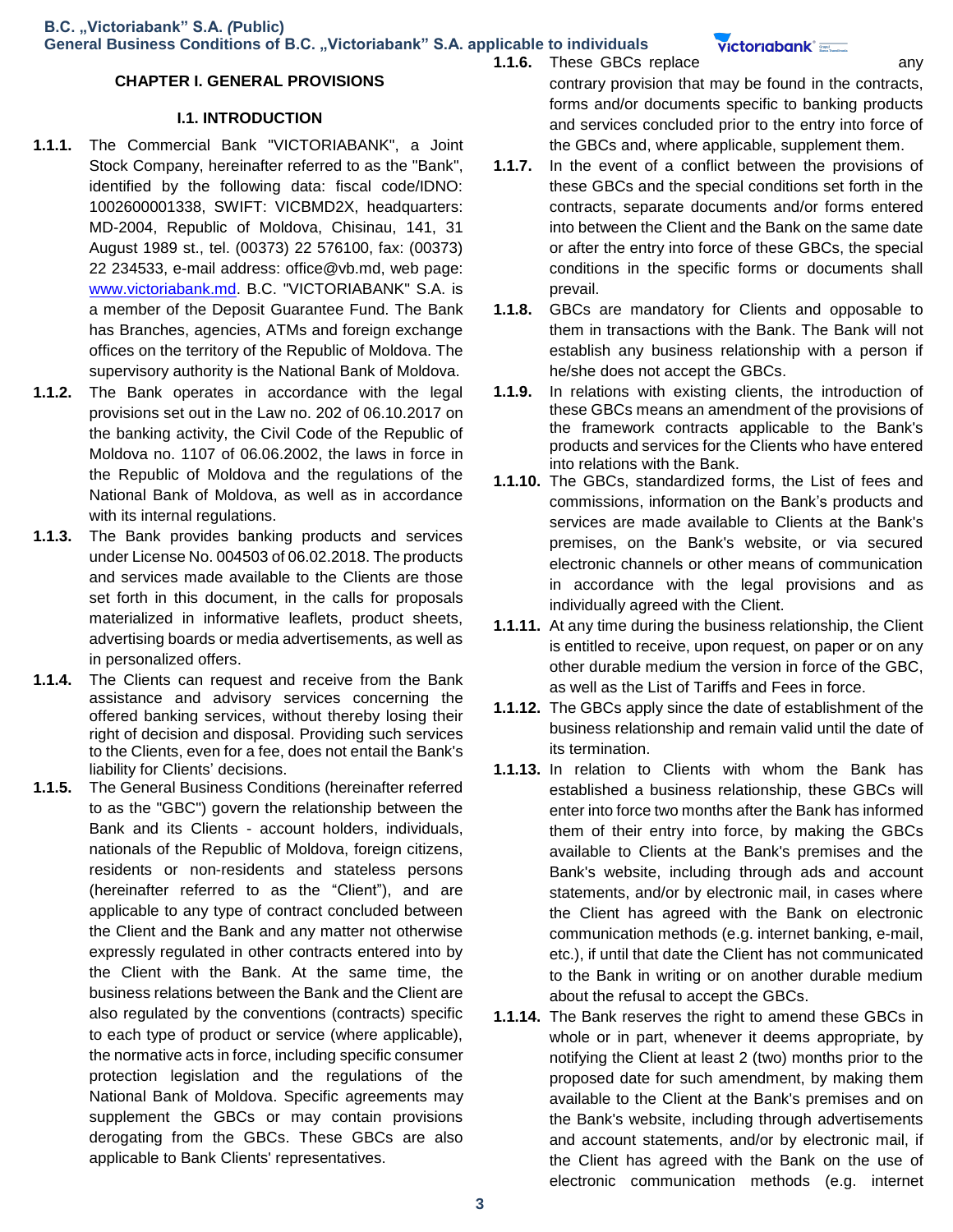### **General Business Conditions of B.C. "Victoriabank" S.A. applicable to individuals**

banking, e-mail, etc.). Any amendments to the GBCs will take effect between the Bank and the Client within 2 (two) months of notice, unless the Client has notified the Bank in writing or another durable medium of nonacceptance of the changes within the above mentioned period. Failure to accept amendements by the Client and, accordingly, termination of GBCs on this basis, will be free of charge for the Client.

**1.1.15.** The 2-month period specified in para. 1.1.14. does not apply, and amendments to GBCs enter in force without the need for notifying the Client in advance, in the following situations:

a) in the cases provided for in these GBCs;

b) when the changes are made in relation to the application of the new legal provisions, such amendments being made according to the date of entry into force of those regulations;

c) when changes to the interest rate or commission level are to the Client's advantage;

d) when the Bank makes changes in order to introduce new banking services and products.

- **1.1.16.** Amendment or termination of one of the Bank's products or services used by the Client does not affect the validity of the other products or services or these GBCs.
- **1.1.17.** If the Client does not accept the amendment or replacement of these GBCs, both the Client and the Bank are entitled to terminate the business relationship. The Client may exercise this right before the proposed date for entry into force of the amendments/new version of GBCs, immediately and without incurring any additional costs.

### **I.2. DEFINITIONS AND INTERPRETATION**

**1.2.1.** For the purposes of these GBCs, and within the business relationship between the Bank and the Clients, the terms and expressions below have the following meanings:

**"Authentication**" - a procedure by which the Bank verifies the use of a particular Payment Instrument, including its personalized security features.

"**Payment transaction authorization"** - the procedure by which the payer's consent to the execution of the payment transaction is expressed. The consent can be expressed by the Client in various ways depending on the Payment Instrument used for the operation. Thus, consent can be expressed by: Client's signature - for payment transactions made on paper or on specific forms/contracts; use of customized security features for VB24-initiated payment transactions; reading the card chip/magnetic strip by entering it in a terminal, signing the receipt and/or using the personalized security features of the card, providing the card number and any additional data requested, approaching the card to the terminal (for contactless cards ) - for payment transactions made with cards.

### **"Bank"** means the

commercial bank Victoriabank, a joint-stock company identified by the following data: fiscal code/IDNO: 1002600001338, SWIFT: VICBMD2X, headquarters: MD-2004, Republic of Moldova, Chisinau, 31 August 1989, no. 141, phone: (00373) 22 576100, fax: (00373) 22 234533, e-mail: office@vb.md, web page: www.victoriabank.md, and all its territorial units.

victoriabank<sup>\*</sup>

**"Beneficial owner"** – an individual who ultimately controls the Client, or an individual on whose behalf an activity or transaction is being conducted, as well as, where applicable, persons who exercise effective control over the Client, thus identified in accordance with criteria established by Applicable legislation.

**"NBM"** - an abbreviation for the "National Bank of Moldova".

**"Client"** – any individual who has initiated a business relationship with the Bank or with whom the Bank has negotiated a business relationship. In the cases provided for by the law, "Client" also means the individual with whom the Bank has negotiated a business relationship, even if the negotiation has not been completed by entering into a contract.

**"Current Account"** means a bank account opened by the Bank on behalf of the Client for current transactions: cash deposits and withdrawals, payments, transfers and receipt of funds.

**"Contract"** - any explicit (written) or implicit (verbal) agreement, including these General Business Conditions that form the framework contract in the Client-Bank relationship, together with the annexes, with the specific agreements, conventions, the specific forms concluded by the Client for each product or service.

**"Specific Agreement"** or **"Convention"** - any contract, form, request or other standard document of a contractual nature concluded in writing between the Bank and the Client, having a banking service or product as its object.

**"Foreign exchange rate"** means the commercial exchange rate established by the Bank for a particular banking day or for certain types of banking operations provided by the Bank or originating from public sources.

**"Supporting document"** means the document that justifies the making/confirms the need for making payments/transfers by/in favor of the Client (for example: contract, invoice, decision/judgment/ruling of the court) and that contains, as the case may be, data on the amounts of payments/transfers, as well as other documents specified in the Applicable legislation on certain exchange transactions.

**"FATCA"** means an act , which includes a set of legislative measures adopted by the USA to prevent and reduce tax evasion generated by cross-border activities of American residents. By Law no. 234 of 10 December 2015, the Parliament of the Republic of Moldova ratified the Agreement for Cooperation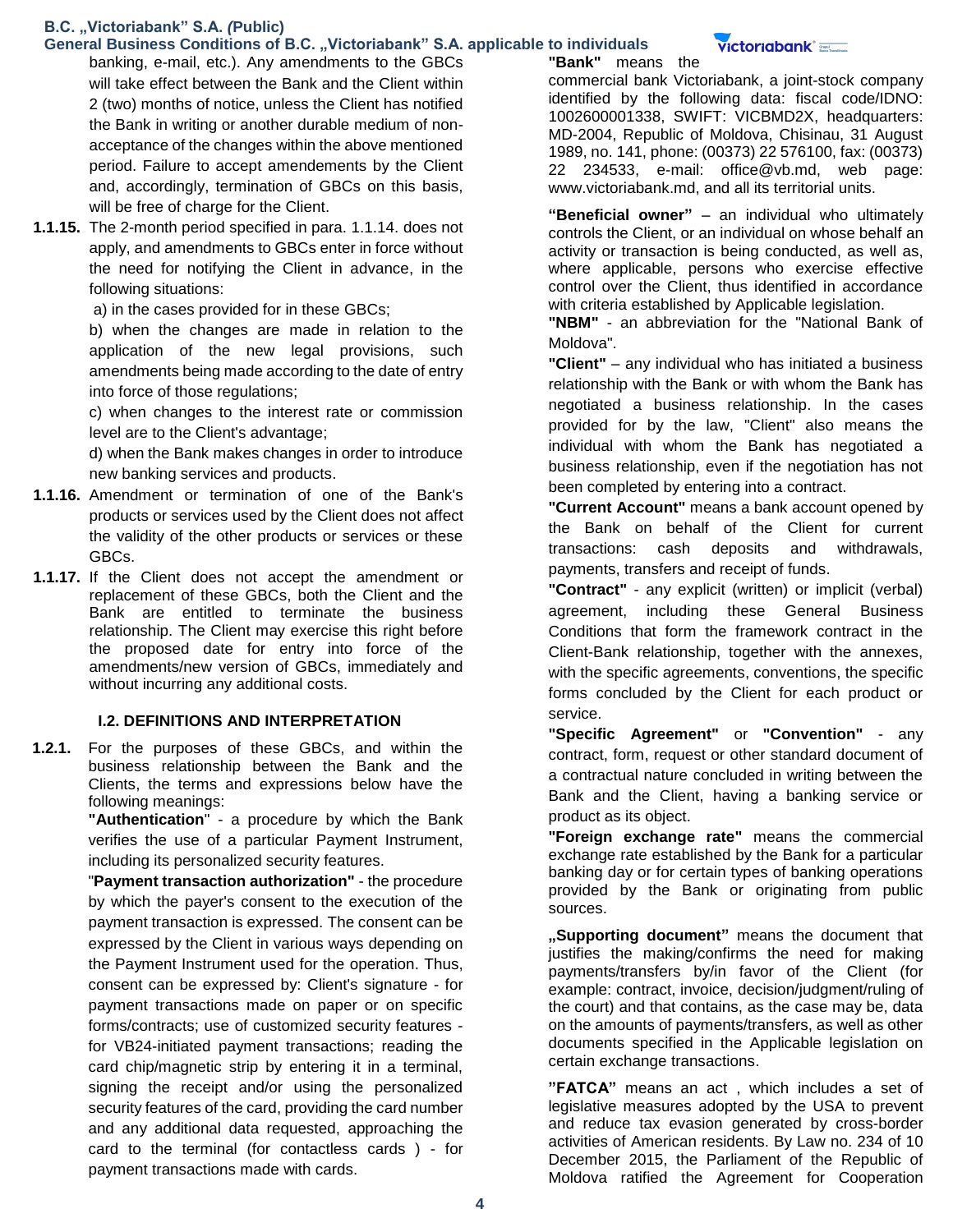#### General Business Conditions of B.C. "Victoriabank" S.A. applicable to individuals

between the Government of the Republic of Moldova and the Government of the United States of America to facilitate the implementation of Foreign Account Tax Compliance Act (FATCA), signed in Chisinau on 26 November 2014.

**"BT Financial Group"** – a group of legal entities comprising Banca Transilvania S.A. (Romania) as a legal entity that exercises control, and all legal entities controlled by it (including B.C. "Victoriabank" S.A.).

**"IBAN"** - (International Bank Account Number) is a combination of letters and digits that ensures the uniqueness of an account number opened at an international payment service provider. The IBAN is provided to the Client by the Bank at the date of opening the account and reference to it is made on each account statement.

**"Payment Instrument"** – Customized device (s) (payment card, mobile phone, etc.) and/or any series of procedures (technical - PIN codes, TAN, other types of codes, login/functional - credit transfer, direct debit) agreed between the Client and the Bank and used by the Client to initiate a payment order.

**"Applicable legislation"** means any normative act, law, regulation, decree, order, decision, instruction, notice, guideline, individual act, nomenclature, etc., issued by a competent state body of the Republic of Moldova or a related body that has direct or indirect application and is mandatory in the framework of Business Relations.

**"Non-resident"** means a natural person (a citizen of the Republic of Moldova, a foreign citizen or a stateless person) who is not domiciled on the territory of the Republic of Moldova, certified by a document in accordance with the legal provisions, including nonresident individuals temporarily residing in the territory of the Republic of Moldova.

**"Pecuniary obligations"** – any amounts owed to the Bank by the Client for or in connection with:

a) any Unsecured overdraft;

b) any banking commission/fees/charges/interests in accordance with the Bank's List of fees and commissions;

c) any bank loan; and/or

d) any other pecuniary obligations arising under these GBCs or Specific Agreements.

"**Payment transaction"** - an action which implies depositing, transferring or withdrawing funds, through the Client's accounts opened with the Bank.

**"Payment order"** - instruction sent to the Bank (as a payment service provider) to execute a payment transaction.

**"Official Website**" or "**Bank Website**" - represents the Bank's website: www.victoriabank.md.

**"Business Relations"** - the legal relationship between the Bank and the Client, through which the Bank provides the Client with banking, financial and related services, according to the field of activity and commercial offers, which involve at least the opening

of a current account, and the

Client uses and benefits from services, under the conditions established by the Bank.

**"Resident"** means a natural person (a citizen of the Republic of Moldova, a foreign citizen or a stateless person) residing in the territory of the Republic of Moldova, certified by an act in accordance with the legal provisions, including the resident natural persons who are temporarily abroad.

**"VB24 Services"** - remote banking services provided by the Bank to the Client for accessing accounts and performing payment transactions, including opening bank deposit accounts, through mobile applications and electronic technologies. Personalized security features within VB24 Services are, without limitation: the user name (log-in) and password, fingerprints, electronic signature, verification codes and passwords. **"Signature Specimen**" - the Client's signature applied on the document used in the relationship with the Bank when initiating the business relationship with the Bank and kept in its records and/or the electronic signature of the Client, made available to the Bank as a signature specimen.

**"List of fees and commissions**" - the document (s) issued by the Bank available for Clients when initiating the business relationship and throughout it, on the Bank's website or, as the case may be, at the Bank's offices, showing the list of fees, commissions and other mandatory costs charged by the Bank for certain bank transactions made by the Client through the current account or card account, as well as for the services provided by the Bank. The Bank's fees and commissions are an integral part of the framework agreement between the Bank and the Client.

**"Complex and unusual transaction"** means a Payment procedure carried out through one or more operations that do not correspond to the normal activity and/or are not typical of the type or nature of the Client's activity.

**"Suspicious transactions"** means a transaction with property or illegal property, including with financial assets and funds, which the Bank is aware of or has reasonable grounds to suspect money laundering, crimes related to them, terrorism financing and financing of proliferation of weapons of mass destruction are at the stage of premeditation, attempt, commission or have already been committed.

**"Territorial Units"** or "**Units"** - means the Branches, Representations, Agencies and/or Foreign Exchange Offices of the Bank throughout the Republic of Moldova.

**"Banking Day"** or "**Business Day**" means the day on which the Bank carries out an activity permitting the execution of payment orders. In the relationship with the Bank the following days are considered non-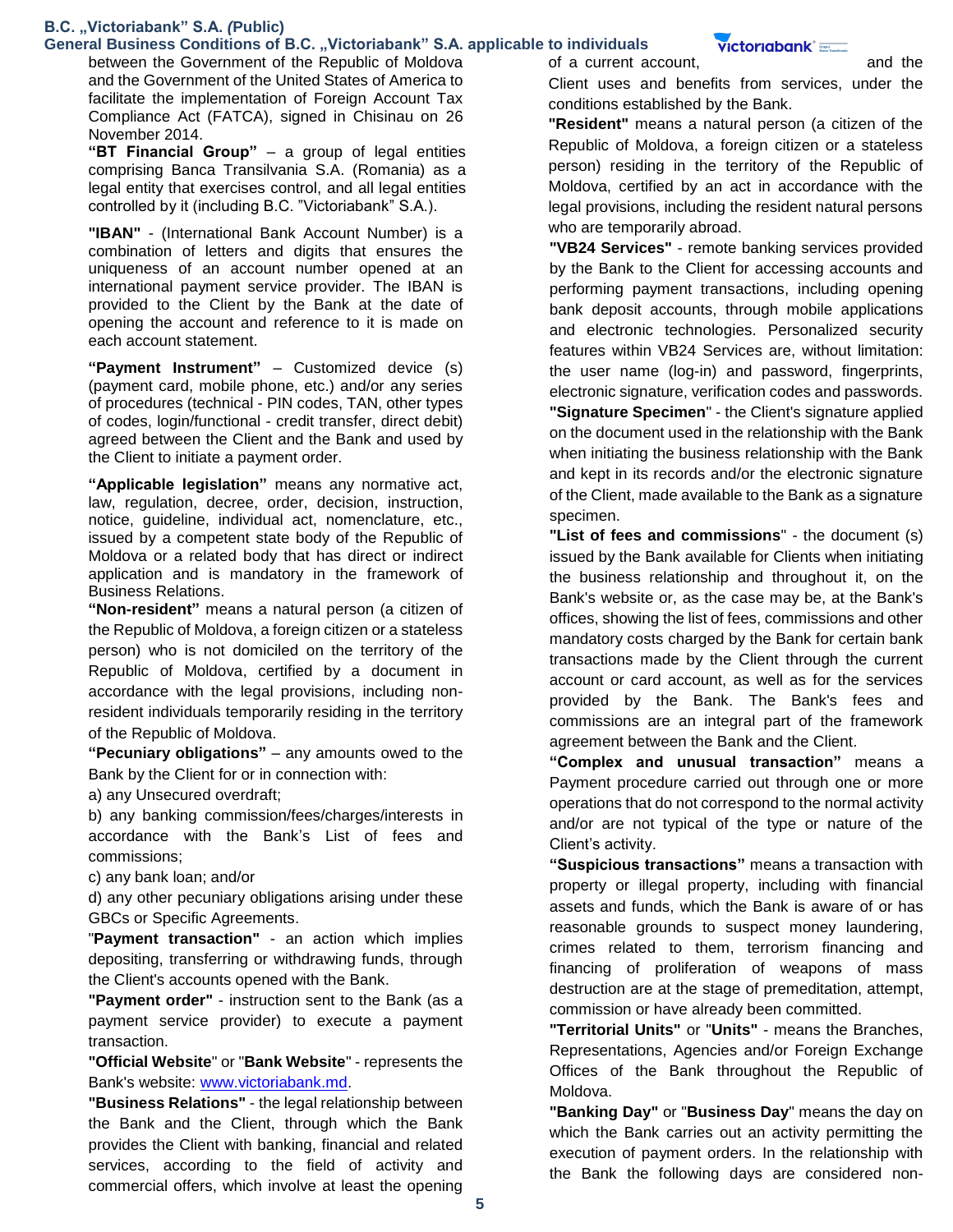- **General Business Conditions of B.C. "Victoriabank" S.A. applicable to individuals**  working - Saturdays (with the exception of units opened on this day), Sundays, public holidays, other days considered non-working by Correspondent banks/ Foreign settlement systems in terms of payment transactions that are performed via such banks/systems, as well as the days declared by the Bank as non- working, in this case the clients shall be informed in due time by displaying appropriate messages within the Bank's units and on its website;
- **1.2.2.** In these General Business Conditions, the terms used in the singular form in these definitions also apply to their plural form and vice versa.
- **1.2.3.** The terms used in these GBCs, which have not been explicitly defined in para. 1.2.1, have the meaning provided for by the law or normative acts, or the meaning used in the in banking practice.
- **1.2.4.** In these GBCs, references to "legislation" or "Applicable legislation" also refer to laws, directives, recommendations, decrees, treaties, conventions and other sources of international and/or European Union law, only if such acts are applicable to the Republic of Moldova, or only if such acts were accepted/recognized by the Bank as applicable (in whole or in part) within business relations with the Client.
- **1.2.5.** In these GBCs, references to the "account" also refer to any type of bank account held by the Client or opened in his name at the Bank, regardless of the opening date, currency, balance (positive/negative), status (active/inactive), legal status (suspended/attached/blocked), etc. of such accounts, unless otherwise follows from the context.
- **1.2.6.** In these GBCs, references to the "Agreement", "Specific agreement", "GBCs" also refer to changes and additions made from time to time to the relevant contracts/agreements/acts.
- **1.2.7.** In these GBCs, the words "including," "as well as," or "for example" are considered to be followed by the syntagma "without limitation".
- **1.2.8.** References to the "person" in these GBCs include any individual or legal entity, any entity, association, consortium, partnership, etc. (regardless of whether it has legal personality or not), unless the context indicates otherwise.
- **1.2.9.** Whenever examples ("for example:") or nonexhaustive enumerations ("etc.") are used in these GBCs, it is considered that the application of the right/obligation will not be limited to this example or enumeration.
- **1.2.10.** In these GBCs, references to the time of the day refer to the time in Chisinau, Republic of Moldova.
- **1.2.11.** In these GBCs, references to legislative or normative act are considered to be references to such legislative or normative acts as they are amended or republished from time to time. In the event of repeal of a legislative or regulatory act, a reference to it shall be deemed to be made to the corresponding act, which replaces it.

- victoriabank' =
- **1.2.12.** Structuring of these **GBCs** into Chapters, Sections and Paragraphs ("para.") is carried out for the convenience of referencing and in no way affects the interpretation, scope, meaning and completeness of GBCs, and their provisions should be interpreted in the context of the entire Contract.
- **1.2.13.** In these GBCs, the Bank and the Client are collectively referred to as the "Parties".
- **1.2.14.** When interpreting these GBCs, account will be taken of their nature, the circumstances under which business relations were established, the interpretation given to them by the Parties, or which can be deducted from their behavior before and after initiation of business relations, as well as their application.
- **1.2.15.** If these GBCs are or will be drawn up in several languages, when interpreting them, the Romanian version of the GBCs will prevail.

#### **I.3. PERSONAL DATA PROCESSING AND PROTECTION**

**1.3.1.** The Bank processes Clients' personal data with good faith, in line with the Law 133/2011 on personal data protection, other normative documents and any guidelines, policies and codes of practice or conduct applicable to it or to which it is a party, under conditions that ensure technical security and confidentiality, **for the following purposes**:

- **a)** supplying financial and banking products and services through all available channels (e.g. the Bank's premises, Internet, telephone, etc.);
- **b)** identifying Clients;
- **c)** performing preliminary checks (e.g. analyzing the exposure to the risk in the provision of a product/service of the Bank), aiming at assessing the Client/other person concerned in order to decide on entering some banking operations or contracting certain products or services;
- **d)** knowing the Clients in order to prevent and sanction money laundering and combat terrorism, both at the time of establishing the business relationship with the Bank, and throughout its period of operation;
- **e)** concluding and executing the contracts between the Bank and the Clients;
- **f)** fulfilling legal reporting/recording obligations the Bank is required to fulfill according to applicable normative acts;
- **g)** assessing the solvency, reducing the credit risk, determining the indebtedness of the Clients interested in the Bank's credit products;
- **h)** collecting and recovering the Pecuniary obligations not fulfilled or impropery fullfiled by Clients;
- **i)** taking action/providing information, support services, or responding to requests/complaints/claims of any nature addressed to the Bank by the Clients by any means, including through electronic communications services and the Internet. The processing of Client's data for this purpose includes the recording and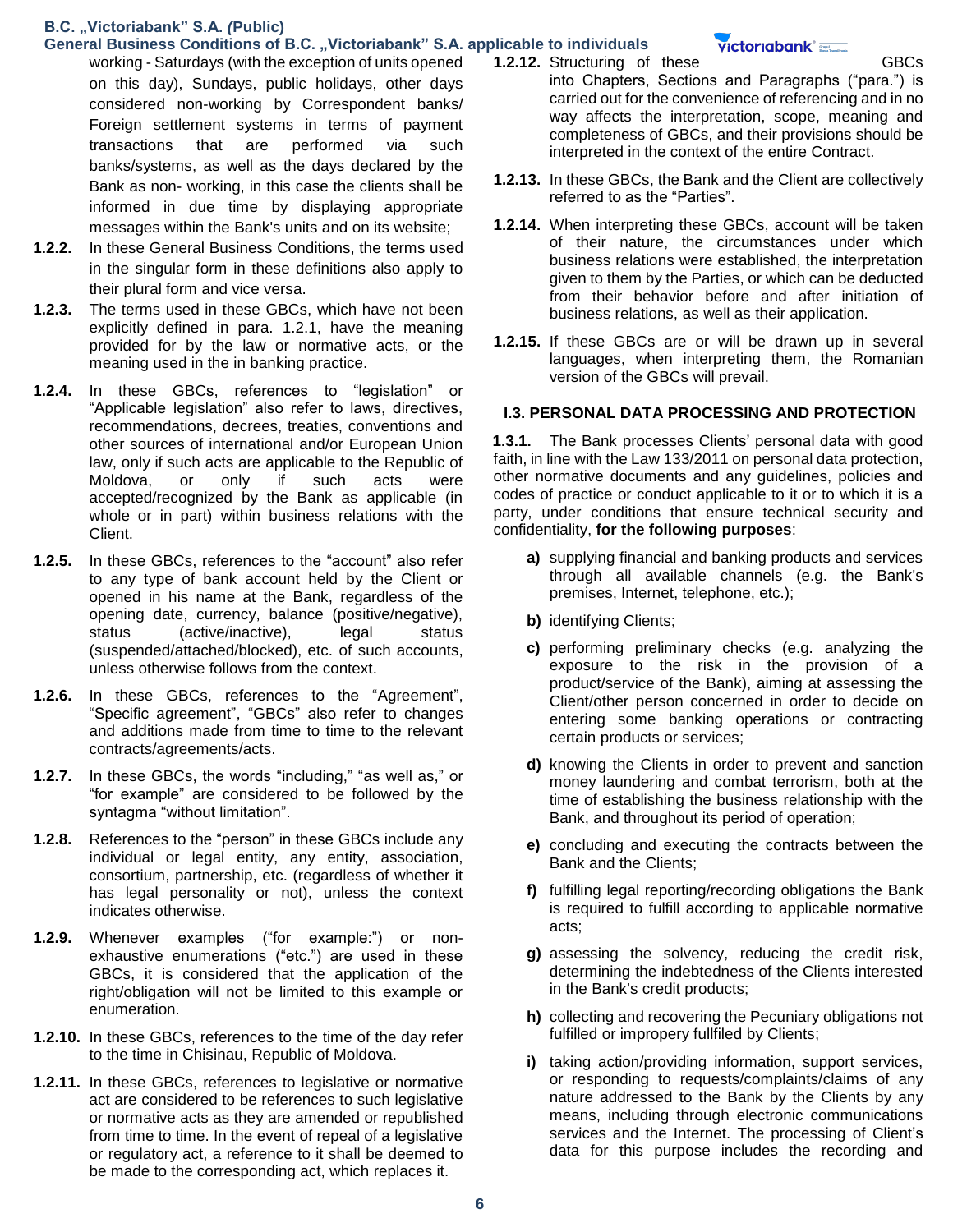General Business Conditions of B.C. "Victoriabank" S.A. applicable to individuals storage of any messages or telephone calls, whether initiated by the Client or the Bank;

- **j)** contacting and informing the Clients about the Bank's products/services used by them for the purpose of proper execution of contracts (such as, but not limited to, account or card statements, information on the working hours of the Bank's units, information in connection with seizures/bans applied on the accounts, notifications of unauthorized debits or debts arrears, etc.);
- **k)** audio recording of telephone conversations with the Bank in order to improve the quality of services, as well as to provide proof of the request/agreement/option regarding certain financial banking services;
- **l)** video recording of the presence of persons at the Bank's premises in order to maintain a high level of security;
- **m)** monitoring Clients' activity and transactions;
- **n)** centralizing operations, maintaining and updating an internal database where the information about the Clients and other target persons is stored, in order to be used by Bank employees in their activity as well as in the Bank's internal applications;
- **o)** drafting statistical reports and carrying out economic, financial and/or administrative management activities within the Bank;
- **p)** monitoring the security of persons, premises and/or assets of the Bank or of the visitors of its territorial units;
- **q)** protecting the rights and interests of the Bank;
- **r)** creating or analyzing profiles for the improvement of the Bank's products/services, for customized/general promotion by the Bank of its products/services or for marketing activities by any means of communication (e.g. post, telephone, fax, e-mail, SMS with advertisements addressed directly and specifically to a particular person), including through/by entities of the BT Financial Group;
- **s)** conducting marketing or publicity activities of general type, loyalty activities and surveys, including through/by entities of the BT Financial Group;
- **t)** identifying situations where social networking users are also Clients of the Bank in order to conduct customized marketing activities, according to the Client's option;
- **u)** analyzing the behavior of the Client/any person accessing the Bank's website through the use of cookies of both the Bank and third parties in order to provide general or personalized content tailored to the interests of users;
- **v)** for secondary purposes (e.g. archiving, internal audit, external audit, etc.), which are always consistent with the main purposes for which the data were originally collected by the Bank.

**1.3.2. Categories of Clients' personal data processed by the bank for the above purposes are**:

### **a) identification data:** name,

**victoriabank** 

surname, middle name, nickname (where applicable), date and place of birth, personal identification number or other similar identification, series and number of the identity card/passport and a copy thereof, permanent and temporary address (where applicable), telephone number, fax, e-mail address, nationality, profession, occupation, name of the employer or the nature of selfemployment activity (if applicable), family status (including civil status, number of children, children in maintenance), economic and financial situation, data on assets held, financial data (including copies of tax returns on income tax, confirmed by fiscal bodies, when submission thereof is mandatory according to the tax legislation), image, voice, signature specimen, card number, card expiration date, IBAN code. Some provisions of this paragraph (within the limits of identification data required to be obtained under the NBM regulations) also apply to the categories of persons related to the Bank's Clients, in accordance with the legal and regulatory provisions;

- **b) data and information related to credit or similar products:** product type, term of the loan, date of award, maturity date, amounts granted, amounts due, account status, account closing date, credit currency, payment frequency, paid amount, the monthly rate, the name and address of the employer, the outstanding amounts, the number of overdue installments, the due date of the arrears, the number of days of delay in repayment of the loan, the information regarding the guarantor, the co-debtor or the beneficiary of the insurance policy of the natural person in relation to the product.
- **c) data regarding fraudulent individuals:** they consist of information related to the commitment of crimes and offences in the financial-banking sector, in the direct relation with B.C. "VICTORIABANK" S.A., backed by final and irrevocable court decisions, as applicable, or by uncontested administrative deeds;
	- **1.3.3. The grounds on which the Bank processes the personal data of Clients** are, as applicable:
- **a) the Client's consent**, if it has been granted (e.g. in the case of direct marketing or automated decision making, where the decisions produce significant legal effects or significant similar effects and which are not necessary for the performance of a contract or the fulfillment of a legal obligation). Clients' consent to the processing of personal data is not necessary in cases where the basis for their processing by the Bank is a legal obligation, the signing/performance of the contract, the legitimate interest of the Bank or the major public interest, as well as in other cases provided for by law.
- **b) the execution of a contract** to which the Client is a party (e.g. providing financial-banking services, providing support services for Client's requests, sending notifications of products owned, etc.) or making pre-contractual steps at Client's request to enter into a contract (performing preliminary Client Assessment and Acceptance checks) or providing the Client with information about the products held or the support for their use;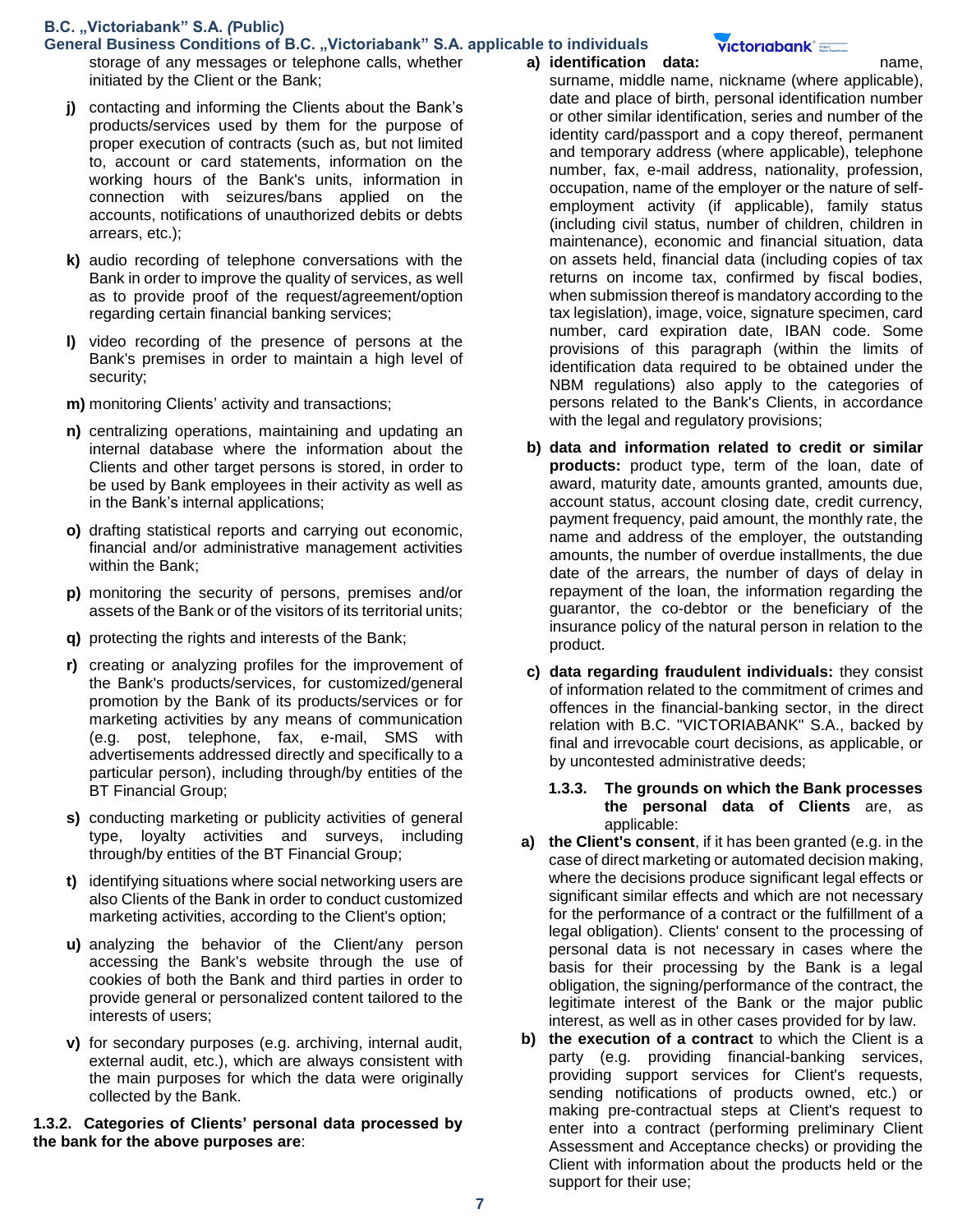#### **General Business Conditions of B.C. "Victoriabank" S.A. applicable to individuals**

- **c) the legal obligation** of the Bank (e.g. identification and knowledge of Clients, identification and prevention of fraud, reporting on financial-banking activities, FATCA provisions);
- **d) the** Bank's **legitimate interest** (e.g. centralizing operations and maintaining an internal database, analyzing ideas to streamline the way the Bank's entire network and all bank processes operate, conducting statistical analyzes on the Bank's clients' portfolio, carrying out current operations for the Bank's financial and banking activity by conducting the management of the relationship with the Bank, analyzing and minimizing the financial and reputational risks to which the Bank is exposed in relation to the provision of financial-banking services and products, gaining a high level of knowledge about the financial and banking market, planning a strategic development of the Bank, developing and improving the Bank's products and services, ensuring a high level of security at the level of IT systems (e.g. applications, network, infrastructure, website) and physical premises (e.g. back office, front office, headquarters), maintaining the stability of the financial system, in particular as regards the identification and minimization of fraud risks that may affect the Bank);
- **e) major public interest** (e.g. mitigating the businessrelated risk with a politically exposed person, as referred to in the Law 308/2017 on the prevention and combating of money laundering and terrorist financing).
- **1.3.3.1.** In order to meet the legal obligations of knowing the Clients, if they omit or refuse to update their personal data in its records, the Bank may update their data on its own initiative, on the basis of information obtained from other reliable, or directly from to the Client if he/she has provided them to the Bank for other purposes (for example, if a client has not declared to the Bank an e-mail address when establishing or during the business relationship, but provides such an address for use by the Bank for the purpose of sending advertising messages, the Bank will process the Client's e-mail address for the purpose of developing the business relationship with the Client too).
- **1.3.3.2.** The processing of Client's personal data is mandatory, so that Client's refusal to provide them will cause the Bank to be unable to provide the service or the banking product unless the processing of the data is based on Client's consent (e.g. in the case of direct marketing), in which case the Client will be informed that the provision of the data or the consent is optional.
- **1.3.3.3.** If the Client is the one who provides the Bank with information about other persons, he/she shall inform those concerned about the purpose of the processing, the addressee of the processing and the processed data.

### **1.3.3.4. Recipients of Client's personal data processed by the Bank.**

The personal data of the Bank's Clients are disclosed or, where applicable, transferred, including crossborder, in accordance with the legal bases applicable to the situation, and only under conditions that ensure full confidentiality and security of data to categories of

recipients such as, but not limited to: Clients, Branches, Agencies, Work Points, Representations of the Bank, Entities within the BT Financial Group, Assignees, Authorized persons and partners of the Bank, Public Authorities and Institutions, Bailiffs, Notaries, Attorneys, courts, entities to which the Bank has outsourced some banking services/products, shareholders, related parties, credit history bureaux, entities set up to monitor bank risks, IT, archiving, courier, interbank payments processing service providers, suppliers of banking cards, social networking providers, providers of social networking marketing services, insurance companies, international payment organizations, non-bank banking or financial institutions, including outside the European Economic Area – in the case of international SWIFT type transfers or as a result of the processing performed for the purpose of applying FATCA legislation.

The initiation by the Client of payment order operations represents the consent of the Client to transfer its personal data to those States.

**1.3.3.5.** Every Client benefits of the rights conferred by the law on the personal data processing and protection, namely:

**a) Right to information** - the right to receive information about the purpose of processing performed by the Bank, the recipients of personal data, the existence of special rights of the subject with respect to his/her personal data;

**b) Right of access -** The Client may request and obtain confirmation that his or her personal data is processed by the Bank or not and, if so, may request access to such data as well as certain information. Upon request, the Bank will also issue a copy of the processed personal data, and the additional copies may be obtained at a price according to the actual costs of the Bank;

**c) Right to intervene** - in cases strictly prescribed by law, the right to obtain the rectification, updating, blocking or deletion of personal data processed contrary to the law;

**d) Right of opposition –** The client may oppose at any time, for reasons related to the particular circumstances of the case, processing based on the Bank's legitimate interest (including the creation of profiles) or performed in the exercise of a public interest or authorization with which the Bank is invested or oppose the processing of its data for commercial purposes, unless the law otherwise provides;

**e) Right to lodge a complaint** - The Client may lodge a complaint against the processing of personal data by the Client to the National Center for Personal Data Protection;

**f) Right of withdrawal of consent** - in cases where processing is based on consent, it can be withdrawn at any time. Withdrawal of consent will only produce effect for the future, processing prior to withdrawal still remaining valid;

### victoriabank =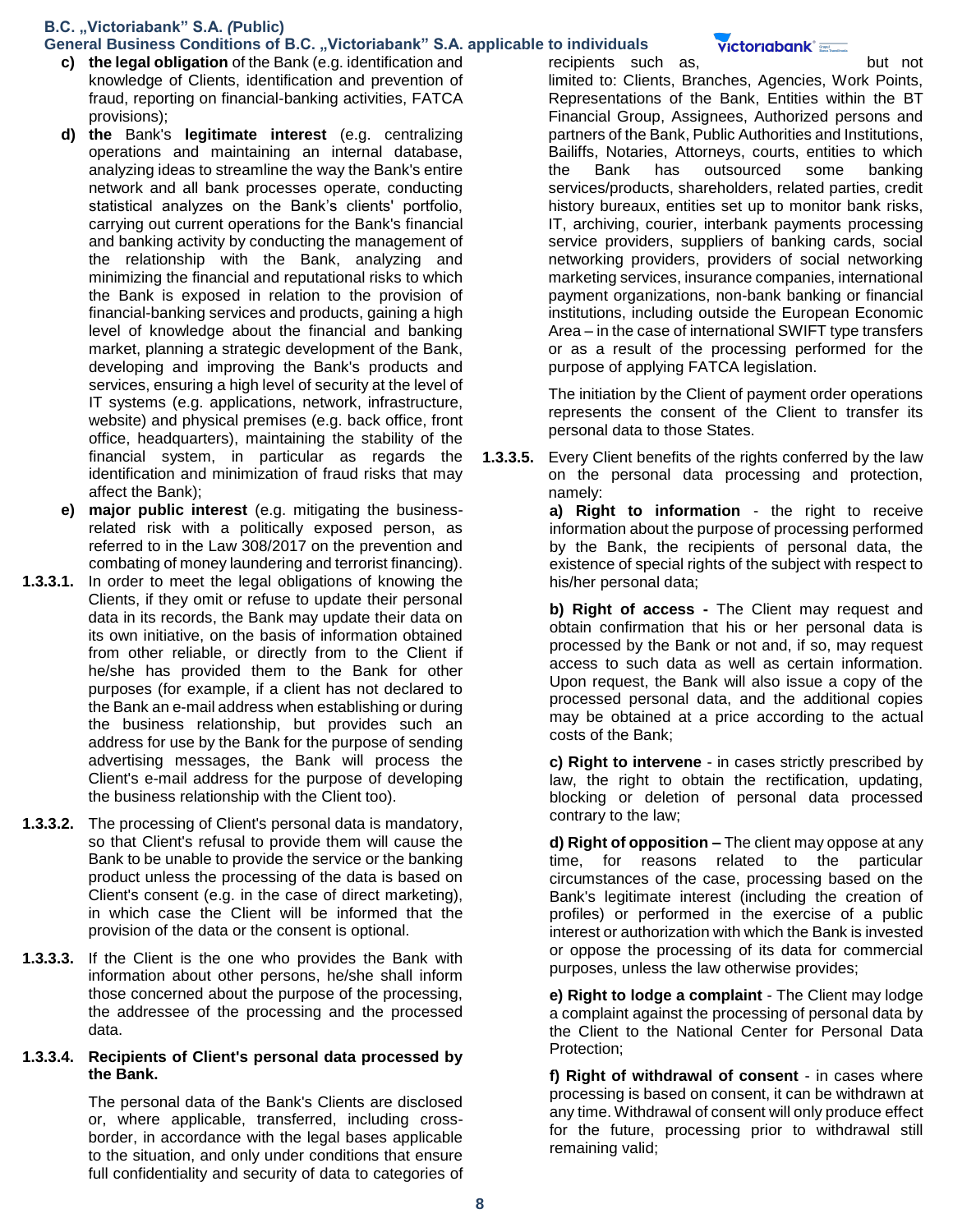#### **General Business Conditions of B.C. "Victoriabank" S.A. applicable to individuals**

**g) The right not to be the subject of an individual decision - the** right to seek the annulment, in whole or in part, of any individual decision that produces legal effects on the rights and freedoms of the Client, being based solely on the automated processing of personal data intended to assess some aspects of his/her personality, such as professional competence, credibility, behavior and the like.

**h) Right of access to justice** - the right to address the courts for compensation of material and moral damages caused in the event of incurring damage directly related to the processing of personal data. In relation to the Bank, the rights indicated above may be exercised by the Client by submitting a written request to the following email address: feedback@vb.md.

### **I.4. KNOW YOUR CLIENT**

- **1.4.1.** The Bank has the obligation to verify the identity of the Client and the beneficial owner prior to establishing a business relationship before/upon performing transactions, during the business relationship (depending on risk, if necessary, including when the relevant circumstances regarding the Client change), as well as when there are suspicions of money laundering or terrorist financing, or reasonable doubts about the accuracy and veracity of the identification of obtained data.
- **1.4.2.** When the Client does not provide all the documents and information requested by the Bank and/or when it is not possible to comply with the requirements of legislation on preventing and combating money laundering and terrorism financing, and/or with FATCA requirements, including with precautionary measures in relation to the Clients, the Bank may, without prior notice of the Client and without explaining the reasons for its decision, where applicable:
- a) refuse to initiate the business relationship with the Client;
- b) refuse to open the Account;
- c) refuse or suspend executing the Payment Operations; and/or
- d) terminate an existing Business Relationship.
- **1.4.3.** The precautionary measures concerning the Client are performed by the Bank in accordance with the legal framework on preventing and combating money laundering and terrorist financing and include:
	- **a)** identification and verification of the identity of Clients on the basis of identity documents, as well as documents, data or information obtained from a reliable and independent source;
	- **b)** identification of Beneficial owner and application of appropriate and risk based measures for verification of his/her identity in order for the Bank to have the certainty that it knows who the Beneficial owner is;
	- **c)** understanding the purpose and intended nature of business relationship and, if necessary, obtaining and assessing the information regarding them;
- **d)** on-going
- monitoring of business relationship, including the examination of transactions concluded during the entire duration of the concerned relationship, in order to ensure that the performed transactions are consistent with the information held by the Bank regarding the Client, the activity profile and the risk profile, including the source of goods, and that the held documents, data or information are updated.
- **1.4.4.** The Bank is entitled to transmit, in accordance with the legal provisions in force, information about Complex and unusual transactions, Suspicious transactions and other transactions to the Money Laundering Prevention and Control Department and, as the case may be, other competent authorities, including crossborder.
- **1.4.5.** The Client shall be informed that transactions carried out through the accounts fall under the provisions of the legal and regulatory framework applicable to the prevention and combating of money laundering and terrorist financing, and when performing any suspicious account operation, the Bank is entitled to take all measures required by applicable legislation without being compelled, under any circumstances, to award damages if the measures imposed by applicable legislation would be prejudicial in any way to the Client/other persons.

### **CHAPTER II. CURRENT ACCOUNTS**

### **II.1. GENERAL PROVISIONS**

- **2.1.1.** Prior to establishing a business relationship or performing transactions, the Bank has the obligation to verify the identity of the Client and the Beneficial owner. In addition, the Bank has the obligation to verify and collect the account holder's FATCA information. When the Account Holder/Client does not accept to provide all the information required by the Bank in accordance with the regulatory requirements, the Bank will refuse to enter into the business relationship with the Bank and, implicitly, open the accounts.
- **2.1.2.** The Bank may, without however being obliged to do so, open different types of accounts, according to the Bank's commercial offer at the Client's express request. Accounts shall be opened at the territorial units of the Bank in accordance with internal rules, on the basis of the Client's completion and signing of the Bank's standard forms accompanied by the documents requested by the Bank. The Bank may, without being obliged to do so, also open accounts at the Client's express request, filed via the VB24 Services, in accordance with the applicable regulatory requirements.
- **2.1.3.** The Bank may, without being obliged to do so, open accounts in the name of several holders (account holders), which will operate according to the Bank's legal provisions and internal normative acts. In this case, each account holder will be subject to the Bank's internal Know-your-client procedures. An account holder is not considered to be the representative of the

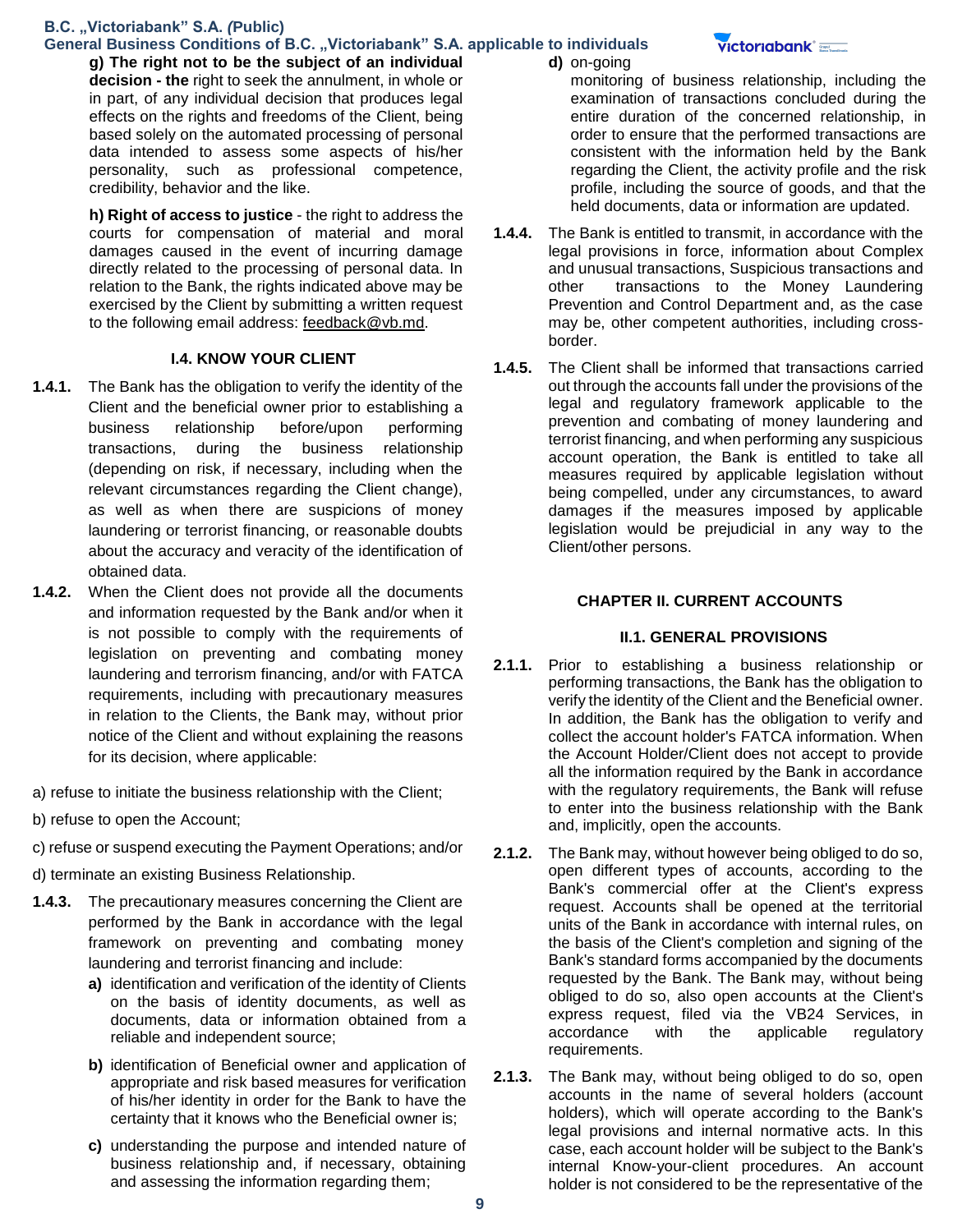### **General Business Conditions of B.C. "Victoriabank" S.A. applicable to individuals**

other co-owner, as they are subject to individual and severability obligations under the provisions of these GBCs on accounts. Account holders may designate one or more representatives, among themselves or third parties, to manage that account under these GBCs.

- **2.1.4.** The Bank may, without being obliged to do so, open fiduciary accounts and fiduciary seizure accounts, the opening and operation of which will be governed by special contracts against specific fees.
- **2.1.5.** The bank will not open or operate anonymous accounts for which the identity of the holder is not known or highlighted properly and no accounts under fictitious names.
- **2.1.6.** For assigning resident/non-resident status, the Client may only have one status in the relationship with the Bank.
- **2.1.7.** The bank will allocate to each account a unique identification code (account number and/or IBAN code). The Bank may change the account number/IBAN code if the management of the Bank's IT applications/legal provisions so require, informing the Client under the terms of these GBCs.
- **2.1.8.** Parties to the bank account report shall be subject to the laws and regulations of the Republic of Moldova, the applicable international regulations, and banking practices.
- **2.1.9.** Client acceptance of these GBCs, the specific account conditions for which the Client has opted, and the signing of the Bank's standard forms represents the contract between the Bank and the Client governing the relationship between them regarding the bank account.

### **II.2. RIGHTS AND OBLIGATIONS**

### **2.2.1. Client's rights:**

- **a)** The Client has the right to dispose of the amounts in the account through any payment transaction in accordance with the law and the Bank practice, including by depositing or withdrawing cash from the Bank's Counter. For cash withdrawals in excess of Lei 200,000 or equivalent, the Bank reserves the right to release cash within 48 hours of the request.
- **b)** The Client has the right to receive interest on the account balance if this is provided for in the Bank's internal regulations, including the Bank's List of fees and commissions.
- **c)** The Client has the right to receive from the Bank the Account Statement highlighting the performed operations.
- **d)** The Client has the right to request and to receive, under the terms and conditions established by the Bank, bank products and services attached to the account.
- **e)** Based on the Account Statement, the Client has the right to challenge the operations reflected in the Statement if he/she finds errors in registration

or calculation,

### victoriabank<sup>®</sup>

omissions or duplicate registrations, unauthorized or incorrectly executed payment operations that may give rise to disputes as soon as the Client finds out (but no later than 30 days from the date of the Issuance of the Account Statement) and no later than 13 months after the date of debiting the account - if the Bank did not provide the Account Statement.

- **f)** The Client has the right to request the unilateral closing of the Account by paying to the Bank all the amounts owed to it.
- **g)** The Client has also other rights provided for in these GBCs as well as in specific agreements/conventions.

### **2.2.2. Client's Obligations and Statements:**

- **a)** The Client is bound to comply with these GBCs as well as other specific agreements/conventions entered into with the Bank.
- **b)** The Client is obliged to use the accounts opened with the Bank for performing payment transactions using the Bank's standard forms only. These must be correctly completed and reflect actual operations, the responsibility for this lying with the Client.
- **c)** The Client must correctly and timely provide the Bank with all the acts, data, information and Supporting documents that it will require whenever it deems necessary for the opening of each Account, Product or Service provided and for the purpose of verifying the legality of transactions on accounts and the Beneficial owner, including the Client, is obliged to update, on his/her own initiative and/or at the request of the Bank, information, acts and/or documents previously presented/submitted to the Bank. In case the Clients' representatives present to the Bank a proxy/power of attorney, in order to open the Accounts in the name of the Client, they must submit to the Bank the documents and information in the requested form, both for themselves and for the Account Holder. Non-resident Clients may be required to submit specific documents in accordance with the applicable rules.
- **d)** The Client is required to notify the Bank in the event of any change in the information provided to the Bank (for example, regarding Client and/or representative identification data, revocation of the proxy/power of attorney, change of correspondence data, etc.) and to replace the documents initially submitted within 5 working days of the date of the change. Until the Bank receives information on such changes from the Client, the Bank shall be entitled to consider the information and identification data in its possession as valid. The Bank cannot be held liable for any damages caused as a result of the failure by the Client to timely and safely notify it about the changes/additions that occurred or if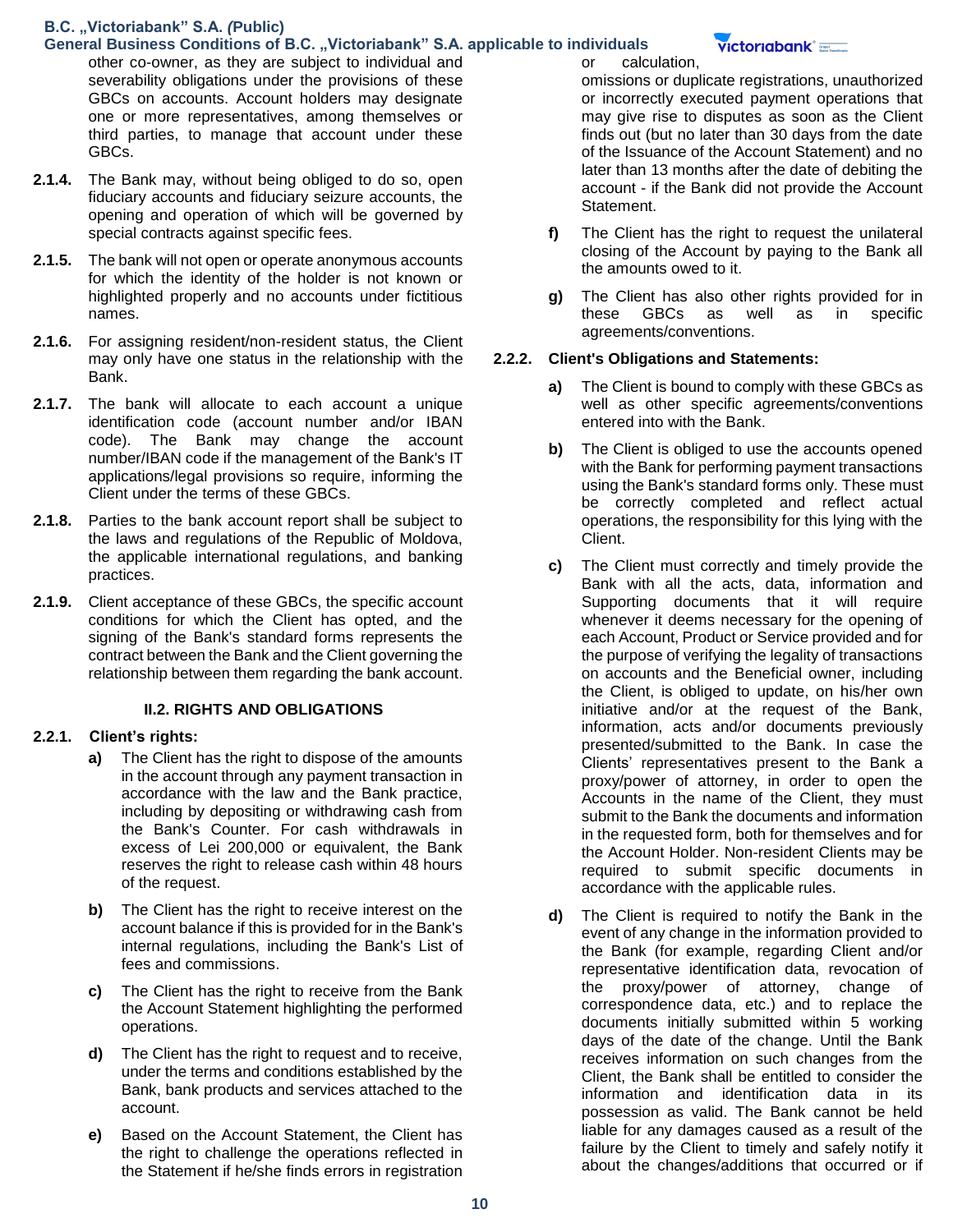#### **General Business Conditions of B.C. "Victoriabank" S.A. applicable to individuals**  they were communicated to the Bank by the Client without being followed by supporting documents.

- **e)** The Client is bound to observe the Bank's work program with the public as it is displayed in its units.
- **f)** The Client is obliged to pay in due time the commissions, the fees and the bank interest related to the operations performed and the products held, according to the Bank's List of fees and commissions in force at the time of the payment transaction.
- **g)** The Client is required to regularly check the account, by any means made available by the Bank, including by analyzing the Account Statement.
- **h)** The Client is required to promptly inform the Bank of any payment instruments and any personalized security elements lost, stolen, destroyed, compromised or canceled so that it takes the necessary steps to render the subsequent use of such Payment Instruments impossible.
- **i)** The Client mandates the Bank to debit any Client's account opened at the Bank (including deposit accounts that have not reached maturity) with amounts representing the Client's Pecuniary obligations to the Bank, unfulfilled or improperly fulfilled (interests, commissions, fees, charges, default interests, fines, Unasecured overdraft or other Pecuniary obligations, unfulfilled or improperly fulfilled by the Client, including pecuniary obligations arising from loan agreements concluded with the Bank). The mandate granted to the Bank under these GBCs also cover the Bank's powers to debit the Client's foreign currency accounts, through foreign exchange operations, at the Bank's commercial exchange rate, as well as the powers to debit any accounts of the Client, regardless of the account to which the corresponding Pecuniary obligation eventually is assigned.
- **j)** The Client is required to submit to the Bank the documents requested in original, legalized copy or in any other form requested by the Bank.
- **k)** The Client understands that in the event of changes in the circumstances underlying the relationship with the Bank, independent from the Bank's will, the execution of his/her obligations towards the Bank may imply more expenses due to the increase in the costs of their execution.
- **l)** The Client has the obligation not to dispose, not to transfer, to repay and to notify the Bank immediately of any amounts wrongly credited to his/her accounts, the Bank being mandated by the Client in advance and expressly through these GBCs to debit any erroneously credited amount in the Client's account without prior notice and without any other prior formalities.
- **m)** The client also has other obligations and responsibilities deriving from the laws and

normative acts. These GBCs and/or from the specific agreements/conventions entered into with the Bank.

### **2.2.3. Bank's rights:**

- **a)** The Bank has the right to ask the Client to provide/update information, acts, Supporting documents necessary to initiate/carry out/terminate business relationships and/or to perform Payment transactions, as well as to establish the time limits and the form in which the relevant information and documents must be provided, including to establish additional requirements for the provision of Supporting documents in addition to those provided for in the Applicable Legislation.
- **b)** The Bank has the right to refuse to open accounts and/or perform operations ordered by the Client/Representative and is entitled to unilaterally terminate the business relationship with the Client in the cases provided for in these GBCs, as well as has the right to terminate business relationship in cases where the Client cancels or limits in any form the mandate given to the Bank through para. 2.2.2. letter i) of these GBCs.
- **c)** The Bank has the right: (i) not to perform or to suspend the performance of a Payment operation/Transaction, (ii) to return funds to the payer's bank, (iii) to block the use of Payment instruments, (iv) to close Accounts, (v) to refuse to open Accounts and/or (vi) to terminate business relationship in cases where, without limitation: the Client does not provide, provides incompletely or refuses to provide the requested documents and information to the Bank (including in the case of failure to update the documents and information, whenever necessary); The Client makes false statements or if the Bank has suspicions regarding the veracity of the submitted documents or statements made by the Client; the Client violates the obligations undertaken under these GBCs or Specific agreements; in cases where the ordered Payment operation contradicts the Applicable legislation; as well as in cases of fraud or in cases where it is impossible to comply with the requirements of legislation on preventing and combating money laundering and terrorism financing, including precautionary measures concerning the clients, as well as in other cases specified in these GBCs or Applicable legislation. The Client fully bears all the consequences that may arise as a result of such a decision of the Bank, based on the circumstances described in this paragraph. In cases provided for in these GBCs and/or Applicable legislation, the Bank has the right not to explain to the Client the reasons for its decision.
- **d)** The Bank is entitled to introduce new bank commissions, charges, interests and fees, and to modify the current bank commissions, charges, interests and fees related to transactions and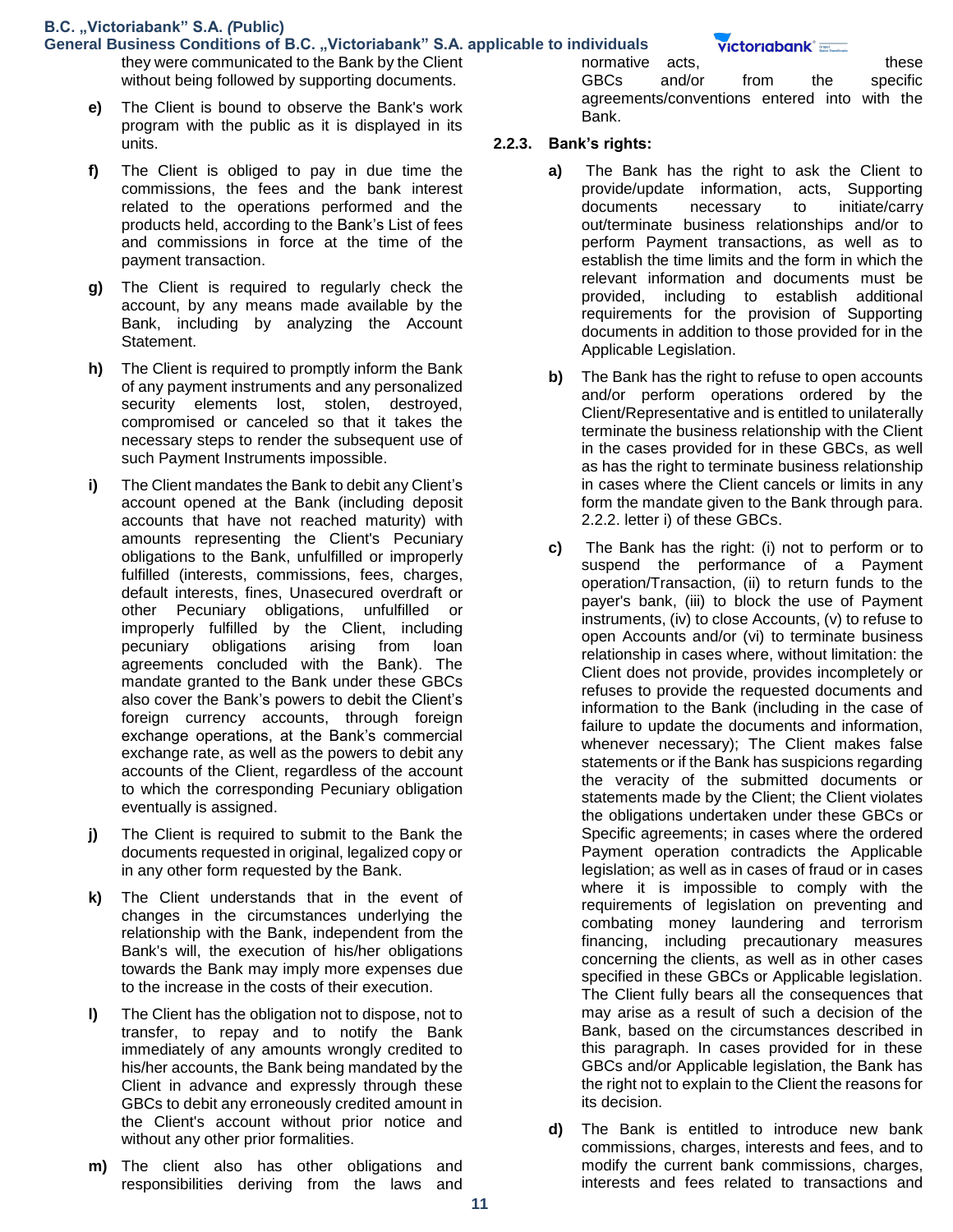### **General Business Conditions of B.C. "Victoriabank" S.A. applicable to individuals**

- operations through accounts, by providing a prior notice to the Client in accordance with para. 1.1.14 of these GBCs.
	- **e)** The Bank is entitled to calculate and charge the bank interests, commissions and fees, default interests and penalties in the amount and term set forth in the Bank's List of fees and commissions and/or according to Specific agreements without the need for prior notice or additional notification.
	- **f)** The Bank has the right to block the performance of Client's Account debit transactions at any time in case of failure to perform or improper performace by the Client of any Pecuniary obligations, including Pecuniary obligations undertaken under credit agreements concluded with the Bank, without the need for prior notice or notification, with the right to keep blocking Accounts until due performance of the said obligations.
	- **g)** The Bank has the right to debit any Client's Accounts with amounts representing interests, commissions, fees, charges, default interests, penalties, Unsecured overdraft or other Pecuniary obligations not performed or improperly performed by the Client, including pecuniary obligations arising from loan agreements concluded with the Bank, acting on the basis of the mandate given to the Bank by the Client (para. 2.2.2. letter i) of these GBCs). The mandate granted to the Bank by the Client under these GBCs will be implemented by the Bank without prior notice or notification, unless otherwise provided in Specific agreements. In case of debiting, under the mandate, the deposit accounts that have not reached maturity, the Bank (i) will partially debit the deposit account with the amount representing a Pecuniary obligation, with the deposit retained – if this amount falls within the limits of the partial withdrawal allowed to the Client under the deposit agreement or (ii) will terminate the deposit agreement, applying the contractual provisions on the recalculation of interest, and will transfer the remaining amount to the current deposit account, in order to receive payment under the Pecuniary obligation pursued by the Bank – if this amount exceeds the limits of partial withdrawals permitted under the deposit agreement, or if they are not stipulated, as well as in cases where this amount exceeds the amount of the deposit.
	- **h)** The Bank is entitled to perform funds transfer operations on the Client's account and to seize accounts without instructions or approval from the Client and without prior notice or subsequent notice in cases where such operations are imposed to the Bank by court orders, arbitral proceedings decisions, incasso orders and other enforceable titles provided for by the legislation in force, as well as at the request of the public authorities/persons invested by law with such competencies.
- **i)** The Bank is entitled to outsource its services under the terms of normative acts and internal regulations, without thereby affecting the relationship with the Client.
- **j)** In the event that Clients served on preferential terms, for any reason, lose their eligibility criteria, the Bank is entitled to transfer these Clients to standard service conditions without any additional disclosure formalities being necessary.
- **k)** The Bank is entitled to establish the work program of its territorial units and/or administrative headquarters and the hours when certain payment transactions can be accepted at its own discretion. It is possible to establish different programs between the territorial units, as well as within one same units (for certain operations), provided the Clients are informed about the work program by a notice displayed in a visible place.
- **l)** The Bank has the right to process Clients' personal data and information, and information that constitutes bank secrecy, in accordance with applicable legislation, internal policies, and these GBCs.
- **m)** The Bank has other rights resulting expressly or implicitly from these GBCs and/or from legislative or regulatory acts.

### **2.2.4. Bank's obligations:**

- **a)** The Bank is required to properly execute the payment orders of the Client and/or his/her representative, but only to the extent of the amount available in the account and in compliance with the law, internal rules and national and international banking practices.
- **b)** The Bank has the obligation to notify the Client in the cases and in the ways provided by these GBCs.
- **c)** The Bank is required to provide the Client with the Account Statement in the manner and within the deadlines provided for in these GBCs.
- **d)** The Bank is required to register in the Client's account the money deposited/transferred/credited to this account by the Account Holder or by third parties, according to the normative provisions, to record the funds and to ensure the integrity of the funds and to identify the Clients accounts in its accounting records.
- **e)** The Bank has other obligations under the Law on Payment Services and Banking Activity, National Bank of Moldova Regulations, Guidelines and Policies to which it is a party, obligations expressly or implicitly derived from these GBCs, as well as obligations under specific agreements/conventions concluded with Clients.

### **II.3. OPENING OF THE CURRENT ACCOUNT**

**2.3.1.** Upon opening the accounts, the Bank requests documents required for the identification of the Client and/or his/her representative and their signature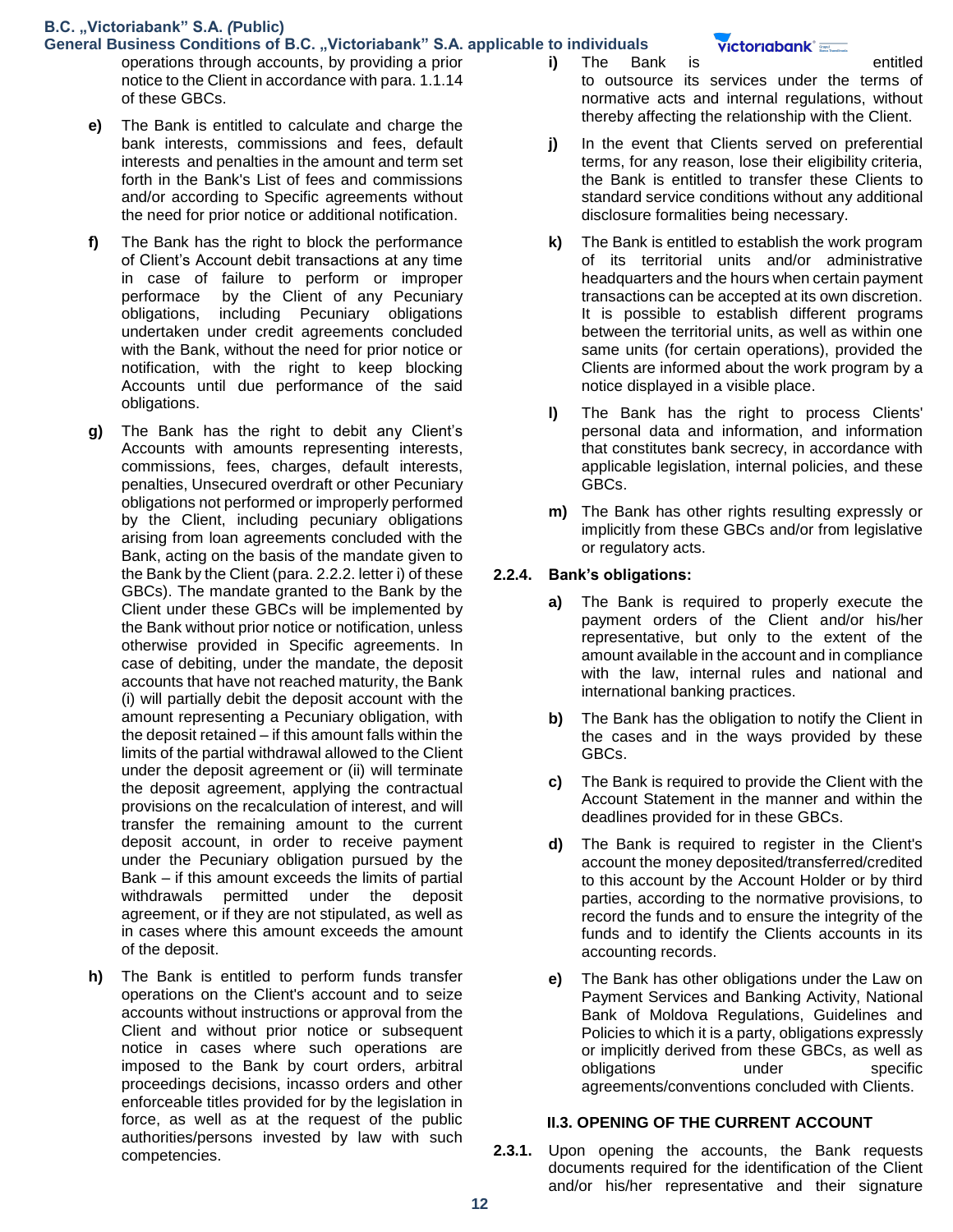- **General Business Conditions of B.C. "Victoriabank" S.A. applicable to individuals**  specimens, and the Client/Client's representative is required to submit to the Bank all necessary documents, in accordance with the legislation in force and according to the Bank's internal regulations.
- **2.3.2.** In order to open the accounts, the Client/Client's representative is required to fill in and sign all account opening documents required by the Bank.
- **2.3.3.** The Bank may refuse to initiate or continue the business relationship if:
	- **a)** it cannot identify the Client or his/her representative on the basis of the submitted documents;
	- **b)** it cannot identify the Beneficial owner (if any);
	- **c)** it does not obtain complete information about the purpose and nature of the business relationship;
	- **d)** the Client/Client's representative fails to provide the Bank with the documents required in accordance with legal requirements and internal regulations;
	- **e)** The Client/Client's representative provides false, insufficient, erroneous or incomplete information, raises doubts as to the accuracy of the statements or documents provided, may present image risk to the Bank, refuses to provide full or partial information in the form requested by the Bank, in accordance with its internal regulations;
	- **f)** The Bank holds information about the Client as included in the international sanctions list or other similar lists, according to data obtained from official sources, or is involved in fraudulent activities/operations or bank frauds in relations with other financial institutions or is reported by various public/private institutions as raising criminal concerns, which simply by association with the Bank's name create a negative image of it.

In the cases provided above, when it is not possible for the Bank to comply with the provisions of Applicable legislation on preventing and combating money laundering and terrorism financing, including when it is not possible to observe the precautionary measures concerning the clients, or the FATCA requirements, the Bank may decide to refuse initiating a business relationship or, as the case may be, to terminate the business relationship, having the right not to explain to the Client the reasons for its decision.

- **2.3.4.** The Client may appoint, based on a document complying with the legal requirements, one or more representatives (natural persons) entitled to perform operations with the account and is required to disclose the provisions of these GBCs. To be accepted by the Bank, representatives must be identified under the same conditions as the Client.
- **2.3.5.** The proxy or power of attorney from which the rights of the representative arise must be authenticated by a notary or as otherwise prescribed by law for documents equivalent to authenticated notarial deeds. The Bank

may accept a proxy/power of attorney issued without notary notification, only provided that the Client personally visits the Bank's units for the issue of the power of attorney using the Bank's forms. At the request of the Bank, the proxy or power of attorney drawn up in a language other than the Romanian language must be translated accordingly.

- **2.3.6.** The Client's representatives may perform any transactions permitted by the Bank to the account holder, within the limits of these GBCs and the proxy (power of attorney) received from the Account Holder. In the case of appointing several representatives in respect of the same legal act, any representative may conclude the act himself/herself, unless otherwise provided by the proxy/power of attorney.
- **2.3.7.** The the representative will be able to close the account only if the account holder has expressly granted this right. The proxy/power of attorney formulated in general terms only empowers the representative to sign administration and conservation deeds, while the power to conclude other special deeds (e.g. to receive the funds from the account, close the account, terminate the contract) must be formulated by an express clause.
- **2.3.8.** The Client assumes full responsibility for the performance of operations by the representative, the Bank verifying the identity of the representative, within the limits of his/her proxy and the signature specimen.
- **2.3.9.** Any proxy/power of attorney ceases: upon the death of the account holder/representative, his/her declaration as a missing person or institution of a judicial protection measure, if the law does not provide otherwise at the end of the term of validity or the fulfillment of the condition, the revocation of the proxy/power of attorney by the Client or the renunciation of the representative. The Bank shall not be liable for any of the consequences that may result from legal acts entered into by the representative on behalf of the Deceased Client as long as the Bank is not informed of the death of the Client by submitting the original of the Death Certificate issued in the manner prescribed by law, so that these acts will produce effects for the Client and his successors. The Bank shall not be liable for any consequence which may result from legal acts concluded by a representative who has lost that quality on the grounds set out in this paragraph as long as the Bank is not duly informed of the termination of the powers, the legal acts thus concluded being opposable to the Client.
- **2.3.10.** In the event of a dispute concerning the persons authorized to perform operations on the Client's account, the Bank is entitled to suspend the operations on the Client's account until a clear instruction on the settlement of dispute between the empowered persons has been received from the Client.

**victoriabank**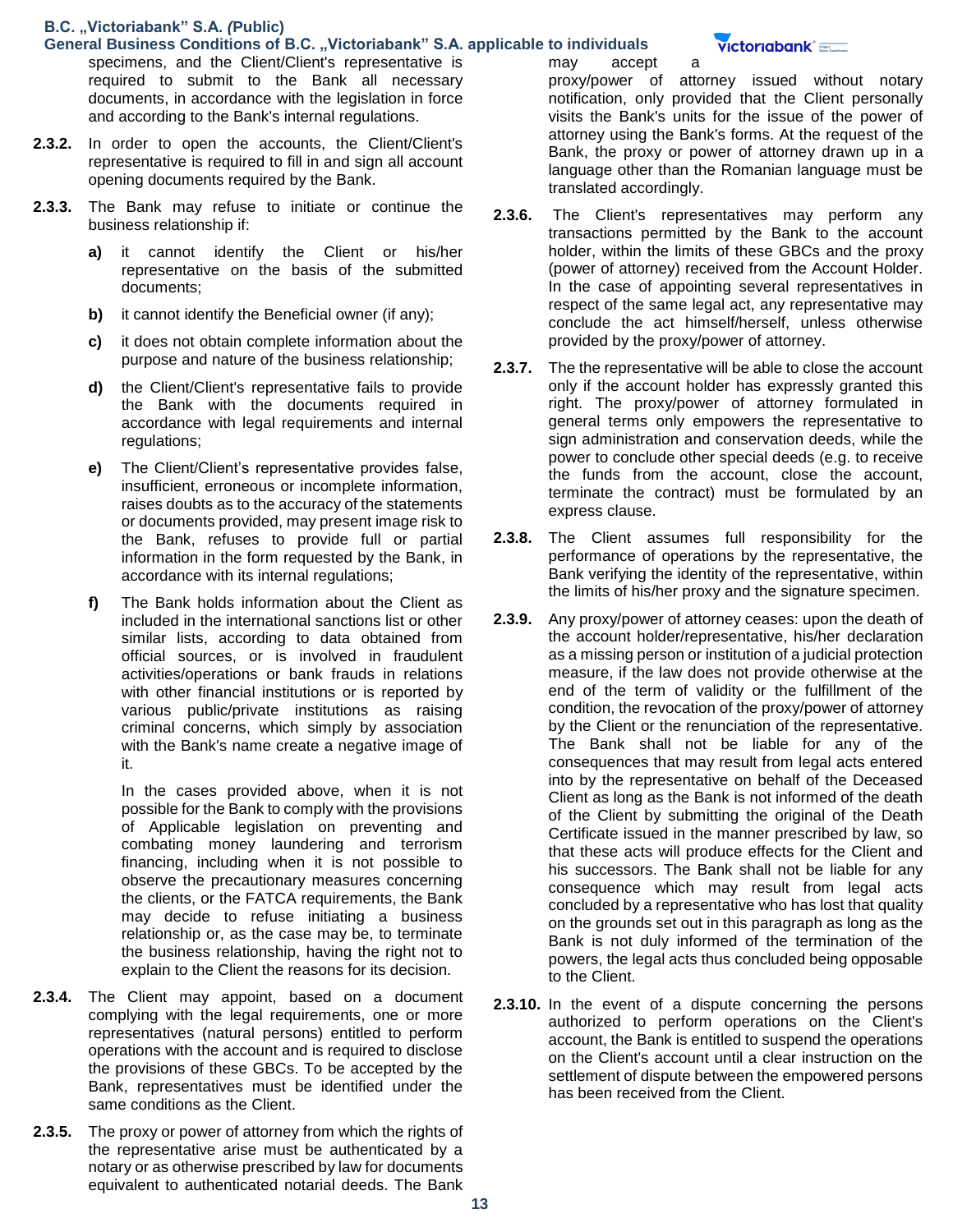#### **General Business Conditions of B.C. "Victoriabank" S.A. applicable to individuals II.4. OPERATIONS ON THE ACCOUNTS. PAYMENT OPERATIONS 2.4.5.** The Bank is

- **2.4.1.** The Client is entitles to dispose of the amounts on the account only based on payment instructions authorized by the Client.
- **2.4.2.** The payment operation is deemed authorized if the Client has expressed his/her consent in one of the following ways:
	- **a)** by handwritten signature of the Client on the form issued by the Bank - for paper payment orders;
	- **b)** through the proxy given to the Bank by signing the specific agreement by the Client in the case of direct debit transactions or by applying the signature of the special form - in the case of scheduled payments;
	- **c)** by performing specific actions aimed at sending payment orders to the Bank for the operations performed through the VB24 Services: login and password, activation of confirmation codes and verification passwords, selection of operation confirmation button, or the like, according to the technological developments of the VB24 Services to which the Client has subscribed.
- **2.4.3.** The Bank will execute a payment order authorized by the Client only if:
	- **a)** the payment order has been executed on the standard form/printed or approved by the Bank (including by using any electronic means), is legible, correct and completed according to the law and with all information provided in the standard form and contains no corrections or erasures, and is signed by the Client/Representative in full compliance with the signature specimens kept by the Bank;
	- **b)** the transaction complies with applicable legislation;
	- **c)** there are sufficient funds in the account both for the full execution of the payment order and for the payment of the commissions related to the payment according to the List of fees and commissions in force;
	- **d)** All the documents requested, including, where applicable, Supporting documents were presented to the Bank.
	- **e)** no suspensions/seizures are applied to account operations;
	- **f)** there are no reasons in terms of the source, content, signature, consent to the payment order that may raise suspicions of its authenticity.
- **2.4.4.** If several authorized payment instructions are given by the Client, the total amount of which (including associated commissions) exceeds the Client's available account balance, the Bank shall carry out such instructions in the order of their receipt by the Bank and within the available account balance.

responsible for failure to execute or improper execution of payment orders, as well as for unauthorized payment transactions, except as provided by law and these GBCs. If the Bank is liable for failure to execute or improper execution of payment orders, it will reimburse/restore the account of the Client-payer with the amount of improper payment transaction or, as the case may be, will provide/credit the account of the Client-payee with the amount of payment transaction. If the Client has the right, according to the law and these GBCs, to obtain rectification of unauthorized payment transactions, the Bank will reimburse/restore the account of the Client with the amount of unauthorized payment transaction The Bank shall not be liable for the non-execution or improper execution of the payment transaction, if the Client provides inaccurate bank details of the payment beneficiary, including his/her unique identification code or surname. The Bank is under no obligation to verify the unique identification code, surname of the account holder indicated as the beneficiary by the Client in the payment order, or the account number, by executing the payment to the account specified in the payment order, according to the instructions of the Client.

- **2.4.6.** Payment orders sent to the Bank will be executed from the Client's account and at the Client's risk; the Client will bear the consequences resulting from misunderstandings or errors, unless the Bank is held liable according to the law. In case of interbank foreign exchange transfers, the Bank reserves the right to make the ordered transfers by the Client through its corresponding banks.
- **2.4.7.** The Client instructing the payment cannot withdraw his/her consent to a payment transaction after the payment order has been received and accepted by the Bank.
- **2.4.8.** By way of derogation from para. 2.4.7, the payment orders can be revoked only if the Bank and the Client agree so with the payment beneficiary, if such approval is necessary, as well as if the parties agreed on execution of the payment order on a particular day or at the end of a particular period or on the day when the Client makes available funds to the Bank, provided that the revocation is communicated not later than at the end of the business day preceding the day agreed for account debiting (e.g. direct debit, scheduled payments etc.). For this service the Bank may charge a revocation fee, according to the List of fees and commissions. Any such cancellation/change must be requested in writing by the Client and must clearly indicate the instruction that is to be cancelled or modified and the reason for the request.
- **2.4.9.** The Bank cannot guarantee the successful revocation of a payment order if:
	- **a)** the payment instruction has already been sent to the beneficiary's Bank, in case of inter-bank payment operations.
	- **b)** the amount of the transaction has already been credited to the beneficiary's account, in case of

victoriabank° <del>ww.</del>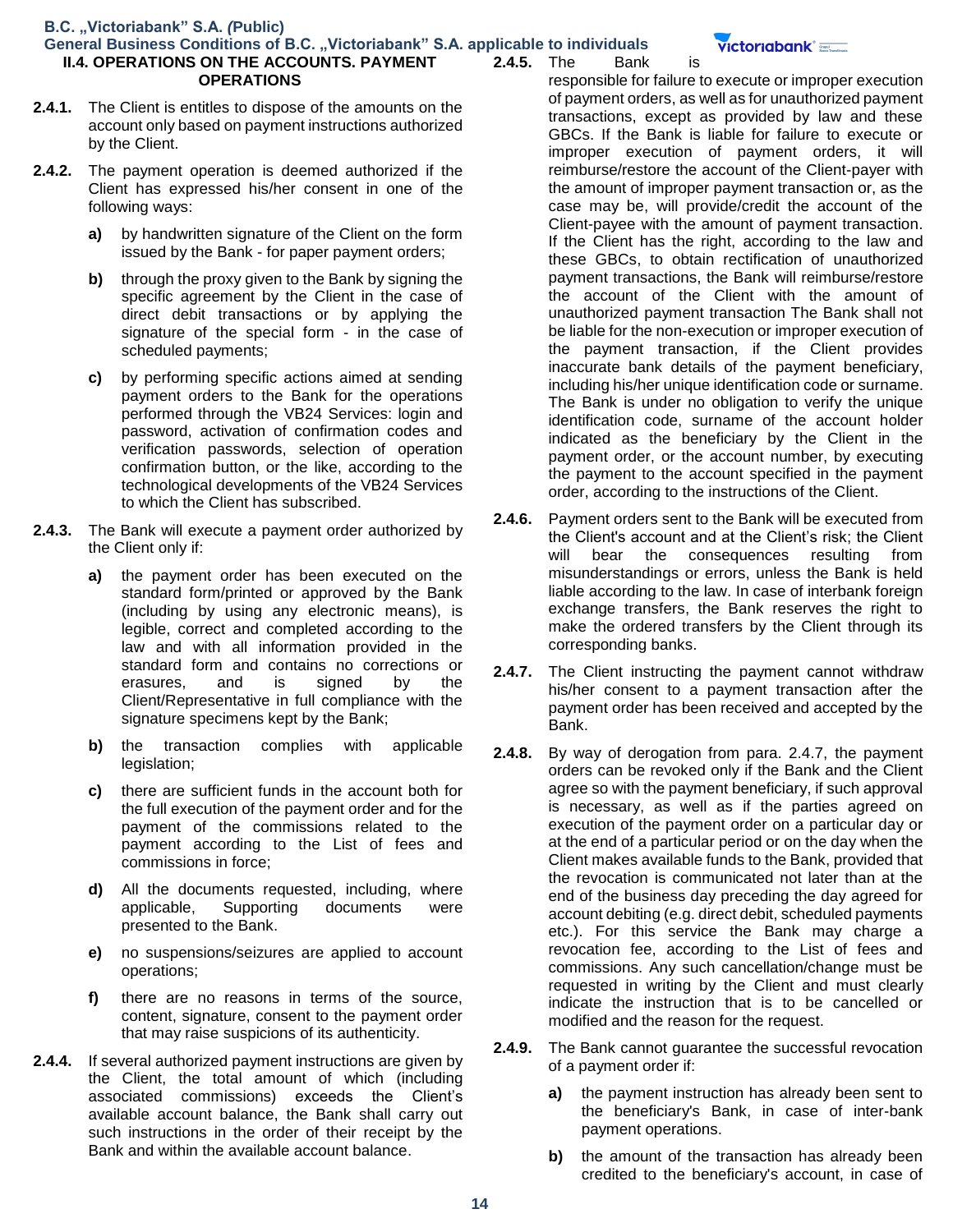- **General Business Conditions of B.C. "Victoriabank" S.A. applicable to individuals**  intra-bank payment transactions; in such case, the revocation will be possible only with the beneficiary's consent.
- **2.4.10.** The bank reserves the right not to initiate transfers for the transactions related to gambling activities, the acquisition of pornographic products/services (including video chat or other related services), acquisitions of weapons/ammunition without fulfilling the applicable legal provisions, transactions with virtual currencies, if potential risks are identified or if there are specific requirements imposed by the financial institutions involved in the clearing process.
- **2.4.11.** Once the payment operation authorized by the client has been executed by the Bank, and the amount is debited from the Client's account, the Bank shall immediately provide the Client with a reference enabling the Client to identify each payment operation, the payment beneficiary (if applicable), the value and currency of the payment operation, the cost of the payment operation, as well as the applied exchange rate (if applicable) and the account debiting value date.
- **2.4.12.** The Bank may use communications, settlement or payment systems or the services of a third party for the execution of the ordered payment operations, without additional fees and commissions for the Client, except for the ones communicated by the Bank and agreed by the Client prior to the transaction, or, if the fees and commissions cannot be anticipated by the Bank in terms of existence and/or amount thereof.
- **2.4.13.** The time when the payment order is received is the time when the payment order, directly transmitted by the client/Client's representative, is received by the Bank. Should the payment order be received on a nonbanking day, the payment order is considered received on the following working day. In view of this, the Client understands and agrees that the Bank cannot be held liable for any potential loss or loss of income which the Client may incur as a result of the initiation of the payment order on a non-banking day or over the time limit set by the Bank for the acceptance of payment orders.
- **2.4.14.** The Bank establishes a cut-off time displayed in its offices and on the Bank's website, after which any payment order is considered received on the next working day. Saturday is considered a non- banking working day for interbank payments and a banking working day for intra-bank payments.
- **2.4.15.** Payment orders received by the Bank meeting the set requirements will be executed by the bank by the end of the next banking day at the latest, and if the Client is the beneficiary of the payment, the funds will be credited to the Client's account immediately after being credited the Bank's account by the payer.
- **2.4.16.** In accordance with the Bank's List of fees and commissions, the execution of payment orders may be subject to payment of a commission, in which case the amount subject to the payment transaction will be executed with deduction of those commissions.
- **2.4.17.** By way of derogation from to the provisions of para. 2.4.15., the Bank may execute payment orders initiated by the Client in an "urgent" manner, the time limit for execution of which will be indicated at the Bank's offices, in exchange for a fee stipulated in the Bank's List of fees and commissions.
- **2.4.18.** In situations where: there are suspicions about the legality of the payment transaction or when the provisions of the payment order are considered fraudulent or potentially fraudulent, as well as in cases where the Client refuses to submit or does not submit/update the documents requested by the Bank, including Supporting documents, and/or it is impossible for the Bank to comply with requirements of the Applicable legislation for preventing and combating money laundering and the terrorism financing, including to comply with requirements for precautionary measures in respect of clients or with FATCA requirements, the Bank may (i) suspend the execution of payment transaction for an indefinite period until the Bank's requirements are met (including by not crediting the Client's Account with the payment transaction amount), (ii) refuse to execute the payment transaction and, as the case may be, return the funds to the payer, (iii) and/or terminate business relationships with the Client, having the right not to provide the Client with any explanations regarding its decision.
- **2.4.19.** The Client is obliged to provide the Bank with Supporting documents for Payment transactions, the execution of which, according to Applicable legislation, is subject to the provision of relevant documents. Supporting documents must be provided at the time of Payment transaction execution, except as otherwise provided in this paragraph. If the Client provides the Bank with photocopies of Supporting documents, it is necessary to confirm the authenticity of the submitted documents by means of Client's signature. If there are documents that amend/supplement the Supporting documents, the Client is also obliged to provide the Bank with relevant documents. Supporting Documents must be submitted according to the provisions of the Applicable legislation. If the Payment transaction is performed through an ATM, through electronic, digital or information communication devices, including through cash-in terminals or using Payment instruments, and if, depending on the specificity of the Payment Instrument used or the method of its use, at the time of the Payment transaction it is impossible to provide the Bank with relevant Supporting documents, these documents will be provided upon the Bank's first request. For the avoidance of doubt, the provisions of this paragraph will not affect the Bank's right to require the submission of any documents deemed necessary for the Bank to comply with requirements of the law on preventing and combating money laundering and terrorism financing.
- **2.4.20.** If the Client's Accounts are mistakenly credited with any amounts, the Client shall immediately notify the Bank and shall not be entitled to withdraw, transfer or dispose such amounts in any way, and is also obliged to immediately and fully reimburse the erroneously credited amounts to the Bank and, as the case may be,

### victoriabank' =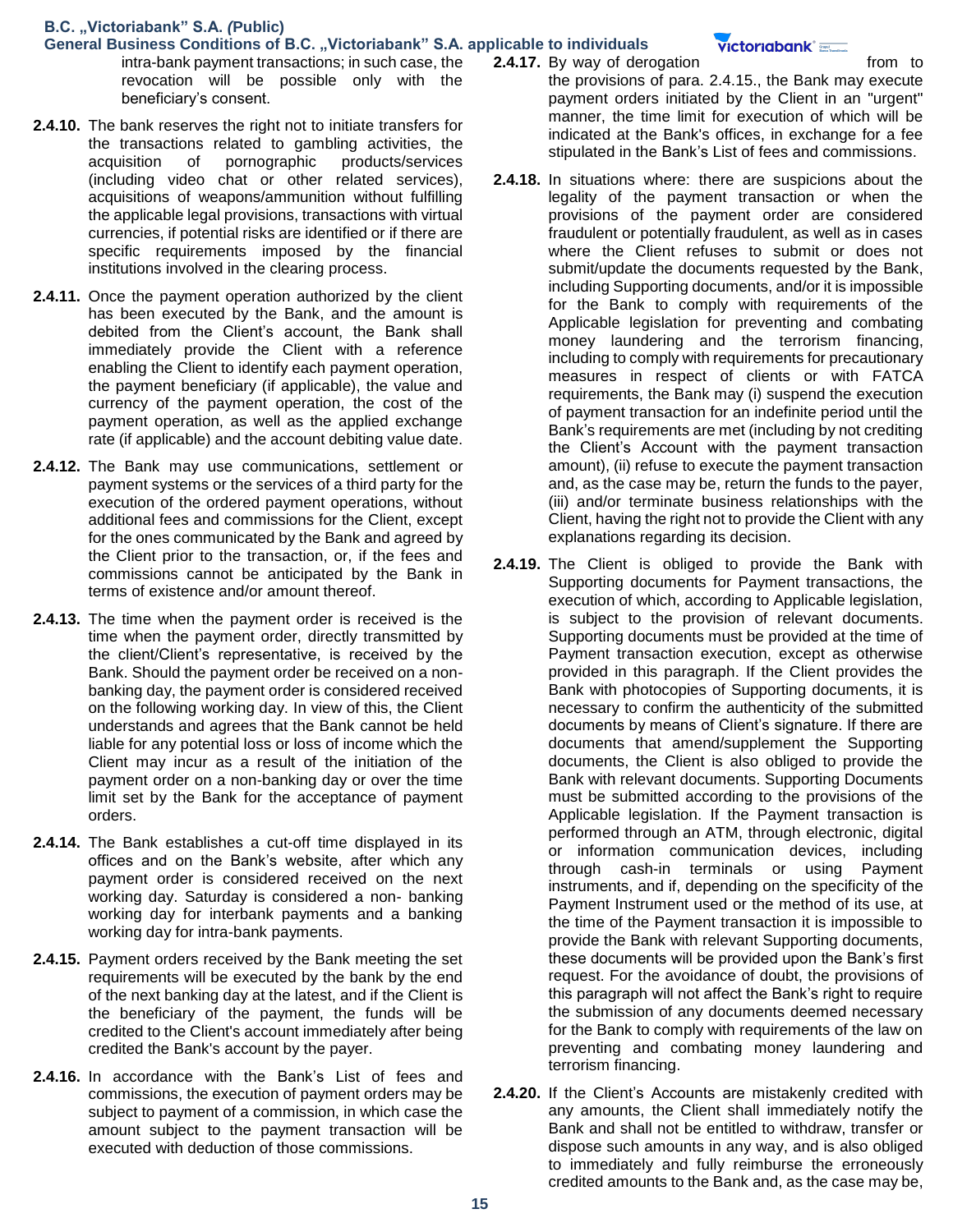- **General Business Conditions of B.C. "Victoriabank" S.A. applicable to individuals**  to indemnify the Bank for any loss suffered as a result thereof. The Bank has the right to debit Client's Accounts with amounts incorrectly credited, without prior notice, acting on the basis of the mandate given in this regard by the Client, pursuant to the provisions of para. 2.2.2. letter i) of these GBCs. Such corrections will be reflected in the account statement.
- **2.4.21.** The Bank shall not be liable for any loss or damage of any kind, directly or indirectly incurred by the Client as a result of the Bank's execution of an instruction, which subsequently proves to be transmitted by a person who does not have such capacity/right, if the Bank proves having been diligent, but the lack of capacity/right/identity of the person sending the instructions could not have been established.
- **2.4.22.** The Bank is subject to the rules established by the current legislation concerning the international moneylaundering sanctions. In this respect, the Bank reserves the right not to process transactions from/to entities/persons included in international sanctions lists. If the settlement circuits impose other potential fund blocking risks notified to the Client by the Bank, the transaction may be performed only by assuming the Client assuming the risk.

### **II.5. SCHEDULED TRANSFERS. DIRECT DEBIT**

- **2.5.1.** The credit transfer may be executed by the Bank at scheduled dates and in fixed amounts in the name and on behalf of the Client in accordance with the mandate given to the Bank by the Client based on a special form.
- **2.5.2.** If, by mutual agreement with the bank, the Client agrees that the payment order be executed on a particular day (future credit transfer) or at the end of a certain period (scheduled credit transfer), or on the day on which the client credits the account, the time of receipt is considered the agreed day. If the agreed day is not a banking day, the payment order is considered received on the following working day.
- **2.5.3.** The special form signed by the Client for future or scheduled credit transfers is an express mandate given to the Bank to debit, on the agreed date, the respective Client's accounts with a determined or determinable amount in favor of identified beneficiaries.
- **2.5.4.** When the Client instructs the Bank to debit its accounts in favor of recipients with unlimited amounts of money (e.g. according to the invoices submitted by the beneficiary), the parties may agree on maximum amounts that can be debited by the Bank under that mandate. To avoid any doubt, the mandate given to the Bank for debiting indefinite amounts at the time of signing the special form cannot be used as a basis for repayment of funds for future/scheduled credit transfers in unexpectedly large amounts.
- **2.5.5.** If a maximum amount has been established and the payment required to be made exceeds this amount, the Bank will execute the credit transfer only if the beneficiary of payment accepts the partial execution of the obligation, otherwise the Bank will not execute the

payment order, without being held responsible in any way for this.

- **2.5.6.** Payment transactions executed within future/scheduled credit transfers cannot be revoked by the Client except in strict accordance with the law.
- **2.5.7.** The Client is fully responsible for the correctness and accuracy of the information provided in the special form for future/scheduled credit transfers.
- **2.5.8.** The Bank will execute future/scheduled credit transfers within the limits of the available funds in the account in accordance with the order (priority) specified by the Client if several Beneficiaries are included.
- **2.5.9.** The accounts of the Client are debited on the agreed day and the funds will be available to the beneficiary's service provider on the following business day.
- **2.5.10.** The mandate granted to the Bank for the execution of future/scheduled credit transfers may cease upon the expiration of the term for which it was given, by closing the account, or by unilateral termination by the Client. Unilateral termination by the Client may take place by written notice given to the Bank at the latest on the business day preceding that agreed for the credit transfer.
- **2.5.11.** The Bank will charge commissions for the execution of future/scheduled credit transfers, in accordance with the Tariffs in force.
- **2.5.12.** A payment order may be initiated by the beneficiary of the Payment based on the consent given by the Client to the beneficiary, the Beneficiary's payment service provider or the Bank (direct debit).
- **2.5.13.** Direct debit can only take place on the basis of a specific agreement concluded by the Client, the Bank and the payee, and for a commission charged by the Bank in accordance with the Tariffs in force.

#### **II.6. ACCOUNTS HELD BY MINORS**

- **2.6.1.** Initiation of the business relationship, opening and management of the accounts, execution of payment transactions and closing of accounts is performed by the parent of the minor under the age of 14, or another legal representative, under the law.
- **2.6.2.** The initiation of the business relationship, the opening and administration of the accounts, the execution of the payment transactions and their closure shall be performed by minors who have reached the age of 14 - holders of the respective accounts, provided that these deeds were approved by the parent of the minor or his/her legal representative, under the law.
- **2.6.3.** Unless otherwise provided by the law, the family council or, in its absence, the guardianship authority may decide to deposit a certain amount of money belonging to the minor who does not have full capacity in a special account of the child, from which the minor will only be able to make withdrawals with the permission of the family council or, in its absence, the guardianship authority. In this case, the Bank cannot be held accountable for the accepted and executed payment orders, as long as the Bank has not been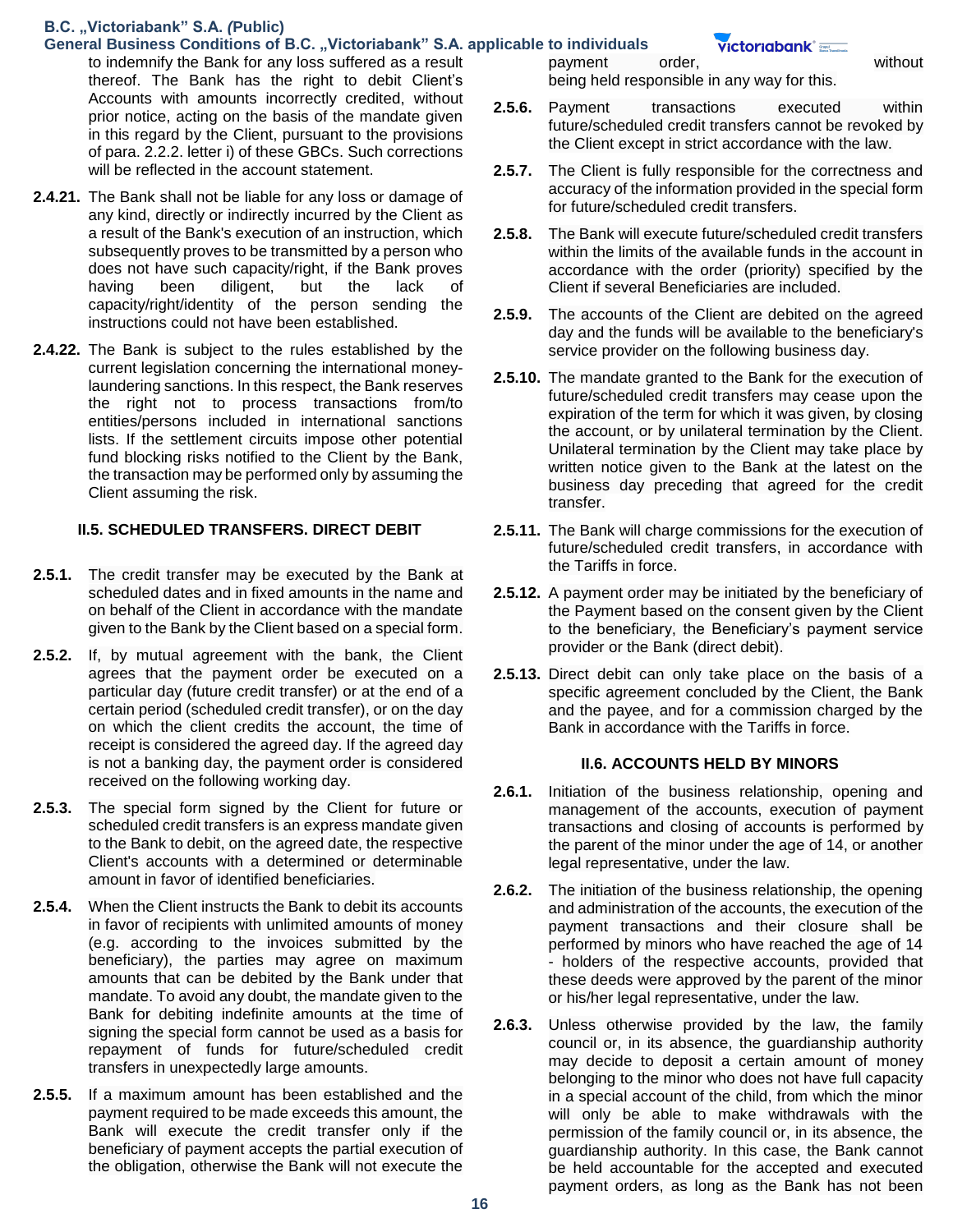- **General Business Conditions of B.C. "Victoriabank" S.A. applicable to individuals**  properly notified of the establishment of the special regime on the account of the minor.
- **2.6.4.** The Bank is entitled to request additional Supporting documents to ensure that the payment transaction is performed in accordance with legal and regulatory requirements.

#### **II.7. SUCCESSION**

- **2.7.1.** The Bank shall be deemed to be notified of the Client's death on the date of submission of the original Death Certificate or authorized copy thereof.
- **2.7.2.** The Bank is not liable for any payment transactions authorized by the Deceased Client's representatives made before the day of the Bank's notification about the Client's death.
- **2.7.3.** The accounts of the diseased client, except for deposit accounts and current accounts for deposits, will be closed by the Bank from the date of submission of the Death Certificate and their funds available on such accounts will be transferred to a non-interest-bearing technical account.
- **2.7.4.** The heirs' claims regarding the deceased's money deposits with the Bank may be submitted at any time after the Certificate of Succession has been issued.
- **2.7.5.** The Bank's obligations towards the Deceased Client and his/her receivables from the Bank are indivisible, including among the successors. The indivisibility of the receivable between the successors has the effect of each successor's right to demand the full execution of the benefit (within the limit of the succession share) and the opposability to all successors of the effects of the legal acts concluded by a successor for the possession of the succession quota. From the perspective of the Bank, the effects of the indivisibility of the obligation arise in the possibility to release itself from the obligation either by executing it to a successor or by recording it.
- **2.7.6.** Only the patrimonial receivables of the Client from the Bank can be transmitted by succession. The capacity of the Bank's client, the prerogatives and the facilities closely related to the deceased person are not transmitted by succession.
- **2.7.7.** Client's successors are jointly liable to the Bank for the obligations of the deceased.

#### **2.7.8. Inheritance of deposits:**

- **a)** Depositor's death does not entail the automatic closure of the deposit account and the current account linked to the deposit, nor the termination of the bank deposit agreement. Where there are several successors, the deposit agreement shall continue under the conditions agreed with the deceased depositor only when all successors agree not to withdraw the succession share until the term of the deposit agreement has expired, except as provided in subparagraph c) of this paragraph.
- **b)** The status of depositor, the right to automatic renewal of the deposit and the right to make

additional deposits is not transferred by succession.

- **c)** The right to partial withdrawals from the deposit is transferred by succession if the depositor had this right under the deposit agreement. Where there are several successors, the partial withdrawal requests must fall within the limit laid down in the deposit agreement and within the limit of the share held by the successor; otherwise the provisions of subparagraph e) of this paragraph shall apply. As a result of the indivisibility of the obligation, the Bank may accept partial withdrawals within the maximum limit set by the deposit agreement and the share of the successor concerned, without taking into account the shares of the other cosuccessors, subsequent claims of co-successors to be considered as an intention to withdraw above the admitted limits, and, respectively, the provision of subparagraph e) of this paragraph shall apply.
- **d)** If the successors request the partial or total withdrawal of the interest on the deposit only, with the intention to keep the deposited capital, the deposit agreement shall be terminated, except where there is a sole successor.
- **e)** If one of the successors submits the Certificate of Succession and requests the release of funds from the deposit and/or the related interest, according to the share held by him/her, or when the successor requests the release of the funds on behalf of the deposit in excess of the partial withdrawal limits stipulated in the agreement, the Bank will terminate the deposit agreement and release the funds that are due to the successor, while the remaining amount shall be recorded for the other successors on a non-interest-bearing technical account. In such cases, the effects of the recalculation of interest due to the expected settlement of the deposit agreement will be opposable to all successors, given the indivisibility of the obligation.
- **f)** The Bank has no obligation to notify the cosuccessors about the legal deeds made by some of the successors or about the termination of the deposit agreement.

### **II.8. BLOCKING OF FUNDS AND UNDISPUTABLE DEBITING**

- **2.8.1.** The Bank is entitled, without the prior consent of the Client, to make unauthorized use of its accounts, regardless of their type, by blocking, suspending or seizing the accounts, in cases expressly provided by law, on the basis of an enforceable title as established by the law.
- **2.8.2.** The Bank is entitled to withhold and to pay to third parties amounts owed to third parties, from the credit balances on the Client's accounts resulting after the settlement of the client's payment obligations towards the Bank, regardless of their type, without the Client's prior consent or notification, in the cases expressly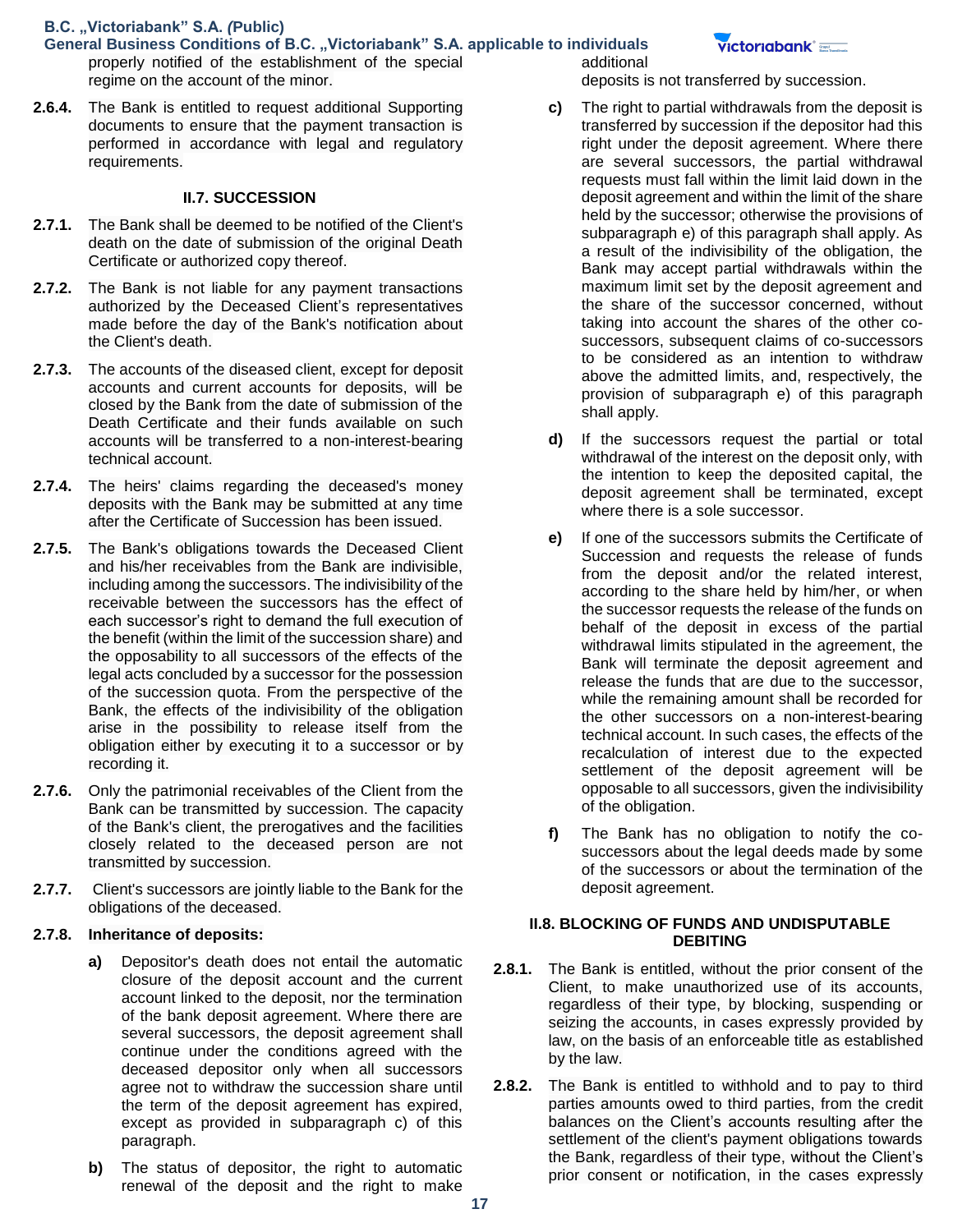- **General Business Conditions of B.C. "Victoriabank" S.A. applicable to individuals**  provided by the law, based on a final judgment or on any other enforceable title according to the law. If these amounts require certain FX operations, the Bank shall perform the required FX operation.
- **2.8.3.** The Bank shall have the right, without prior consent from or notification of the Client, to terminate before term deposits created by the Client and to debit the amounts due, if legal preservation/precautionary or enforcement measures have been imposed. The deposit closed in such cases will be subject to the provisions of Chapter III of these GBCs as well as those of the deposit agreement.
- **2.8.4.** No liability may be imputed to the Bank for the unavailability of the Client's accounts and/or the debiting thereof in favor of third parties entitled under the law.

### **II.9. ACCOUNT STATEMENT**

- **2.9.1.** The Bank shall inform the client about the amounts on the account and the transactions performed within a certain period of time by means of an account statement. The account statement may serve as a valid proof in any legal or other proceeding between the parties, regarding the operations included therein, provided that neither the Client nor the Bank has signaled any error in it, in accordance with the provisions of the successive articles.
- **2.9.2.** Once a month, the bank provides the Client with free of charge monthly account statements on hard copy at the Bank's premises or by sending it to the Client's e-mail address if so agreed between the Parties. Such account statements reflect the transactions performed by the Client, as well as all the interest, fees and taxes, charged by the Bank. For the issuance of several account statements during one month, the Bank may request an account statement fee.
- **2.9.3.** Any error in the Content of the Account Statement will be notified to the Bank as soon as the Client has become aware of the content of the Account Statement, but not later than 30 days, otherwise it is assumed that the Client has accepted the Content of the Statement.
- **2.9.4.** If the Bank itself does identify an error in one of the documents handed over to the Client, the Bank shall rectify it and will notify the Client in this regard, except as provided in these GBCs.
- **2.9.5.** The Bank shall correct a payment transaction carried out incorrectly or in an unauthorized manner, only if the client notifies such error as soon as it becomes aware of it (but within 30 days of the date of issue of the Statement of Account) and no more than 13 months after the date of debiting the account - if the Bank did not provide the Account Statement.
- **2.9.6.** The parties agree that the Bank has the right to include in the Account Statement any communication/request by the Bank to the Client, including commercial offers and/or advertising materials.
- **2.9.7.** The account statement can be accessed by the Client via the VB24 Services.

**II.10. ACCOUNT CLOSING. TERMINATION OF BUSINESS RELATIONSHIP**

**2.10.1.** The Client may unilaterally decide to close the account by written request addressed to the Bank, subject to a 15-day (fifteen) day notice, if there are no restrictive legal or contractual provisions regarding the closure of the account, and only after payment by the Client of all the amounts he owes to the Bank (related to this account) and, if applicable, after termination of the provision of banking products/services attached to the relevant Account. The request to close the account may be filed with the Bank's units or electronically via the VB24 Services (if this is possible).

> The Account cannot be closed at Client's request if suspension or sequestration measures are applied to it under the applicable legislation.

> The Bank reserves the right to accept the Client's request to close the Account, until the expiration of the notice period.

- **2.10.2. The termination of business relationship** (i.e. the closure of all Client's Accounts) may occur:
	- **a) By mutual consent of the Bank and the Client,**  with immediate effect; or
	- **b) At the request of the Client**, para. 2.10.1. with similar application; or
	- **c) Through unilateral termination by the Bank**, n the event that:
	- 1. The Client fails to provide the Bank with the documents requested by the Bank for the Bank to familiarize itself with the Client and the Beneficial owner and/or to comply and align with provisions of the legislation on preventing and combating money laundering and terrorism financing, as well as with other regulatory acts, including with FATCA requirements
	- 2. The Client refuses or fails to submit, in a manner satisfactory to the Bank, the Supporting documents and/or any other documents requested by the Bank related to Complex and unusual transactions, Suspicious transactions or in any other situation established by the Bank and communicated to the Client;
	- 3.The client is included in the international sanctions list or other similar lists, according to data obtained from official sources;
	- 4.The Client has caused damages to the Bank, or has provided false information to the Bank;
	- 5. The Client has proved to be involved in frauds, money laundering or terrorism financing operations
	- 6. The Client is involved in public scandals, and the relationship with the Bank may damage the latter's reputation (reputation risk);
	- 7.The Client shows an inadequate/inappropriate/violent behavior in relation to the Bank's employees, does not follow the ethics and proper conduct and/or the association/maintenance of the business relationship would affect the Bank's image;
	- 8. The Client is guilty of improper use of Payment instruments;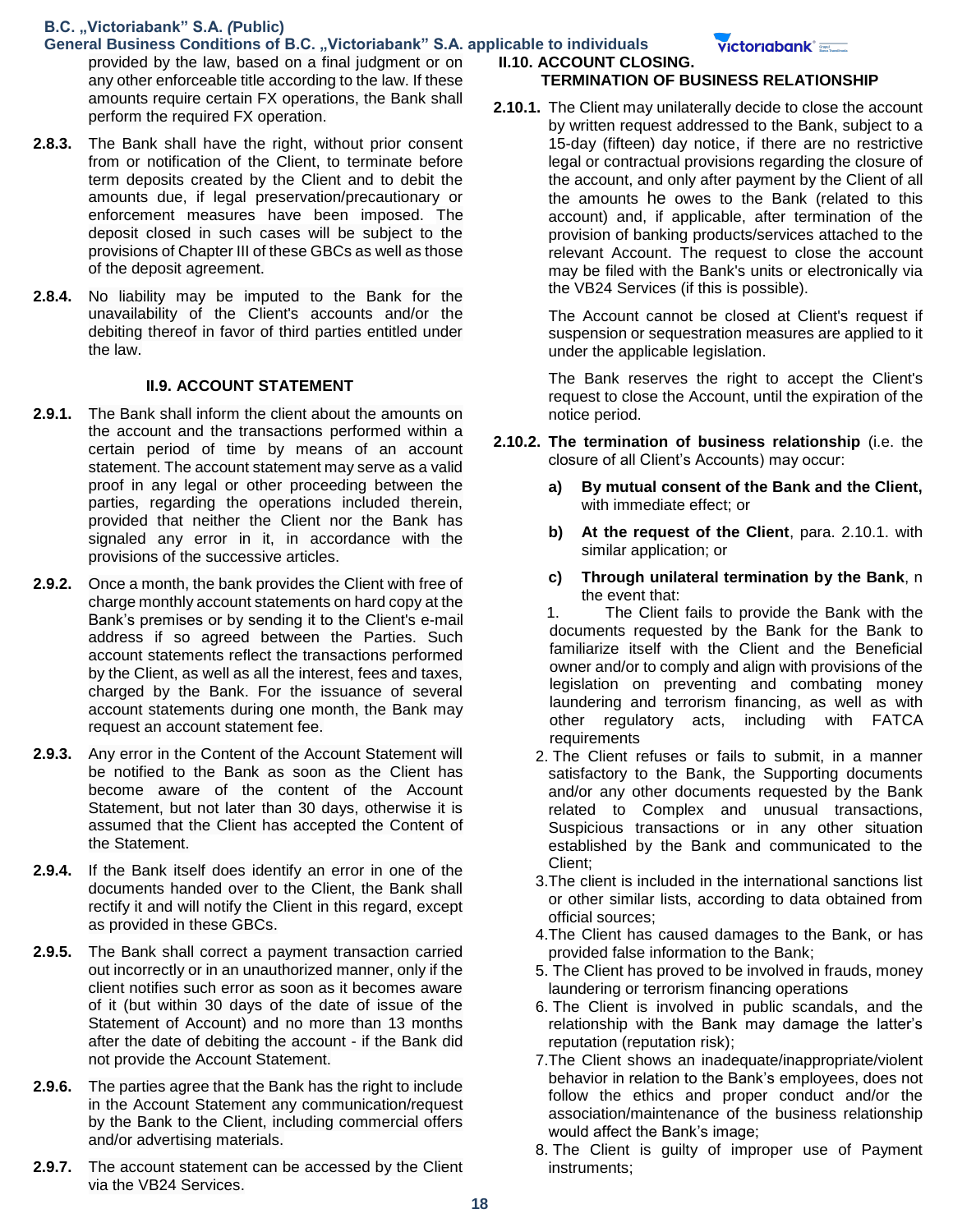- **General Business Conditions of B.C. "Victoriabank" S.A. applicable to individuals** 
	- 9.The Client has not performed any account operation for a period longer than 12 consecutive months;
	- 10.Thus, the Bank makes a decision in terms of its own policy, while not obliged to state the reasons for its decision.
	- 11.The Client performs transaction of a type different from the purpose of the account, including for entrepreneurial activity.

**d)** By the Client or his/her representatives, by submitting a Written Application to the Bank's unit, in which case the provisions of para. 2.10.1. shall apply.

- **e) In the event of the death of the Client**, on the date the Bank becomes aware of it, based on appropriate documents confirming the occurrence of the event. In such case, the Bank will allow the execution of operations with the amounts of the deceased Client only under the conditions provided by the law on inheritance. The rules on succession of deposit accounts provided for in these GBCs remain applicable.
- **f)** by a **court order, or an executive document/indications on the part of competent authorities.**
- **g) in other cases provided by law or these GBCs.**
- **2.10.3.** In the cases referred to in para. 2.10.2. let. c) (9)-(10)b) (iv) and (b)  $(v)$ , the Bank will notify the Client in advance of 2 months, and the termination of business relationships will take effect from the day of notification period expiration.
- **2.10.4.** In any of the cases not referred to in para. 2.10.3. the business relationship will cease without prior notice period, and the Client shall be notified thereof. The provisions of para. 1.4.2, 2.2.3 letter c), 2.3.3. and 2.4.18 of these GBCs regarding the Bank's right not to explain to the Client the reasons for its decision remain valid.
- **2.10.5.** Following the termination of the business relationship, in any of the above situations, the Bank will close all the Client's Accounts and cease the provision of products and services attached to it, will stop accruing interest, while any credit balance of such account is transferred and maintained by the Bank on a special non-interestbearing account until a potential transfer of the amounts in accordance with the Client's instructions or upon the heirs' request, in accordance with the law. If the account balance is in foreign currency, the Bank will perform the conversion of the amount in lei at the exchange rate applied by the bank at the date and time of account closing. The Bank is not accountable for any damages that the Client may suffer after closing the account, as specified above.
- **2.10.6.** One the Bank has grounds for prior notification of the Client about the termination of the Business Relationship, the Bank will be entitled to suspend/block debit/credit transactions on the Client's Account.
- **2.10.7.** Once the Client receives prior notice of the termination of the Business relationship, the Bank will unilaterally terminate the Specific agreements concluded with him. By way of derogation from any contrary contractual

provision, under para. 1.1.6. of

**victoriabank**°

these GBCs, the termination of Specific agreements concluded prior to these GBCs, will enter into force on the day of expiry of the period for prior notice of the termination of the Business relationship, in accordance with para. 2.10.2. of these GBCs.

**2.10.8.** The Client is informed that any of the grounds referred to in para. 2.10.2 (c) of these GBCs represent substantial reasons for terminating the Business relationship, therefore the Bank cannot be held liable for the Client's impossibility to benefit in any other way from making transactions through the Accounts.

### **CHAPTER III. BANK DEPOSITS**

- **3.1.** According to the license issued by the NBM, the Bank accepts and receives from the Clients deposits (bank deposits), in accordance with the commercial offers of the Bank, and on the basis of the deposit agreement.
- **3.2.** The bank deposit agreement shall be signed between the Bank and the Depositary Client, or his/her representative empowered by a power of attorney, authorized by the notary, or otherwise authenticated according to the law.
- **3.3.** According to the Bank's commercial offer, Clients can open deposit accounts through the VB24 Services by transferring funds from the Client's accounts available to him within the VB24 Services, in the form of an electronic document.
- **3.3.1.** In the event of opening a deposit account through the VB24 Services, the Parties agree to apply signatures and mutually recognize electronic signatures that meet the requirements of the Applicable legislation, including the Parties agree to apply/recognize simple electronic signatures or advanced unqualified electronic signatures that can be used when authorizing a transaction to transfer funds from accounts in order to open bank deposit, using the VB24 Services.
- **3.3.2.** The Parties agree that if a deposit account is opened through the VB24 Services, using a simple electronic signature or an advanced unqualified electronic signature, the electronic document that will reflect the authorization of the deposit opening is equivalent, is similated and has the same effect as the deposit agreements specific on paper, signed by handwritten signature. The Parties agree that electronic documents related to bank deposit accounts opened through the VB24 Services will have probative value in any litigation between the Parties.
- **3.3.3.** The authenticity of electronic signature will be verified and the integrity of electronic document will be confirmed based on the Client's authentication in the VB24 Services, the Client's authorization to transfer funds (for example, by entering the OTP ("One Time Password") or by other means considered safe by the Bank) and due to the opportunity provided to the Client to access detailed information about the type of the deposit opened, in the corresponding menu of the VB24 Services.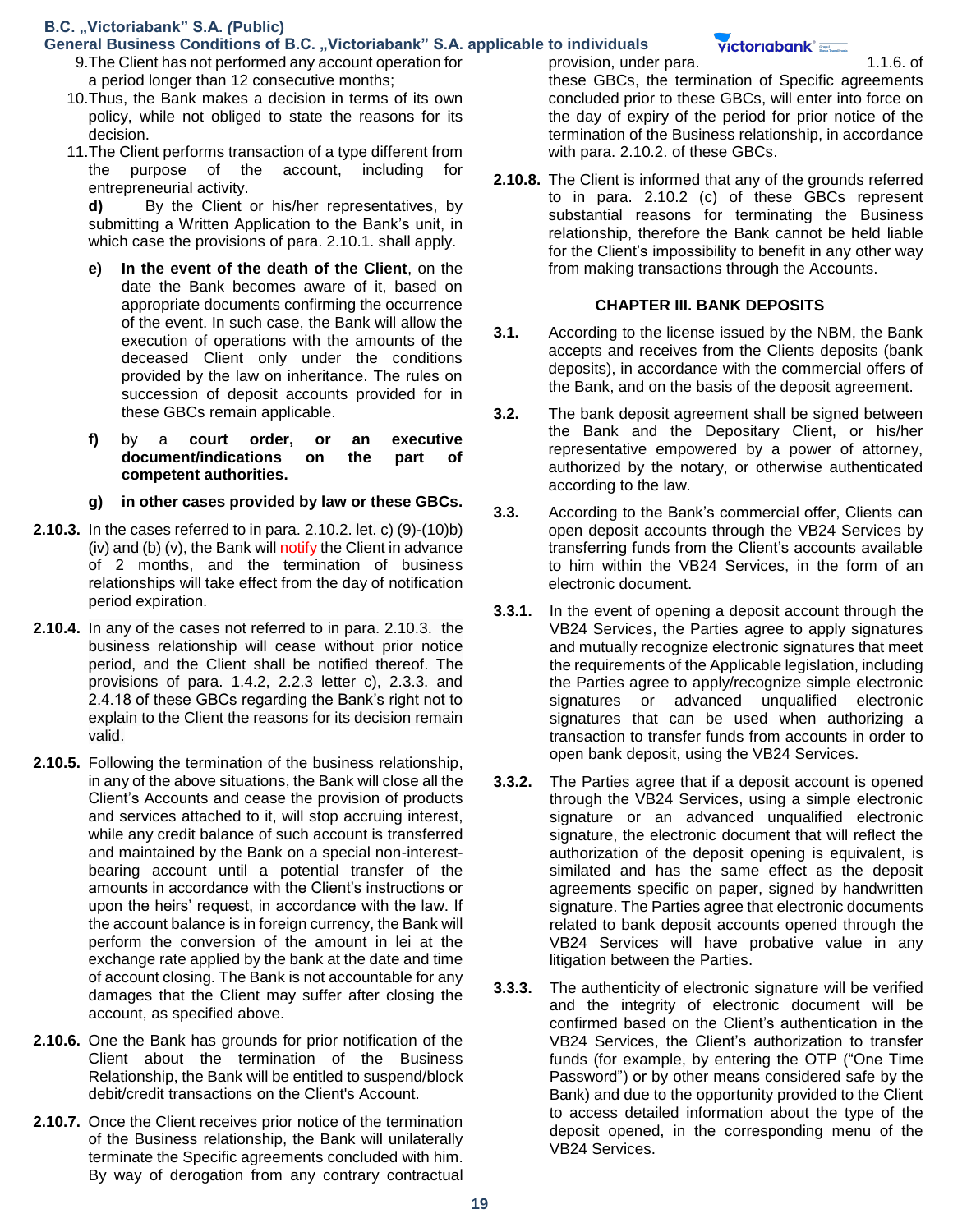#### **General Business Conditions of B.C. "Victoriabank" S.A. applicable to individuals**

- **3.3.4.** The Parties shall bear pecuniary responsibility for any damage caused intentionally or as a result of gross negligence to the other Party, by using false data when making deposits through the VB24 Services, by changing or compromising security or integrity of the computer system associated with circulation of electronic documents or the creation/use of electronic signature, by not ensuring security of data, passwords, information and other security features, etc.
- **3.3.5.** The parties are obliged to ensure the confidentiality of all data, information, acts and documents to which they have access in the process of creating an electronic signature, as well as in creation, circulation and storage of electronic documents.
- **3.3.6.** In these GBCs, references to a "deposit agreement" or "deposit" will also include references to deposits made through the VB24 Services, unless otherwise specified in the context.
- **3.4.** The bank deposit agreement shall contain the following key clauses: the amount of the deposit, the minimum balance, the term of the deposit, the type and level of the interest rate, arrangements for change of the interest rate, the frequency of interest payment, the possibility of making additional deposits and/or partial withdrawals, as well as other specific clauses.
	- **3.4.1.** The conditions of the bank deposit agreement (type of deposit, term, interest rate, etc.) can be presented to the Client for selection/configuration, through VB24 Services. The Client's execution of the operation on selecting/configuring the deposit conditions in the VB24 application means that he has accepted the terms and conditions of the deposit, based on the authorization of the funds transfer transaction in order to make a deposit, in accordance with para. 3.3.3. of these GBCs.
- **3.5.** Bank deposits are refunded by the Bank upon expiration of the term stipulated in the Contract, or at the depositor's request (in the case of sight deposits). Regardless of the type of deposit, the Bank will return the deposit to the depositor upon his/her request, subject to the terms of the deposit agreement. At the same time, repayment of deposits is guaranteed in accordance with the law.
- **3.6.** Revenues from interest on deposits are subject to taxation at the source of payment, according to the legislation in force.
- **3.7.** When the interest is paid by capitalization, the subsequent interest is calculated on the balance of the deposit, which also includes the amount of the capitalized interest.
- **3.8.** Unless the deposit agreement, including bank deposit accounts opened through VB24 Services , stipulates otherwise, the Bank may unilaterally reduce the interest rate according to the NBM base rate, the inflation rate or the market evolution, based on a prior notice at least 15 days in advance, communicated in the manner provided by the agreement. If the interest rate increases, no prior notice shall be required.

**3.9.** The funds on the bank deposit

#### **victoriabank**

- 
- account may be used by the depositor only within the limits and under the conditions stipulated in the deposit agreement. Early withdrawal of any deposit amount, beyond the limits allowed by the deposit agreement, shall entail cancellation of the deposit and remuneration of the deposit with interest applied on sight deposits, valid at the time of termination of the deposit agreement, unless the deposit agreement provides otherwise. The amount of the deposit and, if applicable, interest on sight deposits will be transferred to the Current Account (if necessary, the account on which the deposit was opened through the VB24 Services).
- **3.10.** Additional deposits and partial withdrawals from the deposit account, if provided in the agreement, may be made at either the Bank's cash desk, in cash or by transfer, and through VB24 Services.
- **3.11.** The Client mandates the Bank, in case of cancellation of the deposit before the agreed term of the contract, to deduct from the amount of the deposit the difference formed as a result of the recalculation of the paid interest, according to the provisions of the deposit agreement.
- **3.12.** The Bank may charge fees for operations on deposit accounts in accordance with the List of fares and commissions in force.
- **3.13.** If the deposit expires on a non-banking/public holiday, its maturity is considered to be the following business day, without interest being accrued for the preceding non-working days.
- **3.14.** The interest paid on the current account may be withdrawn from any territorial unit of the Bank, according to the established work schedule. The interest paid on the card account will be available to the depositor on the settlement day agreed between the Parties after 10.00 am (Chisinau time), and if this day is a non-working day, the interest will be available to the depositor after 10.00 am (Chisinau time) on the following working day.
- **3.15.** If by the bank deposit account, the Client instructs the Bank to reconstitute (extend) the deposit for a new term: **(i)** the Bank shall restore (extend) the deposit for the same period and the same type as that expired, or **(ii)** will re-establish it under the conditions of the standard deposit for the closest term if the Bank no longer has such in its commercial offer at the expiry date of the deposit the type of deposit initially contracted by the Client.

### **CHAPTER IV. CARDS**

### **IV.1. DEFINITIONS:**

- **4.1.1.** For the purpose of this Chapter, the terms and expressions below shall have the following meanings:
	- **a) "Card operation authorization"** the Bank's permission to perform a particular transaction through a bank card (Transactions or related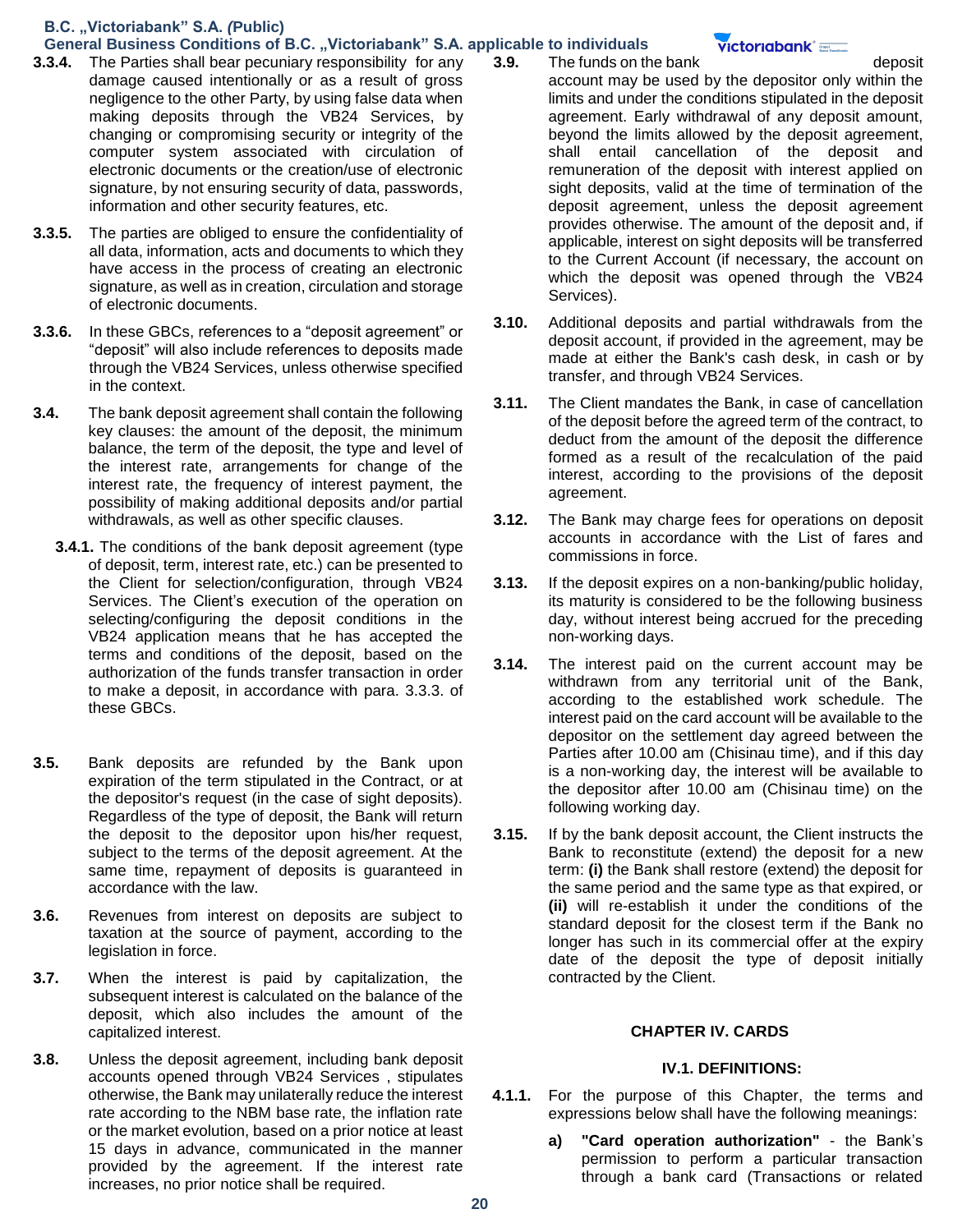### **General Business Conditions of B.C. "Victoriabank" S.A. applicable to individuals**

services) consisting of electronic data exchange whereby the Bank receives a request for approval of the operation and, in case of its validation by the Bank, the related services are executed and/or the transaction amount is frozen for a period of 35 days.

- **b) "ATM" -** An automated machine which provides services of cash withdrawal to owners/users of cards which are issued or acquired by the bank, as well as other related services (payment of utilities, information about the status of accounts, etc.) The Bank's ATMs are marked with the Victoriabank logo.
- **c) "Card lock" -** a safety or prevention measure that occurs through the Bank's limitation on the use of the Card by the Holder, which results in the impossibility of Transactions in the cases provided for in this Chapter.
- **d) "Card" or "bank card"** electronic payment instrument issued by the Bank at Client's request in the form of a standardized, secured and individualized support that allows the Cardholder to access services through it, e.g. use of funds available on the Card Account held by the Cardholder for the Transactions in accordance with these General Business Conditions.
- **e) "Additional card:** a card issued by the bank attached to the holder's account and upon the holder's request under the name of a third party appointed by the holder, referred to as the Card user.
- **f) "Card Account"** a distinct account opened by the Bank on behalf of the Cardholder who holds the account. The card account records all transactions made with the Cards issued by the Bank in the name of the Cardholder or the Card user.
- **g) Retailer/ acquiring bank:** A legal person that displays the official emblem of an International Organization under the logo of which the card was issued, which accepts cards for the payment of goods or services and/or is able to provide cash upon the use of the card.
- **h) "Special exchange rate"** a foreign exchange rate established and applied by the Bank during the business day for the conversion of the amounts of the Card Transactions as appropriate. The special exchange rate is the one shown daily at the Bank's offices and on the official website of the Bank.
- **i) "CVV", "CVC"** code card verification code, usually used in the virtual environment, consisting of three digits printed on the back of the card on the signature strip and/or in the PIN sealed envelope issued by the Bank at the time of issuing the Card.
- **j) "Cardholder" or "Holder"** The Client who is the holder of a current account with the Bank and who

owns and holds a card for individuals, issued by the Bank on his/her behalf, upon his/her request.

- **k) "Card user"** an individual recognized and accepted by the cardholder to possess and use an additional card issued by the bank and attached to the cardholder's card account. The additional card will be issued in the name of the person recognized and mandated by the holder, upon a card issue application signed by the cardholder or the mandated persons in this regard. The card user can perform the same transactions as the Cardholder within the limits set by the holder and the Bank. The cardholder may request the bank to cancel the additional card issued in the user's name, at any time. The cardholder is liable for all the transactions made with the additional cards issued at its request for the users. The bank will record the transactions made with the additional cards issued in the name of the users.
- **l) "Interest on unsecured overdraft" -** applies in case of unsecured overdraft, irrespective of the reason (from exchange differences between the authorization date and the settlement date of the transaction, commissions for transactions with cards, out of offline transactions to which the availability of funds in the account is not checked, the balance of the account may become negative for settlement, other debits). The amount of this interest is provided in the Bank's List of fees and commissions.
- **m) "Card account statement"** the list of Transactions that reflects operations recorded on a Card Account in a particular period of time. The account statement contains information about: the transaction reference that allows the individual identification of each transaction, the amount of the transaction in the currency of the account for which the statement was generated, the commissions/fees related to the transactions executed by the client and recorded in the respective account/other fees and commissions related to the account/card/services offered by the Bank, the date of the transaction entry in the account (the date on which the amounts of the transaction's money are withdrawn from the account), as well as the explanations for each individual transaction, if any. The "**card account statement**" reflects the card operations only.
- **n) "Card personalized security features"** include identification data or card IDs, including: CVV/CVC, CAP, card number, card account IBAN, and card expiration date.
- **o) "Non-Financial Operations" -** all non-financial transactions that may be performed through a bank card, the execution of which does not result in a change in the card account balance (other than the Bank's fee), and which are executed without the Blank blocking any amount in the Card Authorization (e.g., viewing the card account balance, blocking the card/card account,

### **victoriabank**°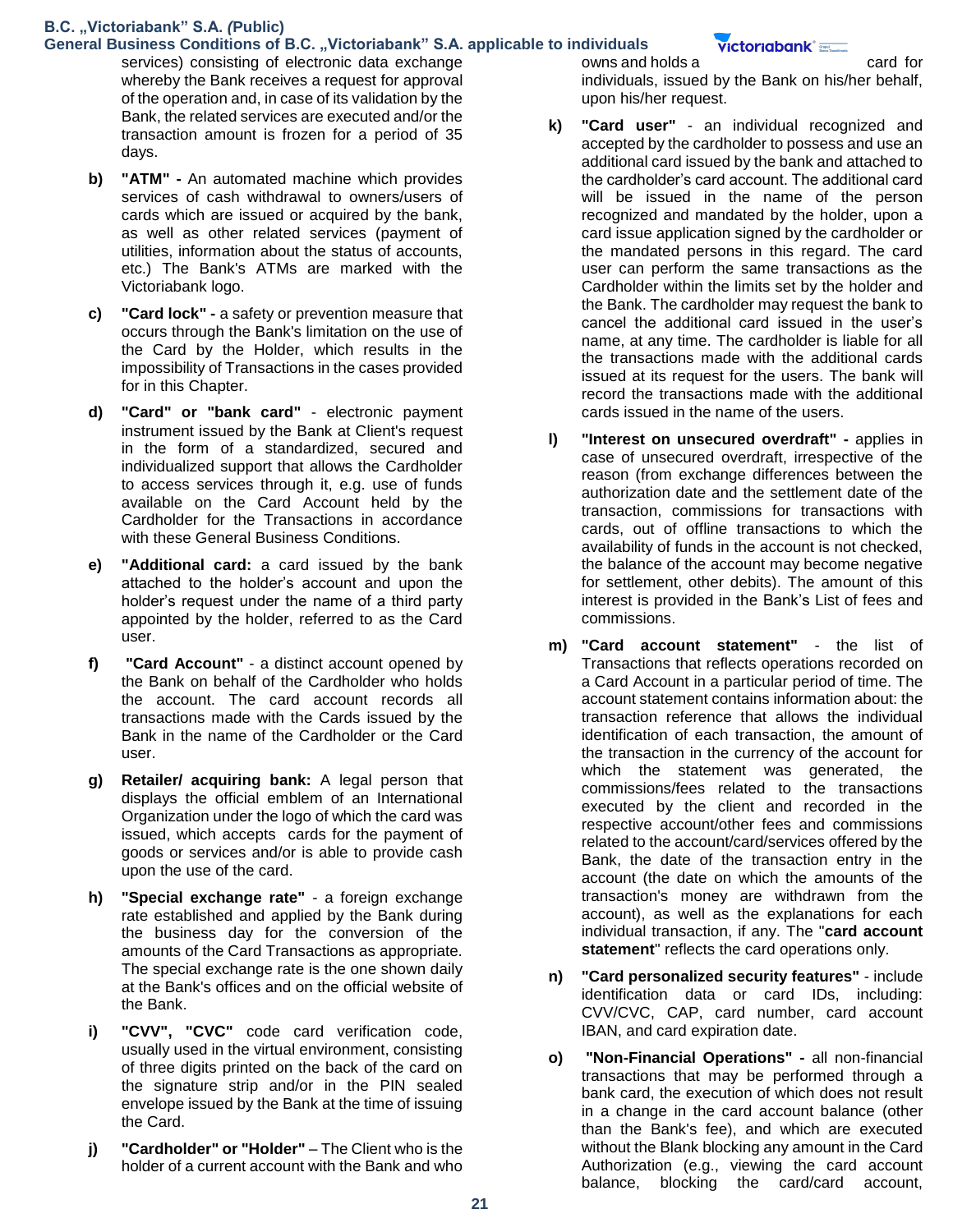**General Business Conditions of B.C. "Victoriabank" S.A. applicable to individuals**  setting/changing trading limits, request forms, etc.) card

- **p) "Unsecured Overdraft"** the situation where debits have been recorded (i.e. amounts not covered by the balance on the account to which the Card is attached) resulting in an increase in the Cardholder's payment obligations to the Bank. The Unsecured overdraft fee is charged by the Bank with priority over the coexisting pecuniary obligations (unexecuted or improperly executed) of the Client related to loan agreements concluded with the Bank, regardless of the payment imputation procedure established in such agreements or the payment imputation procedure specified by the Client in other way.
- **q) Cardholder Authentication Passwords (CAP)** are the following codes, which are equivalent to the Holder's signature, respectively, the entry of which means Authorization of the Card Operations by the Cardholder:
	- i. **PIN-code (PIN)** personal identification code assigned by the bank to the Card issued in the name of the Cardholder/Card user, which is strictly confidential and allows the identification of the Cardholder/User in transactions. Depending on the settings of the payment terminal and the card settings, the PIN may or may not be required at the time of the transaction, the signature taking its place in the validation;
	- ii. **Single Use Password (SUP)** personal alphanumeric identification number issued to the cardholder by the Bank, which has a defined lifespan and is used only once to validate a particular transaction or shares through VB24 Services;
	- iii. **Multi-Purpose Password (PMF)** personal alphanumeric identification number issued to or retained by the cardholder, which may be renewed by the holder and used to confirm the execution of certain types of transactions or actions through VB24 Services.
- **r) "Ceiling"** ceiling set by the bank for the number and value of possible transactions by cards in a certain period of time, differentiated by possible **types of card transactions**. The bank also sets an aggregated ceiling for card operations, representing the maximum number/value of **all possible card transactions** within a certain time frame. For his/her own card and for the additional cards issued on behalf of card users, the cardholder may require the setting of daily limits for cash withdrawals, POS transactions, internet transactions, but within the maximum ceilings set by the bank.
- **s) "POS"** electronic terminal that allows the collection, processing, storage and transmission of information about card payments by electronic means, for the authorization and processing of

### victoriabank =

transactions. Bank's POS are marked with the Victoriabank logo.

- **t) "Secure 3D System**" Technology promoted by Visa and Mastercard international organizations, to minimize the risk of online merchandising frauds, cardholders having the ability to make Internet shopping safe. In the case of Visa, the protocol is called "Verified by Visa", and in case of MasterCard it is called "MasterCard SecureCode". Each one is recognizable by the dedicated logo displayed on the web pages of merchants who have joined the technology.
- **u) "Contactless Technology" -** technology that allows for fast payments , with or without entering the PIN, depending on the transaction amount, simply by the putting the card close to the card terminal provided with contactless technology (having the same sign printed on it as the card).
- **v) "Terminals" -** means ATMs, POSs and/or selfservice desks belonging to the Bank, whether located at or outside the premises of the Bank's Territorial Units **("Terminals of the Bank")** or ATMs and/or POS of foreign banks **("Terminals of another bank")** .
- **w) "Transaction"** a financial operation performed with a card for:
	- the purchase of goods/services at the merchant's POS displaying the logo of the international organization related to the card;
	- the contactless payment for goods and services at the POS terminals of the retailers displaying the international logo under which the card was issued and specific signs of contactless payments;
	- performing Internet transactions or mail order / telephone order transactions (if cards are accepted in such environment)
	- cash withdrawal at the ATM and POS terminals installed at bank counters displaying the logo of the international organization under which the card was issued;
	- money transfers through VB24, which allows individuals to initiate money transfers, and transfers between their own apps added to the app.
	- Cash receipts
	- other transactions possible at the terminals installed at bank counters (payments of utilities etc.).
	- other possible transactions with cards at terminals displaying the signs of the international organization under which the card was issued;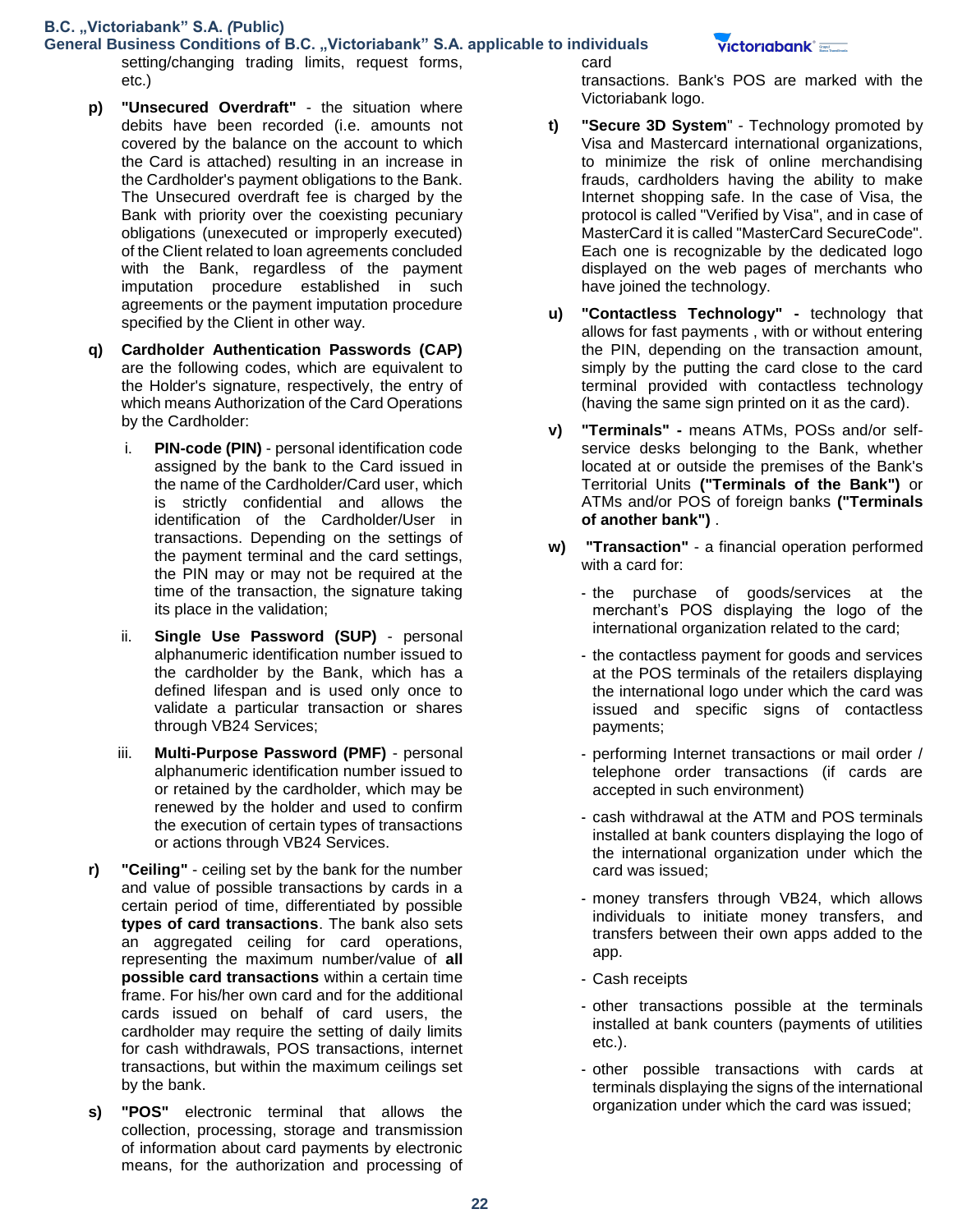#### General Business Conditions of B.C. "Victoriabank" S.A. applicable to individuals **IV.2. GENERAL PROVISIONS** converting the

- **4.2.1.** At the request of the Client, the Bank may open Card Accounts in the following currencies: MDL, USD, EUR, RON, RUR, or other currencies available in the Bank's offer, to which one or more Bank Cards issued by the Bank may be attached. The cards may be of VISA or MasterCard type, issued under general conditions or under special bank offers. The particularities and functionalities of the Cards issued by the Bank are provided in the commercial offers.
- **4.2.2.** The fees applicable for the use of the Banking Cards and the Transactions are made available to the Client at the start of the business relationship and throughout it, on the official website of the Bank, including any subsequent amendments and additions.
- **4.2.3.** By signing the Card Account Opening Request and/or the Card Issuance/Reissuance Application, the Client declares that he/she has been made acquainted with the General Provisions contained in these General Business Conditions as well as the special provisions contained in this Chapter all together forming the Contract between the Parties.
- **4.2.4.** The a**uthorization of transactions with the Card in the case of Transactions made at the Counters and Terminals of the Bank,** respectively cash withdrawal or replenishing of the account to which the card is attached with the value of the Transaction **is made in real time.** The operation is recorded on the client's account as follows:
	- **a)** as of the exact date, for operations made from Monday
	- to Friday between **09.00 and 16.30;**
	- **b)** as of the first subsequent bank business day, if the operations are performed beyond the above interval.
- **4.2.5. The approval of a transaction performed at the terminal of another acquiring bank** determines the immediate freezing of the related amount on the account attached to the card. The frozen transactions (pending for settlement) are highlighted on the account statement as "Pending Transactions". An amount blocked after the approval of the transaction cannot be held from settlement under any circumstances, because it represents the guarantee to the acquiring bank that it will collect the money released by its ATM or for services/goods sold by the merchant at the transaction date.
- **4.2.6.** Within the limits approved for certain types of retailers by the payment organizations, off-line transactions are possible, without approval of the transaction by the Banks.
- **4.2.7. The actual debiting of the account** attached to the card with the amount of the operation performed at the terminal of another bank takes place at a later point in time, when the settlement file for the respective transaction is received from Visa/MasterCard. The transaction is recorded on the client's account at the time when the Bank receives the transaction for settlement.
- **4.2.8. The card-related account** is **debited with the equivalent of the transactions performed in other currencies** when the settlement file is received, by

settlement currency specific to the used card into the account currency.

- **4.2.9. Currency conversion** in the process of authorizing the card operation is executed as follows:
	- **a)** if the currency of the Transaction and the Intermediate Currency received by the Bank in the Authorization message coincides with the currency of the Card/Card Account, no currency conversions occur at the time of the blocking;
	- **b)** if the currency of the Transaction received by the Bank in the Card Authorization message differs from the Intermediate Currency from the same message, which in turn differs from the Card/Card Account currency, the conversion of the currency is made at the exchange rate of Visa Inc./ MasterCard Inc. and/or the Special Exchange Rate of the Bank, depending on the interim currency applied by Visa Inc./ MasterCard Inc. in the Authorization message received;
	- **c)** if conversion of currencies on the Bank's side is required, then the Special Exchange Rate of the Current Operational Day applies at the time of receipt of the Authorization message;
	- **d)** if conversion of currencies by Visa Inc./ MasterCard Inc. is required, the rate established for the day when Visa Inc./MasterCard Inc. processes the Card Authorization shall apply
- **4.2.10. Entering the activation/PIN code incorrectly for three times** shall entail blocking of any transactions that require entering the pin. In such case, the card can be unblocked by a call to the callcenter.
- **4.2.11.** The card account can be credited either by cash depositing at any Bank unit/terminal with depositing functionality, or by bank transfer.
- **4.2.12.** The main conditions applicable to the card account record keeping are as follows:
	- Records of accounts in accordance with the laws of the Republic of Moldova and NBM regulations;
	- Records of the account are kept according to the currency of the account, according to the Client's request for opening the account / issuance of the Card;
	- The account balance is the same for all Cards attached to that account.
	- The service fee for each Card Account is charged according to the Bank's List of fees and commissions, before submitting the Card account/card closing application, or, as the case may be, until the account is closed in accordance with section 4.6.4.
- **4.2.13.** The provisions of other chapters of these GBC shall apply to the "Banking cards" section as relevant.

### **IV.3. CONDITIONS AND RULES FOR THE USE OF BANK CARDS**

**4.3.1.** The card is nominal and must be signed by the cardholder/user when it is received, **it is not**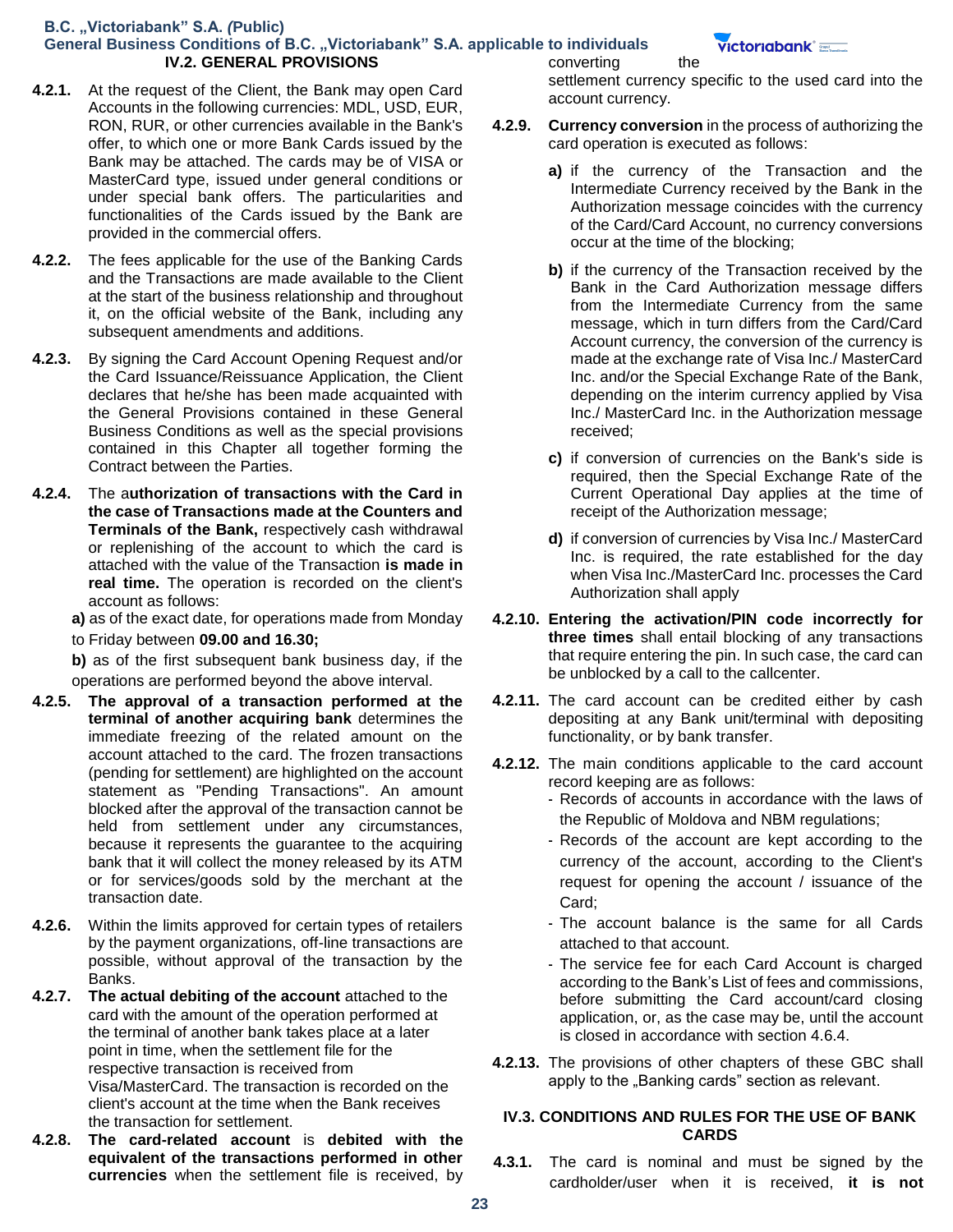## **General Business Conditions of B.C. "Victoriabank" S.A. applicable to individuals**

**transferable and can be used only by the person for whom it was issued**. The card is the property of the Bank and must be returned to the Bank upon request. The cardholder owing the account is obliged to inform all users of additional cards attached to his/her account, at the time of the card issue, about these General Business Conditions for **individuals.** In these **General Business Conditions,** any reference to the Cardholder equally applies to User, as well, unless expressly provided otherwise.

- **4.3.2.** The cards may be used, after activation by the transaction or non-financial operation, which imply entering the PIN code, from the date of issue and are valid only until the last day of the month on the card face (MM/YY - month/year).
- **4.3.3.** The cards may only be used to execute Transactions or non-financial operations and only to the extent that the merchant accepts the Card type as a payment instrument for the goods/services (usually by displaying at least one of the VISA ELECTRON/VISA / MasterCard logos).
- **4.3.4. When performing operations of cash withdrawal or buying goods and services using the card, the cardholder/user must:**
	- **a)** Sign the receipts released by the POS only after having checked the data written on them, **especially the withdrawn amount.** The Cardholder's/user's signature on the receipt and/or the insertion of the PIN code into an electronic payment terminal, providing the CVV/CVC code, the CAPs in VB24 Services or any other card identification details represents and is considered as the consent for the execution of a card operation, respectively the irrevocable consent to the said transaction, whereby the Cardholder takes full responsibility for the actions above. Before initiating a card payment transaction, the holder/additional user may request and obtain additional information about the payment operation and the terms of its execution.
	- **b)** Request a copy of the sale receipt from the seller as proof of the performed operations. Such copy will be kept by the cardholder/user in order to verify the monthly account statements and also to solve any complaints related to the incorrect recording of card operations in the account statement. Requesting the receipt from the ATM is optional.
	- **c)** When using the Card or its personalized security features to pay for services such as: reservation of a hotel room, car rental, periodic operations of the same type, payment of services/goods over the Internet, etc., the Cardholder must first become acquainted with the payment and cancellation rules, delivery terms for the goods/services, and keep all documents related to these orders, including correspondence with the merchant for at least 13 months from the time of the transaction,
	- **d)** If, when abroad, at the time of payment or withdrawal of cash, the cardholder is offered the option of converting the amount of the Card

transaction into the the national currency MDL, the Cardholder must pay attention to the exchange rate and the additional fee applied by the merchant or the cash withdrawal point. The cardholder is entitled to refuse conversion into MDL.

- **e)** If the Cardholder has identified any discrepancies in the receipt issued by the merchant, he/she shall ask the merchant to cancel the transaction on the spot. The receipt with the cancellation of the transaction will be retained by the Cardholder for 13 months.
- **f)** The Cardholder is advised to immediately check the Account/Card balance in the event of a transaction failure.
- **4.3.5.** The **cardholder/user must keep the card in good conditions** and prevent its deterioration and take all measures necessary to prevent the use of the card or of the data printed on the card, as well as of the related security elements (PIN, CVV) by unauthorized to use the card persons. In all cases in which the card is lost, stolen, the cardholder/card user shall proceed as follows:
	- **a)** Immediately communicate the incident by phone to the Client Support Service at the phone number +37322210202 or +37322210303, available 24/7 from any telephone network, including from abroad, charged according to the fees applied by the telephone service operator. It is advisable to save this number in the phone's memory or to write it for emergencies. Alternatively, the user may opt for blocking the card using VB24 Services, according to Bank's procedures in this regard, in case the Client has this service.
	- **b)** The cardholder Client will come to the nearest Bank unit as soon as possible and will fill in a standard card re-issuance form. In order to reissue the cards lost / stolen and issued in the name of the card user, the card re-issuance form shall be signed both by the card account holder and the card user.

### **4.3.6. SPECIAL RULES AND FRAUD PREVENTION MEASURES**

- **a)** The Cardholder must permanently maintain the current version of the authorized (licensed) antivirus programs installed on the personal computer and/or the mobile phone used to perform the Transactions or to process the data related to the Card
- **b)** The Holder must ensure that the Card is kept under conditions that would exclude damage, loss or theft, cloning or compromising the card, as well as changing the data entered on the Card. It is strictly forbidden to transmit/display Card's personalized security elements through unsecured channels: email, sms, internet page without secure https:// protocol etc.

### victoriabank<sup>\*</sup>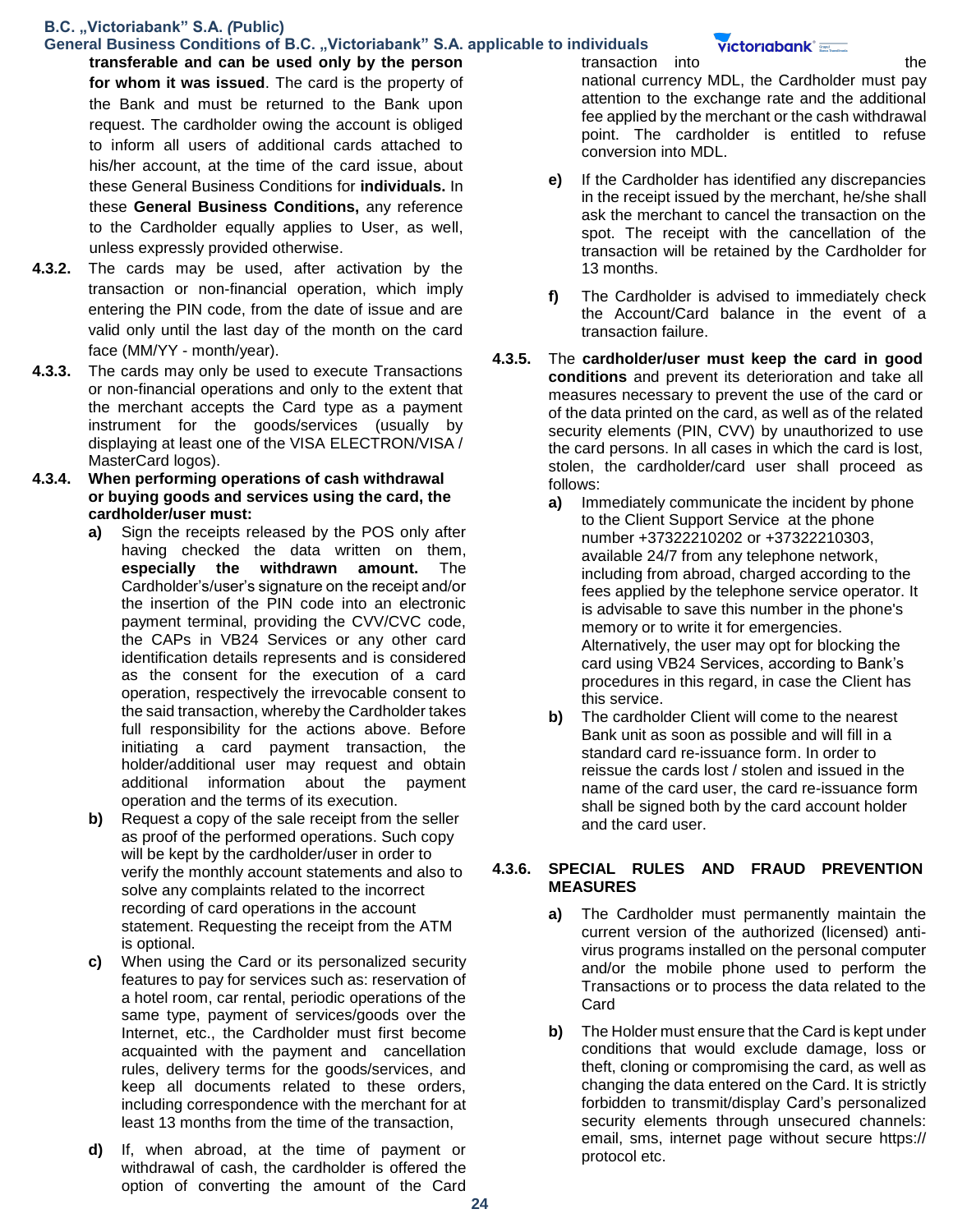### General Business Conditions of B.C. "Victoriabank" S.A. applicable to individuals

- **c)** The cardholder must ensure the security of the CAPs, namely: storing or keeping them secret, using them so that they cannot be seen/identified by others. It is strictly forbidden to communicate/disclose CAPs (e.g. by phone, sms, email, internet or any other channel) to any third party, including the employees of the Bank, Visa Inc./MasterCard Inc., to the representatives of the legislative bodies, etc. It is forbidden to write the PIN code directly on the Card or to carry/hold the Card and the PIN code together.
- **d)** If the Card is found after the Bank has been notified of the Card's loss/theft or the disclosure of the PIN, or after the Cardholder has notified the Bank of unauthorized attempts, the Cardholder is not entitled to use this Card.
- **e)** When performing a card transaction in the real environment, the cardholder undertakes to request that it is made directly in his/her presence. For the purpose of conducting transactions with the Card, some commercial organizations that accept Cards are entitled to request the presentation of the identity card, passport or any other official document that could confirm the identity of the Cardholder.
- **f)** The Cardholder must request a receipt for each transaction made with merchants or at the Cash desk. Requesting a receipt at the Bank's ATM is optional. The Cardholder must be cautious not to forget the Card after the completion of the Transaction.
- **g)** If the Card is used for the purpose of paying for the goods/services or cash withdrawal at the cash desk, the Cardholder shall first check if the card data, the amount and the currency of the transaction, the date of its execution are shown correctly on the receipt and after that, sign the check and/or enter the PIN code.
- **h)** In transactions made through the VB24 System, the Cardholder is required to first check the amount and currency of the Transaction, enter the PUF and/or the PMF and check the confirmation message as well as the result of the Transaction reflected in the Card Account.
- **i)** The Cardholder undertakes to check at least once a month the receipt and other documents confirming the execution of the Transactions by comparing them with the transactions recorded in the Monthly Account Statement and to keep them for 13 months.
- **j)** The Cardholder using one of the VB24 systems has the possibility to block/limit the Cards on his/her own – an action that exerts influence on the Authorization of the Card operation only.
- **k)** In the event of blocking the Transaction Amount in the Card/Card Account, such blocking may be canceled by the Bank at its sole discretion, before the expiry of the 35 day period.

victoriabank° <del>ww.</del>

### **OBLIGATIONS**

### **4.4.1. The Bank has the following rights:**

- **a)** To request from the cardholder/user a copy of the receipt for the purchase of goods, services or cash withdrawal, as well as the copy of the reversal receipt, or any other document that may help the Bank settle erroneous operations recorded in the account statement and challenged by the cardholder/user.
- **b)** The Bank reserves the right to refuse to examine the Client's complaints about transactions alleged to be unauthorized by the Client if such complaints are not filed by the Cardholder as soon as he/she has seen the Account Statement (but not more than 30 (thirty) the date of issue of the Statement), and not later than 13 months after the amount has been debited from the account - if the Bank has not provided the Account Statement.
- **c)** If, the Client does not pick up the card, the Bank is entitled to destroy, respectively to close cards not collected within 3 (three) months from the date of their (re)issue without any prior notice of the cardholder and/or card user who requested the issuing of the card.
- **d)** For cards captured at the bank's ATMs, the Bank reserves the right to destroy them in 30 (thirty) working days if they are not picked up by the cardholder.
- **e)** The Bank is entitled to refuse to issue/operate the card on preferential and/or promotional terms if the applicant does not meet the eligibility criteria, or if he/she no longer complies with the conditions, in this case by transferring the Card Account to the general conditions use without additional formalities.
- **f)** Depending on the state of the financial and forex market and the amendments made to applicable normative acts, the Bank reserves the right to limit the withdrawal of the cash from the Account, if the currency of the Transaction is different from the currency of the Account.
- **g)** To request information and Supporting documents for the Transaction if the destination of the payment for the Account entries does not allow determining and identifying the purpose and nature of the transactions, as well as in other cases provided by the Applicable legislation.
- **h)** To block the card in cases where it has been declared by the Cardholder as stolen or lost, left in an ATM, if it is or has been compromised or potentially compromised, and for security reasons in cases of suspicion fraudulent/unauthorized use, or in the event of a risk of the Cardholder's incapacity to honor his/her financial obligations, as well as in the other cases provided for in these GBCs.
- **i)** To establish a Special Exchange Rate.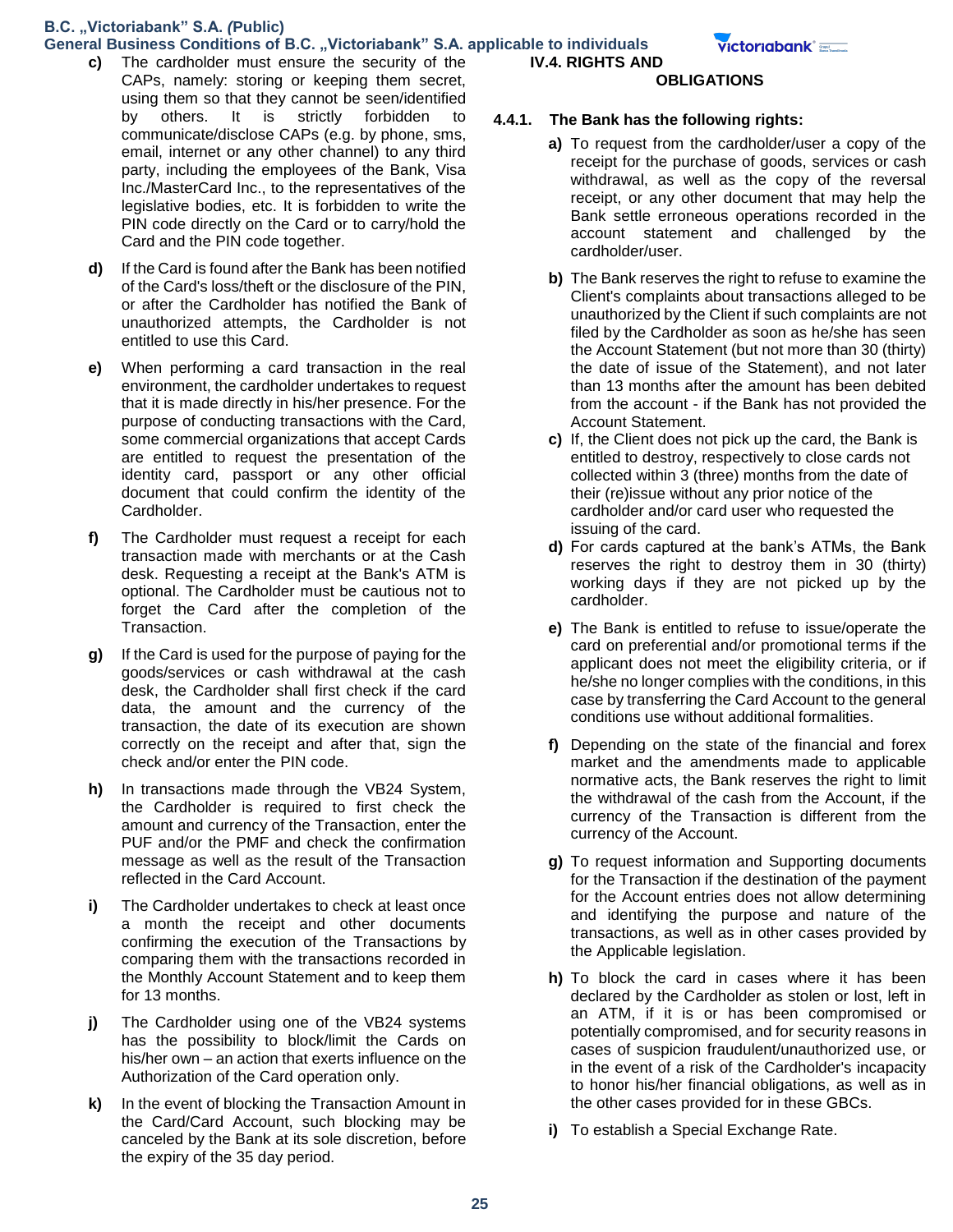#### **General Business Conditions of B.C. "Victoriabank" S.A. applicable to individuals**

**j)** The Bank has other rights as a payment service provider, as described in these GBCs and/or legal or regulatory acts in force.

### **4.4.2. The Bank has the following obligations and responsibilities:**

- **a)** To block the card in the cases provided for in these GBCs and to inform the Cardholder accordingly
- **b)** At the request of the cardholder/card user, to provide complete information regarding the use of the cards, non-stop, at a dedicated phone number.
- **c)** To ensure non-stop authorizing services for operations with cards performed by the cardholder/user, unless prior instructions are given by the account holder about any restrictions applicable to the card user for the use of the card and/or the funds available on the holder's account.
- **d)** To provide the cardholder with monthly account statements reflecting all the performed operations; the account statements shall be made available to the cardholder and/or user as agreed with the bank. If the cards are issued in the name of users, the account statement will be made available only to the account owner and cardholder, unless such holder entitles the card user to request account statements for its current account. The card account statement is made available to the Cardholder monthly, free of charge, at the premises of the Bank on hard copy or sent monthly to the email address of the Cardholder, unless the Parties agreed otherwise. Also, the card account statement is available free of charge via VB24 Services. The date of card account statement is the date on which the Bank issued the account statement. If, for reasons outside the control of the Bank, the cardholder does not receive the monthly card account statement in a timely manner, he/she must inquire on the transactions made and the amounts due at the Bank, in accordance with the agreed contractual provisions. Regular access to VB24 Services, if the Cardholder is subscribed to this system, constitutes evidence that the Holder has knowledge of the account statement reflecting the Transactions made with the card until the date of accessing the system.
- **e)** To inform the cardholders/card users on any modifications related to GBCs, commissions, charges by displaying them at the bank units and/or publishing them on the bank's web site.
	- **i.** In case of changes in the contract provisions and/or clauses, the bank shall notify the cardholder and the holder shall reply within two months with regard to the acceptance or rejection of the new conditions. If the cardholder does not send its option to the Bank in written form, within two months, the amendments are deemed tacitly accepted by the cardholder. In the event of a refusal to accept the proposed changes, the Client shall have the right to revoke these GBCs free of charge by submitting a written request to close the Card/Card Account.

**ii.** Changes in the special

### victoriabank' =

- exchange rate may be applied immediately and without prior notice. The Account Holder will be informed on a daily basis about the special exchange rate applicable to Transactions made with the Card, by means of a newsletter placed at the premises of the territorial units of the Bank and on the Bank's website.
- **iii.** Decreases of the interest rate applied to card deposits may be applied immediately and without prior notice if this was done according to the NBM base rate.
- **iv.** If the changes to the Transaction Fees are to the advantage of the Account Holder, they may be applied without prior notice.
- **v.** In the case of amendments required by legislation, they will enter into force as soon as the legislative/normative act becomes effective.
- **f)** To replace, at the request of the Account Holder, for a fee, the cards claimed as lost, stolen, demagnetized, damaged (including damaged due to low plastic quality).
- **g)** To ensure the 24/24/7 operation of the Client Support Service at the telephone line (tel. + 373-22- 210202, + 373-22-210303). An additional means of communication provided by the Bank for the support of the Holders is the electronic mailbox card.bancar@vb.md.
- **h)** To make the List of Fees available to the Cardholder and to permanently keep their current version displayed on the Bank's website.
- **i)** The Bank is liable to the Account Holder in any of the following circumstances:
	- **i.** non-performance or improper performance of the cardholder's / user's transactions, with the exceptions provided by the Law.
	- **ii.** for the amount of the transactions made after the Bank has been properly notified about the loss, theft, damage, blocking, data compromise or suspicions of compromised card details.

### 4.4.3. **Rights of the cardholder/user**

- **a)** To carry out transactions with cards on the territory of the Republic of Moldova or abroad, including on the Internet, using Non-Stop Card transaction authorization services, within the limit of amount available in the account, observing any established ceilings.
- **b)** To receive the monthly card account statement in order to verify the operations performed, in accordance with the provisions of these GBCs.
- **c)** To replace the card/PIN in the event of their loss/theft, if the Card expires (provided that a request for extension has been filed within 30 days following the month in which the Card expired) or other cases.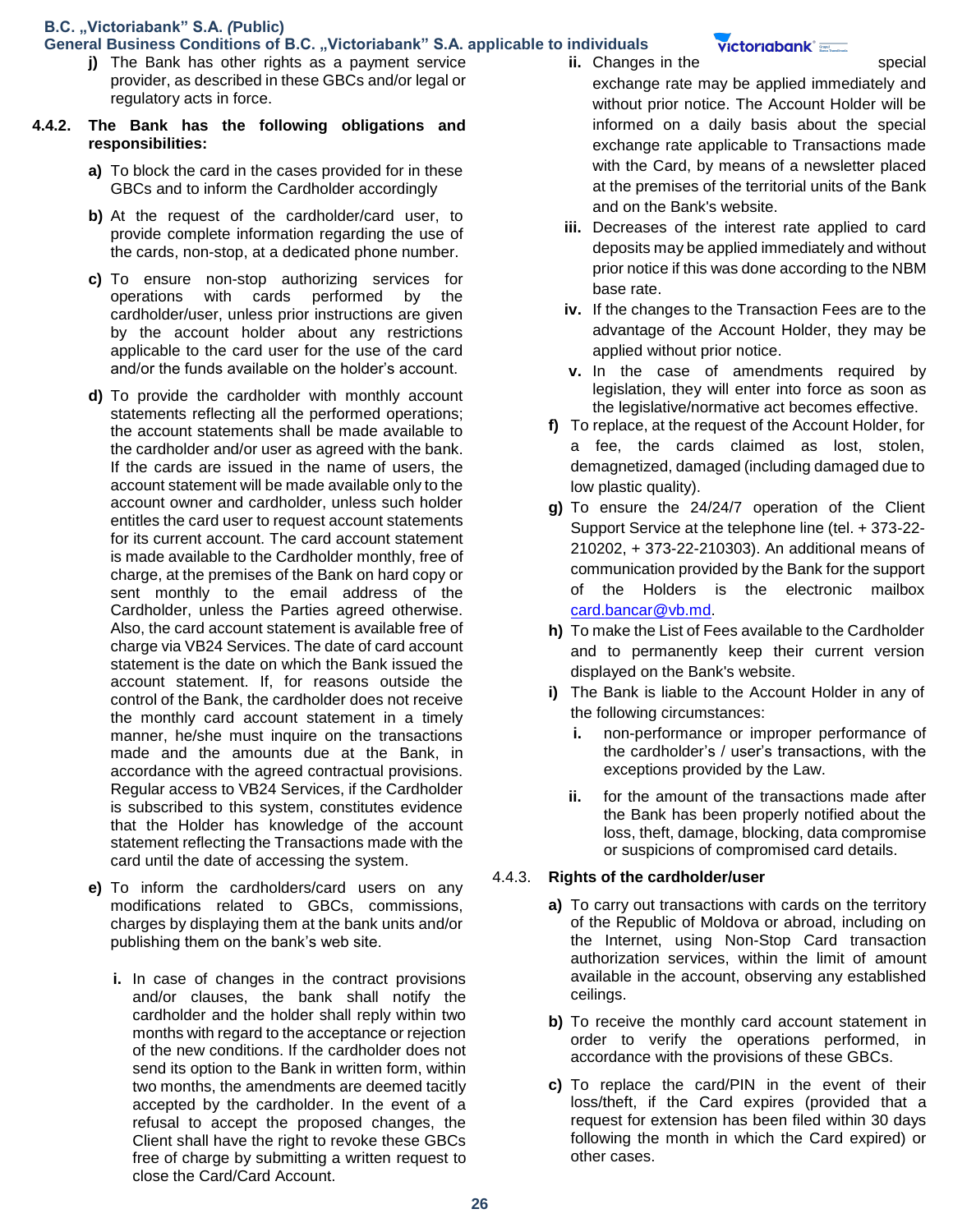#### General Business Conditions of B.C. "Victoriabank" S.A. applicable to individuals

- **d)** To reasonably and objectively challenge any unauthorized or incorrectly executed operation on his/her account as soon as he/she becomes aware of the operation (but not later than 30 days from the date of issuance of the account statement) and not later than 13 months after the account has been debited - if the Bank did not provide the Account Statement and receive the outcome of the settlement of the claim. The Bank may charge commissions according to the List of fees and commissions for the examination and/or settlement of the Cardholder's claims.
- **e)** To use the customer support service.
- **f)** To benefit from the promotions for the products activated on his/her card if the eligibility criteria are met.
- **g)** The Cardholder, the Account Holder, has the right to request from the Bank the issuance, reissuance, blocking or unblocking of his/her Card and/or the card of the Card user.
- **h)** The cardholder has other rights provided for by the law as a payment service user.

#### **4.4.4. Obligations, statements and responsibility of the Cardholder/card user:**

- **a)** To use the card in good faith in accordance with the GBCs and the law, without making prejudice to any kind.
- **b)** To announce the Bank about any unjustified refusal to accept the card by merchants or by bank units.
- **c)** The cardholder agrees to have his/her card account charged with the equivalent amount of the operations performed with the cards issued at his/her request in his/her name and/or the card user's name, the equivalent amount representing both the transactions value and the amount of fees and commissions (commissions due to the Bank, costs of the foreign exchange etc.).
- **d)** The Cardholder mandates the Bank to charge from any of his/her accounts opened with the Bank the amounts owed to the Bank in connection with the use of the Card and the execution of the Transactions, including those resulting from an Unsecured overdraft. The mandate granted to the Bank may be exercised by the Bank without additional formalities. The provisions of para. 2.2.2. letter i) remain applicable.
- **e)** The Cardholder agrees with the Bank's participation in foreign exchange market in his/her name and account for the purchase of the amounts in foreign currency required to settle transactions in a currency other than the card account currency that were made with the card issued in the name of the Cardholder.
- **f)** The holder of an account cardholder will bear from the funds available in his/her accounts opened with the Bank the commission established by the Bank for the claims filed by him/her and the Card user and

which, following the the verifications, are settled not in favor of the client.

- **g)** The Cardholder will indemnify the Bank for any damage, loss or expense if it is found to have resulted from the violation of the provisions of these GBCs, or if following the finding of the Cardholder's responsibility for the initiated appeals.
- **h) To take all precautions to ensure the security of the card in order to protect it from loss or damage, physical card theft or theft of card data.**
- **i) Not to give the card or the CAP to other people, or not to disclose it to others.**
- **j) Not to keep the CAP in the same place as the card.**
- **k) To inform the Bank about receiving an unsealed envelope containing the PIN.**
- **l)** Not to keep the card identification data (card number, CVV/ CVC code, PIN code, card expiration date) and VB24 identification data (login/password) in a form that can be easily recognized and accessed by unauthorized persons.
	- **m)** To immediately announce the bank at the telephone number +37322210202 or +37322210303, chargeable according to the fees applied by the telephone operator, which can be accessed including from abroad, or in writing (to the contact address indicated in the Bank's web page), about the following events:
		- **i.** The card is lost, stolen, damaged or blocked;
		- **ii.** Transactions unauthorized by the cardholder are registered on the current/card account;
		- **iii.** Errors occurred in the management of the current account/account to which the card is attached and/or VB24 Services;
		- **iv.** there are suspicions with respect to the possible copying of the card, PIN code or disclosure of card related information to unauthorized persons;
		- **v.** Malfunctions occur while using the card.
	- **n)** To use the Card in accordance with the terms of its issue and use, taking into account the specific rules and fraud prevention measures described in Section 4.3.
	- **o)** To keep the current version of the authorized antivirus programs installed on personal computer and/or mobile phone used for performing transactions or processing card data.
	- **p)** If the Cardholder/Card user fails to ensure the security of the Card's personalized security features, he/she will bear any losses associated with any unauthorized payment transaction resulting from the occurrence of an emergency (loss, theft or misappropriation of the Card), within the limit of 0 (zero) lei.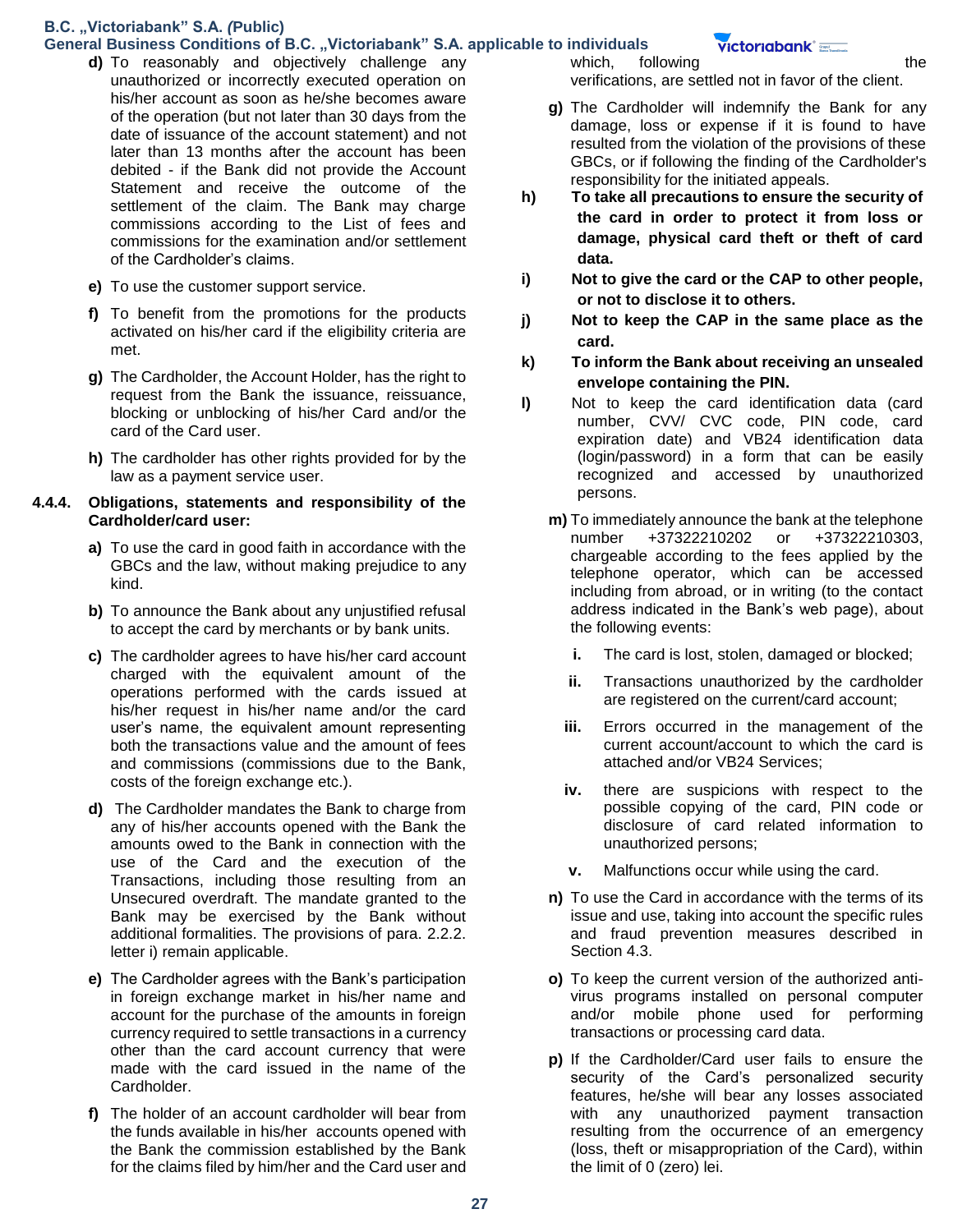### **General Business Conditions of B.C. "Victoriabank" S.A. applicable to individuals**

- **q)** By way of derogation, the Cardholder/user shall bear all losses relating to any unauthorized operation if such loss results from fraud or intentional or gross negligence in the use of the Card in accordance with the terms of issue and use as described in Section IV.3. and the obligations referred to in h) - o) in this paragraph.
- **r)** After notifying the Bank in accordance with section 4.3.5. let. a) or let. m) in this paragraph, the Cardholder/User will not bear any patrimonial liability resulting from the occurrence of an Emergency, except when acting fraudulently.
- **s)** The Cardholder/user has other obligations and responsibilities set forth in this Chapter, in particular, and in these GBCs in general.

### **IV.5. CARD SUSPENSION (BLOCKING) OR WITHDRAWAL**

- **4.5.1. In case of fraudulent transactions** by the willful intent of the cardholder/user in order to obtain undue benefits or to deceive the bank or the payment acquirer, as well as in case of failure to fulfill any of the payment obligations towards the bank**,** the bank has the right to take the following measures, without any prior notice to the cardholder/user:
	- **a)** to refuse the authorization of the transactions performed with the card
	- **b)** to cancel and suspend/block the card;
	- **c)** to refuse the issue of a new card or the replacement of the card, unless the holder consents to assume the financial liability for the transactions performed with the card by that time.
- **4.5.2. If there are suspicions of using a card without the holder's/ user's knowledge or consent**, in order to protect him/her and to avoid or to limit any losses, the bank may take the following measures without any prior notice to the cardholder/user:
	- **(i)** to refuse to authorize the card transactions;
	- **(ii)** to cancel or to suspend/block the card use;
	- **(iii)** to replace the card potentially compromised with a new one, with a new card number and different identification data.
- **4.5.3. In the cases referred to in para.4.5.1. and 4.5.2.,** the Bank will notify the cardholder, whenever possible before blocking or after taking measures specific for each particular case, unless provision of such information would prejudice the objectively justified security reasons or is prohibited by normative acts. **For the cases referred to in para. 4.5.1. the Bank reserves the right to report the Cardholder's actions to competent institutions and bodies**.
- **4.5.4.** The Bank reserves the right to limit/suspend the use of the card and to freeze the amounts on the cardholder's account, the provisions of Chapter II, Section II.8 of these GBCs applying accordingly.

#### **IV.6. CLOSING THE CARD AND AND THE CARD ACCOUNT**

- **4.6.1. Each party has the right to request the unilateral closing/termination of the card and of the related product agreement** with a written notice to the other party. The closing of the card/termination of the card agreement becomes effective after 30 (thirty) calendar days as of the receipt of the written request for closing the card/card account (the same term shall apply for card/card account closing by the mutual consent of the parties). If the card/card account is closed under the provisions of para. 4.6.3. of these GBCs, the Bank shall proceed with termination of the business relationship regarding the use of the card by closing the card immediately, without any prior notice. The termination of the agreement becomes effective only after the fulfillment of the cardholder's payment obligations towards the bank.
- **4.6.2.** The termination of the business relationship implies closing of the card and the card account. The Provisions of Chapter II Section II.10 of these GBCs shall apply accordingly.
- **4.6.3. The Bank has the right to close a card, de jure, without any other formality in the following situations:**
	- **a)** Incorrectness of the personal data declared by the cardholder / user;
	- **b)** The cardholder/user carries out operations the value of which exceeds the funds available on the cardrelated account provided that, after being notified by the bank using the contact details declared to the Bank, the cardholder does not cover the debit within 5 banking days;
	- c) The Cardholder/user carries out fraudulent transactions with intent to obtain undue advantage or mislead the Bank or the Beneficiary of the payment;
	- d) The Cardholder /User violates the Card Use Rules provided in these GBCs. Once the card is closed, the related product contract is deemed to have been terminated. Also, in the cases provided in this paragraph, the

Bank is also entitled to close the Account to which the Card is attached.

- **4.6.4. If the Card expires, it will be automatically closed by the Bank if the Cardholder does not request the extension of the Card within 30 days after the month in which the Card expired. The account will remain active and will be closed in the event of the situation referred to in 2.10.2 let. (b) (iv) of these GBCs.**
- **4.6.5. The card account is closed only if all the Cards attached to it are closed.**
- 4.6.6. The closing of the account/card, or Termination of Business Relationship, do not absolve the Cardholder/User from the due obligations towards the Bank.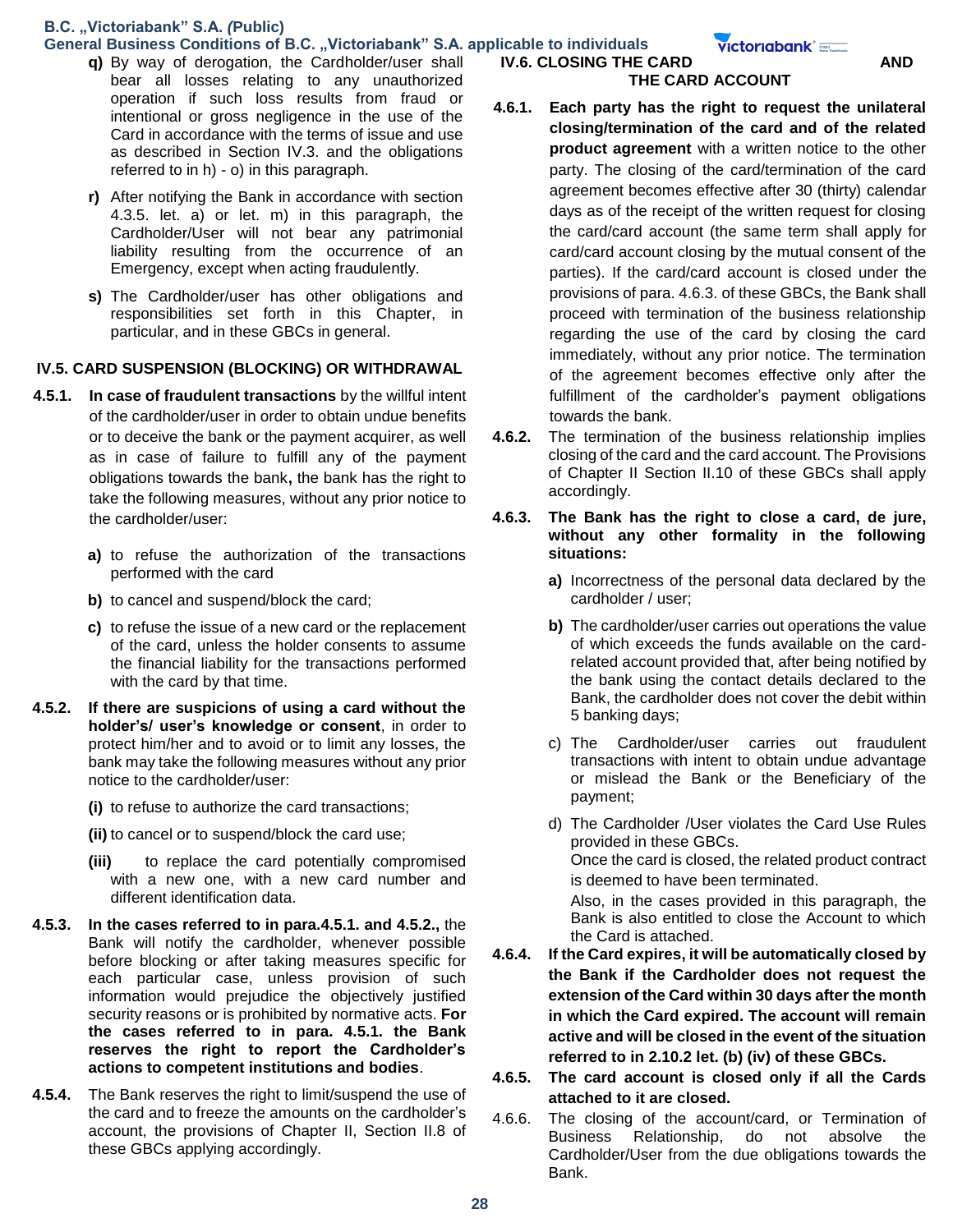**B.C. "Victoriabank" S.A.** *(***Public) General Business Conditions of B.C. "Victoriabank" S.A. applicable to individuals CHAPTER V. VB24 SERVICE 5.9.** The Client may at any time

- **5.1.** The Bank allows the holders of current accounts, card accounts (Holders and Users), or other types of accounts, as appropriate, to access those accounts through remote electronic banking applications and technologies that are referred to in these GBCs as VB24 Services. VB24 Services include, without being limited to, the following: VB24 Web, VB24 Mobile, VictoriaPay, VB24 ATM, VB24 SMS, etc. as at the date of entry into force of these GBCs.
- **5.2.** Accessing accounts through VB24 Services is based on the principle of subscription for those services, which implies acceptance by the Client of their terms of use. Subscription to VB24 Services takes place through registration on the webpage or through the mobile application, or at the Bank's ATMs, as the case may be.
- **5.3.** The Bank may charge commissions for subscribing to VB24 Services as well as for their use or operation, according to the List of fees and commissions available on the Bank's website.
- **5.4.** Through VB24 Services, the Client can access his/her accounts, according to the technical capabilities of each service, as appropriate, such as: transfers of funds, payments, card operations (issuing, remittance, blocking, managing limits on the use of funds, etc.), balance inquiry and access to information, opening of deposit accounts, etc.
- **5.5.** The Client must meet the technical requirements to be able to subscribe to/use VB24 Services.
- **5.6.** The Client is responsible for safely keeping the personalized security features provided for him to access VB24 Services and/or to perform transactions through VB24 Services. The Bank is not responsible for operations performed through VB24 Services as a result of them being accessed by other persons to whom the Holder has granted access or who have accessed the service as a result of Client's negligence.
- **5.7.** The Bank reserves the right to carry out scheduled or extraordinary maintenance that is designed to remove any technical errors and/or improve VB24 Services functionality and/or technical upgrades. Without being bound, the Bank will undertake measures to inform Clients in advance of any maintenance work. The Bank shall not be liable for discontinuation of the functionality of VB24 Services caused by such works.
- **5.8.** Payment orders initiated through VB24 Services are considered to be irrevocable payment orders of the account holder, in line with the provisions of Section II.3. Chapter II of these GBCs. The moment of transmission of the payment order through VB24 Services is the moment when the Client has fulfilled all technical requirements that have the effect of expressing the consent with the payment transaction (confirmed the SMS received, selected the corresponding button, entered the OTP (One Time Password, etc.).

unsubscribe from the VB24 Services by submitting an appropriate request to the Bank's units. The unsubscribe option becomes effective from the moment the Bank receives the request, and does not cancel the transactions made until that date, nor the fees due to the Bank.

### **CHAPTER VI. FINAL PROVISIONS**

### **VI.1. NOTIFICATIONS**

- **6.1.1.** Except as otherwise provided in these GBCs or specific agreements with Clients, all notifications or any other communications of the Bank addressed to the Client, depending on the nature of the notification, will be made in Romanian in one of the following ways: (a) by a letter handed in person or sent by post, by simple letter or by registered letter; courier delivery will be considered personal delivery; (b) by telephone; (c) by fax; (d) by email, (e) by SMS; (f) through the Account Statement; (g) VB24 Services to Clients who have contracted this service, or (h) via the Bank's website: www.victoriabank.md.
- **6.1.2.** Any such notification or communication shall be deemed to be provided: (a) at the time of handing over, if handed in person; or (b) on the day of receipt of the letter, indicated on the notice of receipt, in the case of postage as a registered letter; or (c) on the day of return of the postal item from the post office on the grounds that the recipient did not receive it in the case of postal items if they were sent to the mailing address provided to the Bank by the Client; or (d) at the end of the telephone conversation; or (e) upon receipt of the acknowledgment of transmission (in the sense that all pages constituting the communication have been transmitted to the recipient) in the case of fax transmission; or (f) at the time of transmission, in case of e-mail transmission, through the Internet Banking Service, Account Statement and/or SMS; or (g) at the time of display in the case of communications made through www.victoriabank.md.
- **6.1.3.** Bank's notifications addressed to the Client will be sent to the contact details specified by the Client at the time of initiating the business relationship, or provided by the Client to the Bank in any other way. Contact data refers to mailing address, e-mail address, fixed and/or mobile phone number or fax number. The Client agrees by these GBCs that the Bank will not be held liable for the consequences arising from the fact that he/she has not received notifications because he/she did not inform the Bank by completing the special forms provided by the Bank or otherwise agreed by the parties, any changes to its contact details, as well as other data and information transmitted to the Bank.
- **6.1.4.** Except as otherwise provided in the GBC or specific agreements, any notice, request, or other communication by the Client addressed to the Bank under the GBC will be transmitted, as appropriate: (a) in writing, on the special forms made available by the bank; (b) in writing, to the postal address of the Bank or its units; (c) by e-mail to: office@vb.md; (d) through VB24 Services; or (e) by telephone (00373) 22 576100.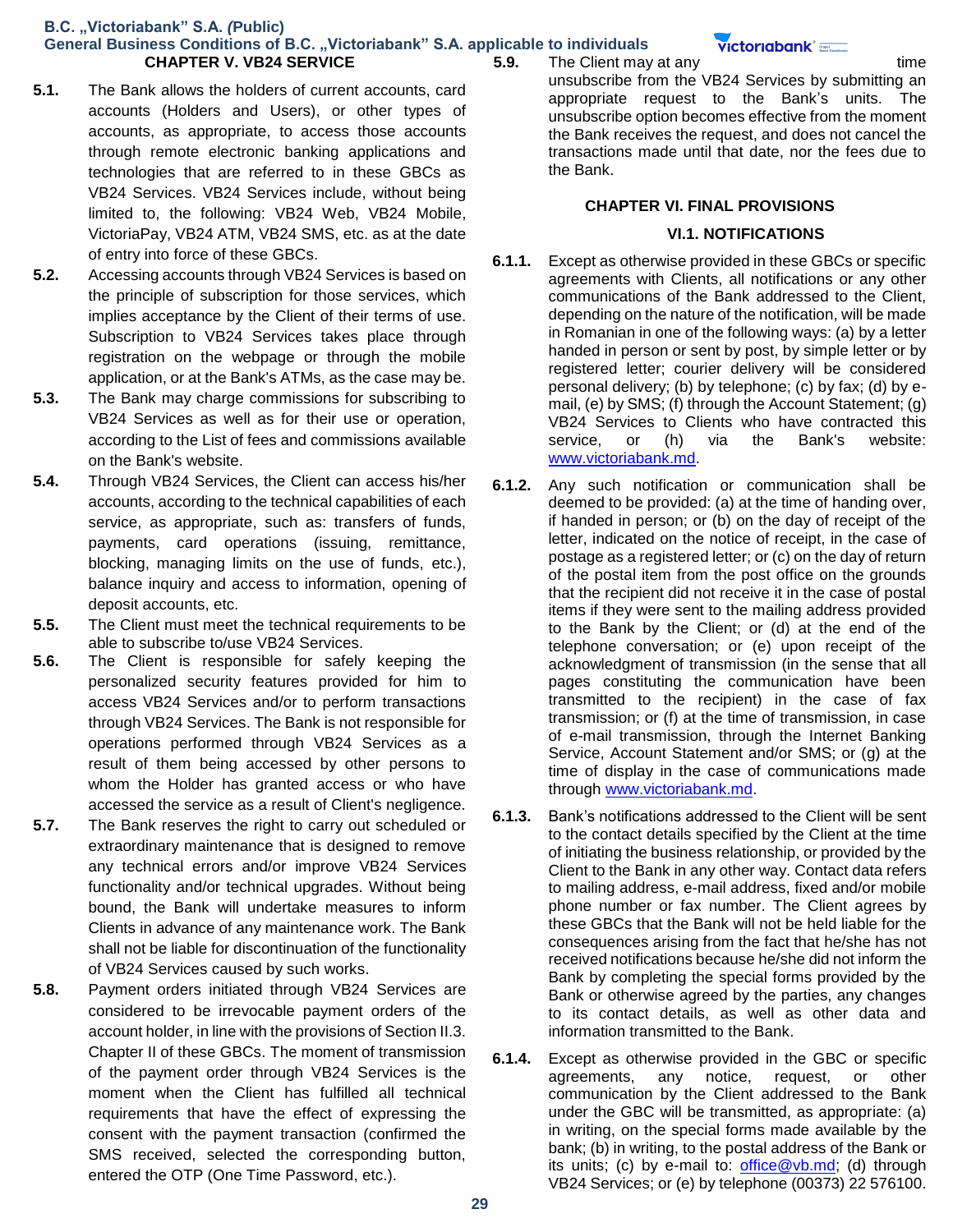### **General Business Conditions of B.C. "Victoriabank" S.A. applicable to individuals**

The Bank's notifications, requests or any other communications shall be taken into account by the Bank only if they contain sufficient sender's identification information (such as name, surname, IDNP, domicile) and provided that they coincide with the identification data recorded in the Bank's records.

### **VI.2. AUTHORIZED TRANSLATIONS AND RECOGNITION OF DOCUMENTS**

- **6.2.1.** The Bank is not bound to accept any document issued in a language other than Romanian, unless otherwise stipulated in the specific agreement with the Client. The Bank will request the Client to provide a certified translation into Romanian of such a document, with legalization of the translator's signature by a notary.
- **6.2.2.** Official documents issued in a foreign state may only be submitted to the Bank and recognized by the Bank if they meet the formal conditions provided by the international treaties to which the Republic of Moldova is a party.

### **VI.3. CONFIDENTIALITY**

- **6.3.1.** The Bank shall ensure the confidentiality of the Client information and will not disclose any information about the Client's accounts or activity during or after the termination of the business relationship between the Client and the Bank. However, in the cases provided for by law, information about the Client, including his/her accounts and activity, may be provided without the consent and without notice to the Client. The Client will provide full support and all necessary information to comply with the law.
- **6.3.2.** The confidentiality obligation does not apply if: (a) the information is disclosed in accordance with legal provisions or as a result of a request or a reporting obligation from the public and/or regulatory and supervisory authority in the Republic of Moldova or in another country whose legislation is applicable to the Client; (b) the disclosure of information protects the Bank against an imminent loss; (c) the disclosure is made with the Client's authorization; (d) the disclosure of information is made to the Bank's business partners (for example, to whom a service has been outsourced and which acts on behalf of the Bank), the information disclosed being stored and distributed in a strictly controlled manner to the third party, and its staff subject to severe rules on access to, and use of confidential information and ensuring the confidentiality of information. Such disclosures shall be made: (i) to facilitate the provision of services/processing of operations; (ii) to monitor credit and risk exposures; (iii) comply with the requirements imposed by the public and/or regulatory and supervisory authorities of the Republic of Moldova or another country whose law is applicable to the Client; (iv) to ensure equal treatment for the Client and/or other partners; (v) to disclose general information whose disclosure does not prejudice the Client's justified interests.

**VI.4. JUSTIFICATION OF NON-**

### **PERFORMANCE AS A RESULT OF AN IMPEDIMENT**

- **6.4.1.** The failure to meet the obligations undertaken under these GBCs and/or specific agreements can only be justified if a significant impediment has occurred outside the control of the Bank or the Client, which could not reasonably have been avoided or solved or the consequences of which could not reasonably avoided or solved.
- **6.4.2.** However, the Borrower cannot invoke the provisions of Section 6.4.1. on the grounds that his/her pecuniary obligations to the Bank have become more onerous, as provided expressly in para. 2.2.2. let. k) of these GBCs.
- **6.4.3.** If the justified impediment is temporary, the nonperformance is justified only for the duration of the impediment.
- **6.4.4.** The party facing an impediment that justifies nonperformance shall notify the other party about the impediment and its effects on the ability to perform. When the Bank faces an impediment that justifies its failure to meet its obligations to a large circle of persons, this notification may be made by any appropriate means of communication (notice on the web site or VB24 Ad, etc.).

#### **VI.5. TRANSFER OF RIGHTS AND OBLIGATIONS**

- **6.5.1.** The Client cannot assign his/her rights and/or obligations to the Bank, except with the express consent of the Bank.
- **6.5.2.** The Bank may assign in whole or in part its rights and/or obligations to the Client arising from this Agreement to any third party chosen by the Bank by assignment of the contract and/or novation, assignment of debt, outsourcing or any mechanism for the transfer of rights and/or of the obligations recognized by law, and the Client agrees to any such assignment/transfer.
- **6.5.3.** The Client understands and agrees that the Bank will have the right to transfer to another Bank the amounts held in the Client's name. The Client declares that he/she is freeing the Bank from its obligations arising from the Client's contracts with the Bank from the moment he/she was notified of the assignment/transfer.
- **6.5.4.** In all cases, the assignment/transfer will not cause any additional cost to the Client. The Client will be entitled to be compensated by the Bank and the transferee for any additional expenses caused by the assignment.
- **6.5.5.** The client will be able to oppose the transferee all means of protection he/she could have used against the assignor. Thus, the Client will be able to oppose the payment made to the assignor before the assignment has become enforceable, whether or not he/she has knowledge of the existence of any other assignment, as well as any other cause of early extinction.
- **6.5.6.** In the event of a reorganization of the Bank, the specific provisions of the legislation in force shall be observed.

**Victoriabank®**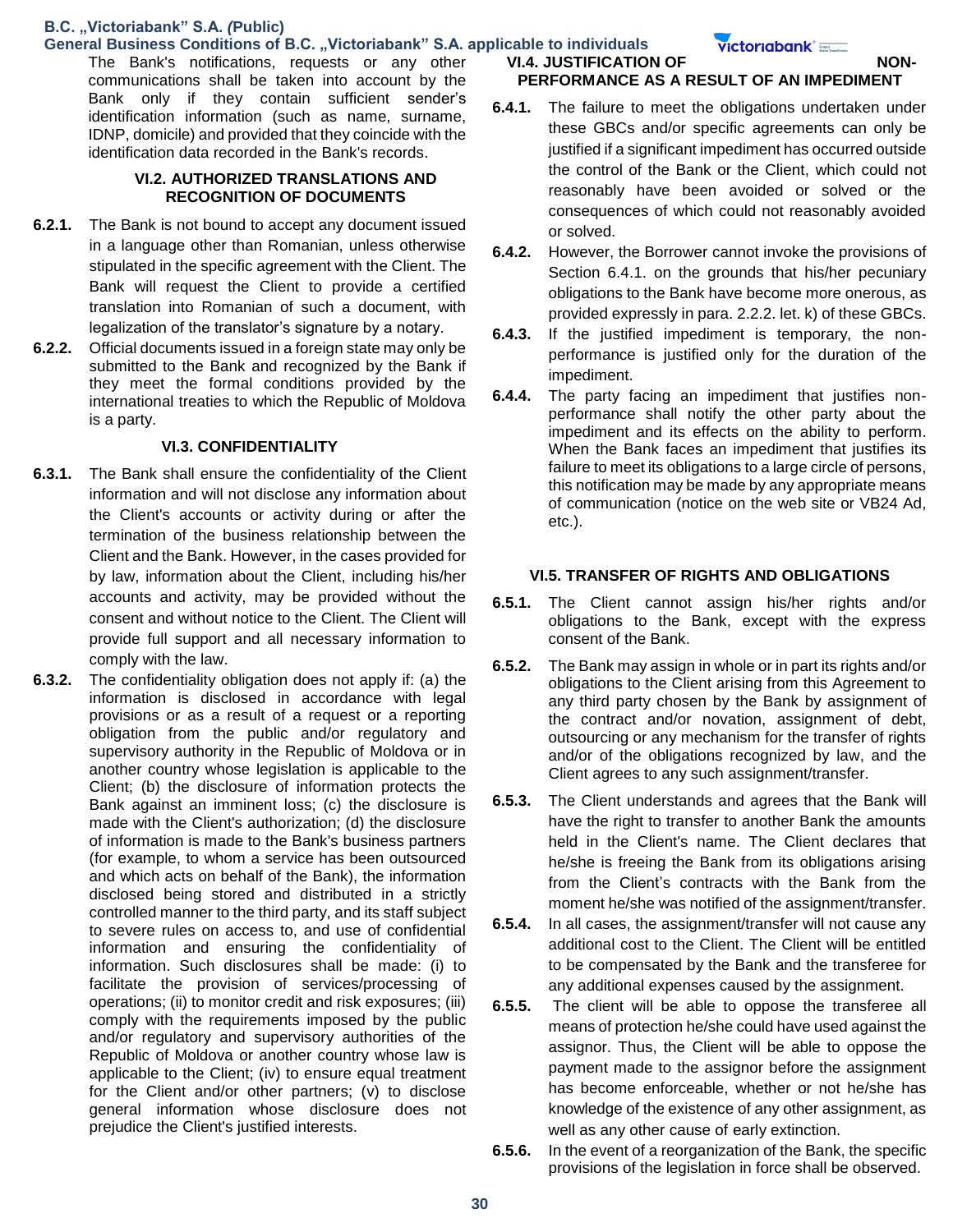### **VI.6. LIMITATION OF BANK'S LIABILITY**

- **6.6.1.** The Bank shall not be responsible towards the Client for any delay or deficiency of third parties (including, without limitation, intermediary banks, agents, public notaries, bailiffs etc.) in the performance of their obligations towards the Bank.
- **6.6.2.** If the Bank, upon the Client's request, sends money or securities/commercial papers to a certain Beneficiary, using third party agents, such delivery shall be made at the Client's risk, the Bank being exonerated from any liability in this respect, if the Bank proves that it has fulfilled its intermediary tasks correctly. Any loss resulting from the use for such purposes by the Bank of postal services, telephone, telex, fax, e- mail, SWIFT, Transfond or other means of communication or transport shall be borne by the Client, the Bank being exempted from any liability.
- **6.6.3.** The Bank shall not be held liable for any loss or damage of any kind suffered directly or indirectly by the Client as a result of the Bank's failure to fulfill its obligation to provide funds, caused by deficiencies / delays in the instructions given by Client.
- **6.6.4.** The Bank does not take any responsibility with regard to the consequences of the delay and/or loss of documents or other correspondence addressed to the Bank or sent by the Bank, including bank statements, nor with regard to any damage or other errors that may occur during the transportation/transmission of such documents or correspondence.
- **6.6.5.** The Bank is exempted from liability for failure to execute or improper execution of payment orders in cases where liability arises in extraordinary and unforeseen circumstances beyond the control of the Bank, or in cases where the Bank is obliged to comply with the provisions of the legislation.

### **VI.7. INTERPRETATION**

- **6.7.1.** Acceptance of this document by the Client means the acceptance by the Client of the entire content, the Client confirming that the Bank has provided all the documents and information necessary to understand the provisions of the GBCs.
- **6.7.2.** If any provision in the GBCs and/or any of the specific agreements between the Bank and the Client is or becomes at any time null, invalid or unenforceable under the applicable legislation, the legality, validity and applicability of such provision within the limit of the law, as well as the other provisions of the GBCs, will not be affected or prejudiced by it. The Parties will strive to perform those acts and/or modifications so as they result in the same legal and/or economic outcome that was envisaged at the date of signing the GBCs.
- **6.7.3.** The structuring of GBCs in Chapters, Sections, and Paragraphs, and their names, have no effect on the interpretation of this document or on the rights and obligations of the Parties, and the GBCs will be

executed in accordance with all provisions, regarded as a whole.

### **VI.8. WAVERS**

interpreted and

- **6.8.1.** The Bank's omission in whole or in part, as well as any delay by the Bank to exercise any rights arising under a contract entered into with the Client or to receive remedies under such a contract, shall not prevent the Bank from exercising this right and cannot be considered as a waiver of its rights and under no circumstances will be construed as the Bank's consent to the rescheduling of the debt or the waiver of the debt, unless a written deed is concluded in this respect.
- **6.8.2.** The Bank's waiver of fulfillment of any of the conditions set out in the contracts entered into with the Clients shall not be deemed to constitute the waiver on the part of the Bank for the requirement that such condition be fulfilled at a later date.

### **VI.9. APPLICABLE LEGISLATION AND JURISDICTION**

- **6.9.1.** These GBCs were drafted in Romanian and will be governed and interpreted in accordance with the law of the Republic of Moldova. Any misunderstandings resulting from their interpretation and/or execution will be solved as far as possible by amicable settlement; otherwise they will be settled by the competent courts of law according to the Code of Civil Procedure of the Republic of Moldova.
- **6.9.2.** In order to resolve any complaints, in the event of using the remedies provided in paragraph 6.10 of these GBCs, the Client may also address the Consumer Protection Agency and the Market Supervision Authority and/or the National Bank of Moldova. Also, in order to resolve some misunderstandings or a dispute with the Bank, the Client may resort to out-of-court settlement mechanisms for disputes, in accordance with the law in force.
- **6.9.3.** By way of derogation, the dispute between the Bank and the Client which concerns both a specific agreement and the GBCs will be settled according to the jurisdiction clause in that specific agreement.

### **VI.10. SUGGESTIONS AND COMPLAINTS**

- **6.10.1.** The quality and standards of banking services provided by the Bank will be assessed by the Client. Suggestions and complaints about deviations from these standards will be sent to the Bank by e-mail, on the Bank's official website or in writing.
- **6.10.2.** The Client will receive a confirmation of the submission of the suggestion and/or the complaint and a registration number thereof, in case of a written complaint, to the territorial unit or the main office of the Bank.
- **6.10.3.** The Bank will review the Client's request and issue a response within a maximum of 15 (fifteen) days , unless otherwise provided for by the law.